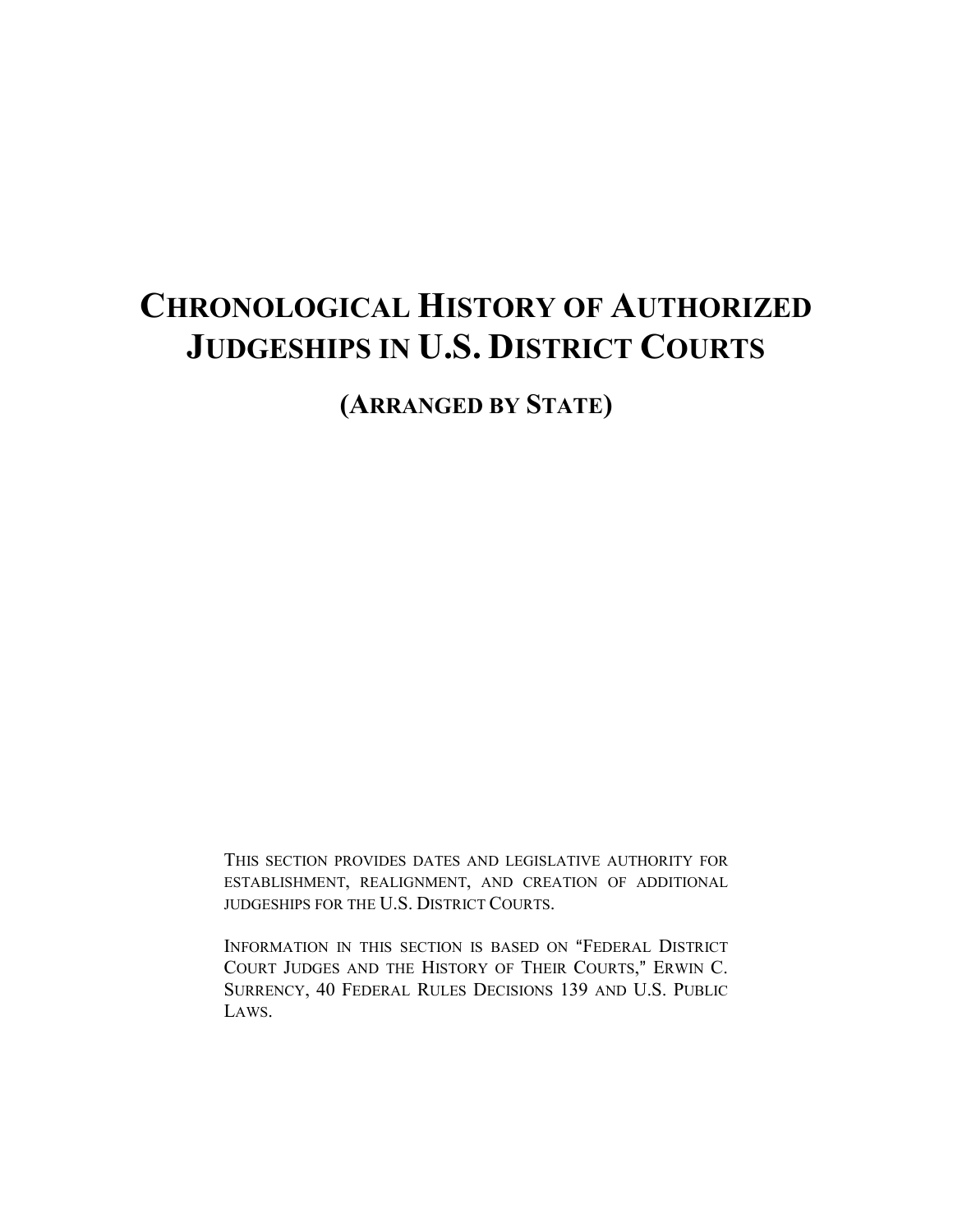#### **Alabama**

- 1820 State organized as one judicial district with one judgeship 16 Cong. Ch. 47, April 21, 1820.
- 1824 State divided into two judicial districts, Northern and Southern with one judgeship serving both districts  $-18$  Cong. Ch. 28, March 10, 1824.
- 1839 Middle District created with one judgeship serving all three districts  $-25$  Cong. Ch. 20, February 6, 1839.
- 1886 One additional judgeship created for the Southern District with existing judgeship converted to serve the Northern and Middle Districts only  $-49$  Cong. Ch. 842, August 2, 1886.
- 1907 One additional judgeship created for the Northern District 59 Cong. Ch. 1198, February 25, 1907.
- 1936 Existing judgeship for the Northern and Middle Districts converted to serve the Middle District only  $-74$  Cong. Ch. 515, June 5, 1936.
- 1938 One temporary judgeship created for the Northern District  $-75$  Cong. Ch. 53, March 26, 1938. This position was never made permanent.
- 1942 One additional judgeship created for the Northern District 77 Cong. Ch. 827, December 24, 1942.
- 1961 One additional judgeship created for the Northern District Pub. L. No. 87-36, May 19, 1961.
- 1966 One additional judgeship created to serve both the Middle and Southern Districts -Pub. L. No. 89-372, March 18, 1966.
- 1970 Existing judgeship serving the Middle and Southern Districts converted to serve the Southern District only. One additional judgeship created for the Northern District, and one additional judgeship created for the Middle District  $-$  Pub. L. No. 91-272, June 2, 1970.
- 1978 Three additional judgeships created for the Northern District and one additional judgeship created for the Middle District  $-$  Pub. L. No. 95-486, October 20, 1978.
- 1984 One additional judgeship created for the Southern District Pub. L. No. 98-353, July 10, 1984.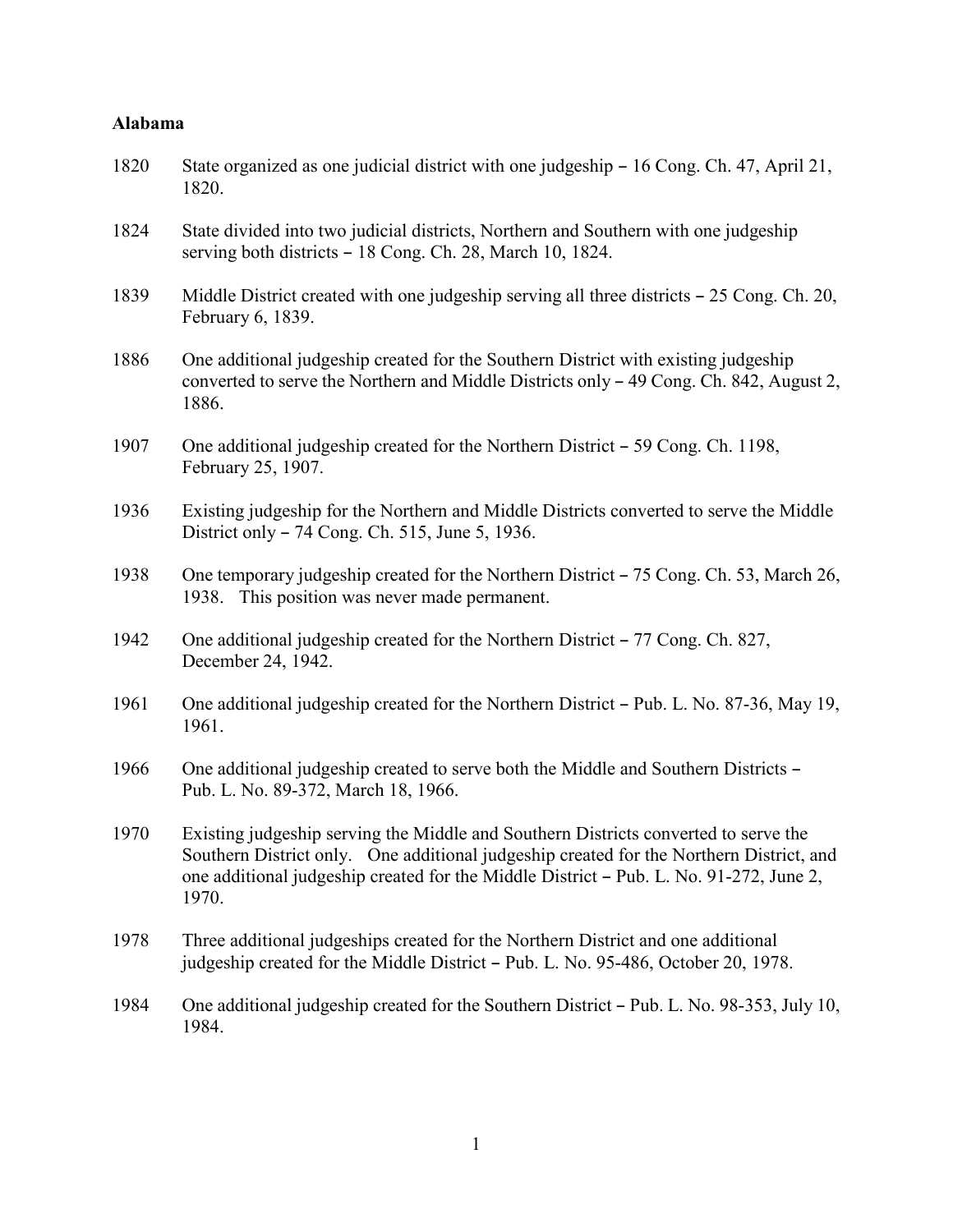#### **Alabama** (*continued*)

- 1990 One temporary judgeship created for the Northern District Pub. L. No. 101-650, December 1, 1990. This judgeship was never made permanent.
- 2002 One temporary judgeship created for the Northern District, effective July 15, 2003 Pub. L. No. 107-273, November 2, 2002.
- 2013 The temporary judgeship in the Northern District was extended  $-$  Pub. L. No. 113-6, March 26, 2013.
- 2014 The temporary judgeship in the Northern District was extended Pub. L. No. 113-76, January 17, 2014.

The temporary judgeship in the Northern District was extended - Pub. L. No. 113-235, December 16, 2014.

- 2015 The temporary judgeship in the Northern District was extended Pub. L. No. 114-113, December 18, 2015.
- 2017 The temporary judgeship in the Northern District was extended Pub. L. No. 115-31, May 5, 2017.
- 2018 The temporary judgeship in the Northern District was extended Pub. L. No. 115-141, March 23, 2018.
- 2019 The temporary judgeship in the Northern District was extended Pub. L. No. 116-6, February 15, 2019.

| $\overline{\phantom{0}}$ | 13, 1 Temporary |
|--------------------------|-----------------|
| -                        | 7, 1 Temporary  |
| $\overline{\phantom{0}}$ |                 |
| $\overline{\phantom{0}}$ |                 |
|                          |                 |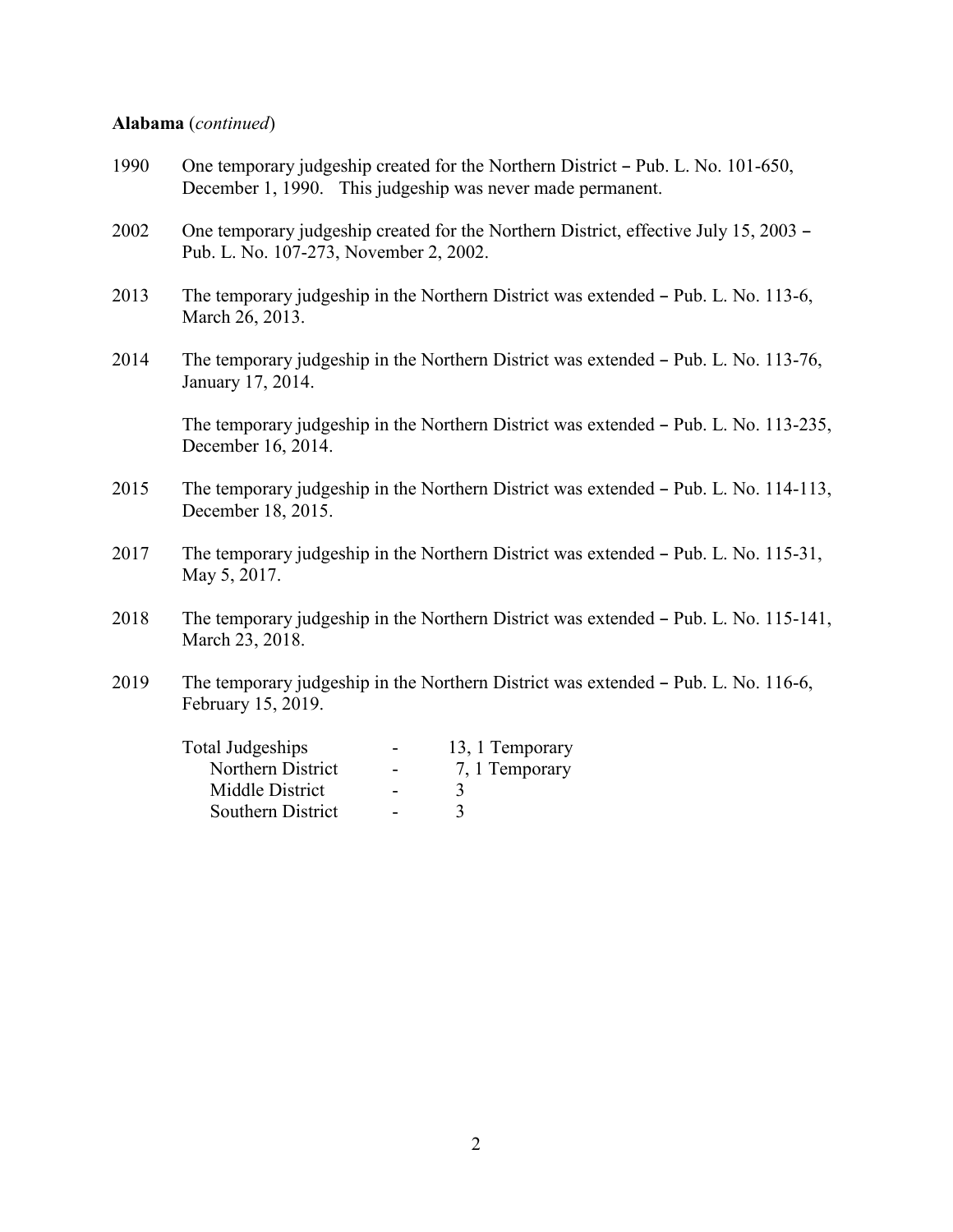### **Alaska**

- 1958 New state organized as one judicial district with one judgeship Pub. L. No. 85-508, July 7, 1958.
- 1961 One additional judgeship created Pub. L. No. 87-36, May 19, 1961.
- 1984 One additional judgeship created Pub. L. No. 98-353, July 10, 1984.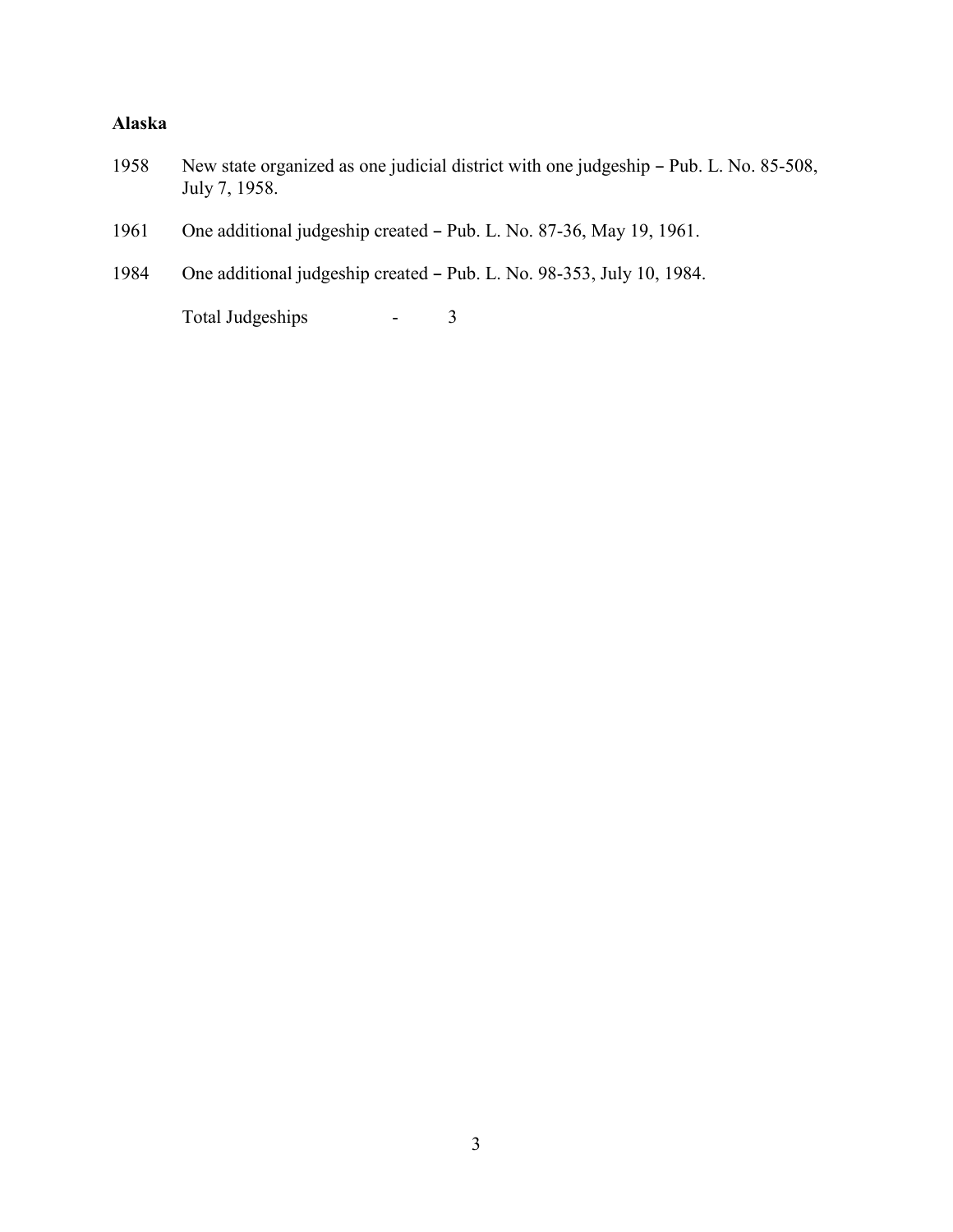#### **Arizona**

| 1913 | New state organized as one judicial district with one judgeship – 63 Cong. Ch. 17, |
|------|------------------------------------------------------------------------------------|
|      | October 3, 1913.                                                                   |

- 1922 One temporary judgeship created 67 Cong. Ch. 306, September 14, 1922.
- 1935 Temporary judgeship made permanent 74 Cong. Ch. 558, August 19, 1935.
- 1961 One additional judgeship created Pub. L. No. 87-36, May 19, 1961.
- 1966 One additional judgeship created Pub. L. No. 89-372, March 18, 1966.
- 1970 One additional judgeship created Pub. L. No. 91-272, June 2, 1970.
- 1978 Three additional judgeships created Pub. L. No. 95-486, October 20, 1978.
- 1999 Three additional judgeships created Pub. L. No. 106-113, November 29, 1999.
- 2000 One additional judgeship created  $-$  Pub. L. No. 106-553, December 21, 2000.
- 2002 One temporary judgeship created, effective July 15, 2003 Pub. L. No. 107-273, November 2, 2002.
- 2013 The temporary judgeship was extended Pub. L. No. 113-6, March 26, 2013.
- 2014 The temporary judgeship was extended Pub. L. No. 113-76, January 17, 2014. The temporary judgeship was extended – Pub. L. No. 113-235, December 16, 2014.
- 2015 The temporary judgeship was extended Pub. L. No. 114-113, December 18, 2015.
- 2017 The temporary judgeship was extended  $-$  Pub. L. No. 115-31, May 5, 2017.
- 2018 The temporary judgeship was extended  $-$  Pub. L. No. 115-141, March 23, 2018.
- 2019 The temporary judgeship was extended Pub. L. No. 116-6, February 15, 2019. Total Judgeships - 12, 1 Temporary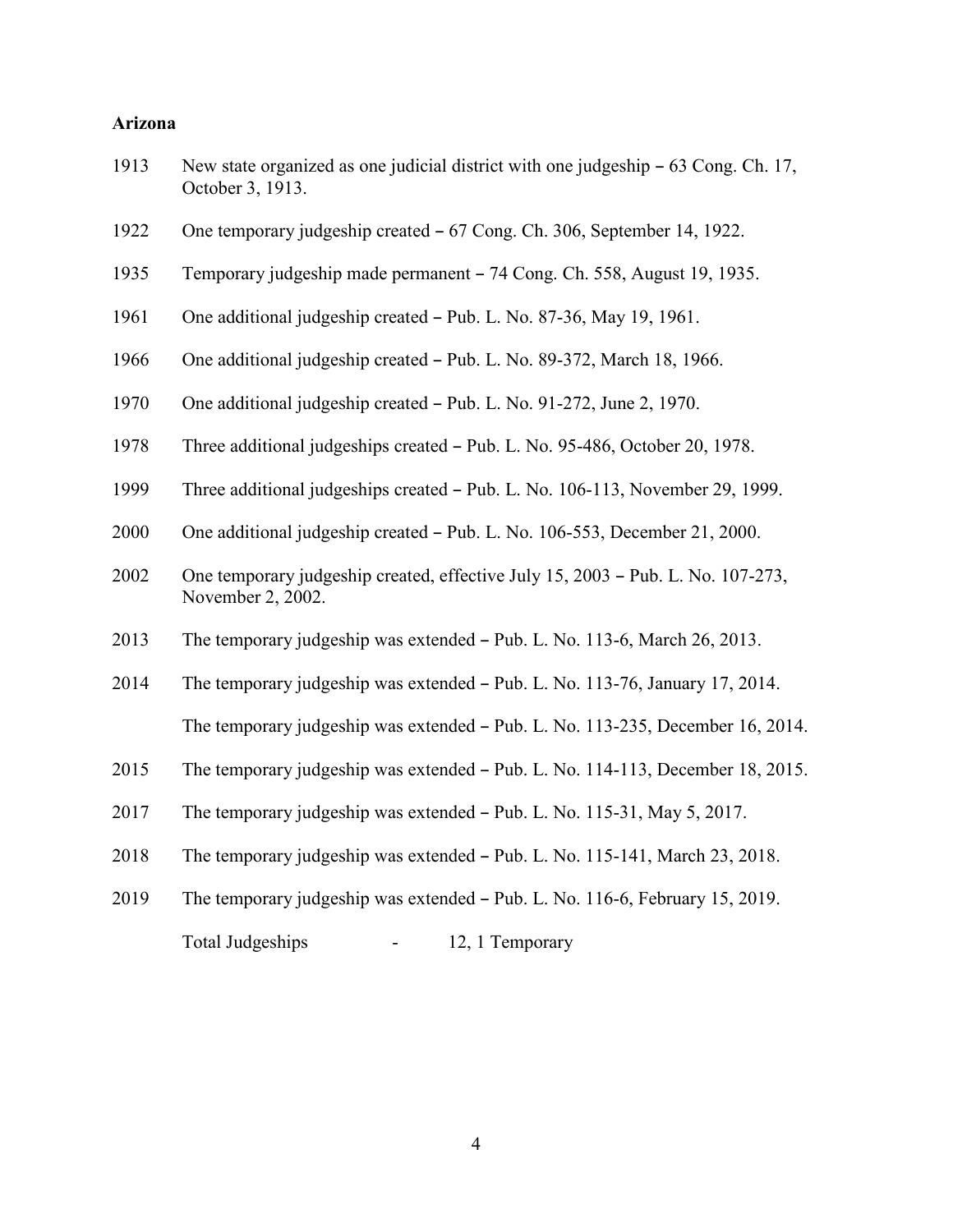#### **Arkansas**

- 1836 New state organized as one judicial district with one judgeship 24 Cong. Ch. 100, June 15, 1836.
- 1851 State divided into two judicial districts, Eastern and Western, with one judgeship serving both districts  $-31$  Cong. Ch. 24, March 3, 1851.
- 1871 One judgeship authorized for the Western District and the judgeship previously authorized to serve both districts was made a judgeship for the Eastern District only  $-41$ Cong. Ch. 106, March 3, 1871.
- 1938 One additional judgeship created to serve both districts 75 Cong. Ch. 290, May 31, 1938.
- 1961 One additional judgeship created to serve both districts Pub. L. No. 87-36, May 19, 1961.
- 1978 Two additional judgeships created for the Eastern District Pub. L. No. 95-486, October 20, 1978.
- 1984 One temporary judgeship created for the Western District Pub. L. No. 98-353, July 10, 1984.
- 1990 One additional judgeship created and one temporary judgeship made permanent in the Western District, and two judgeships authorized to serve both districts were made judgeships for the Eastern District only -Pub. L. No. 101-650, December 1, 1990.

| Total Judgeships        |  |
|-------------------------|--|
| Eastern District        |  |
| <b>Western District</b> |  |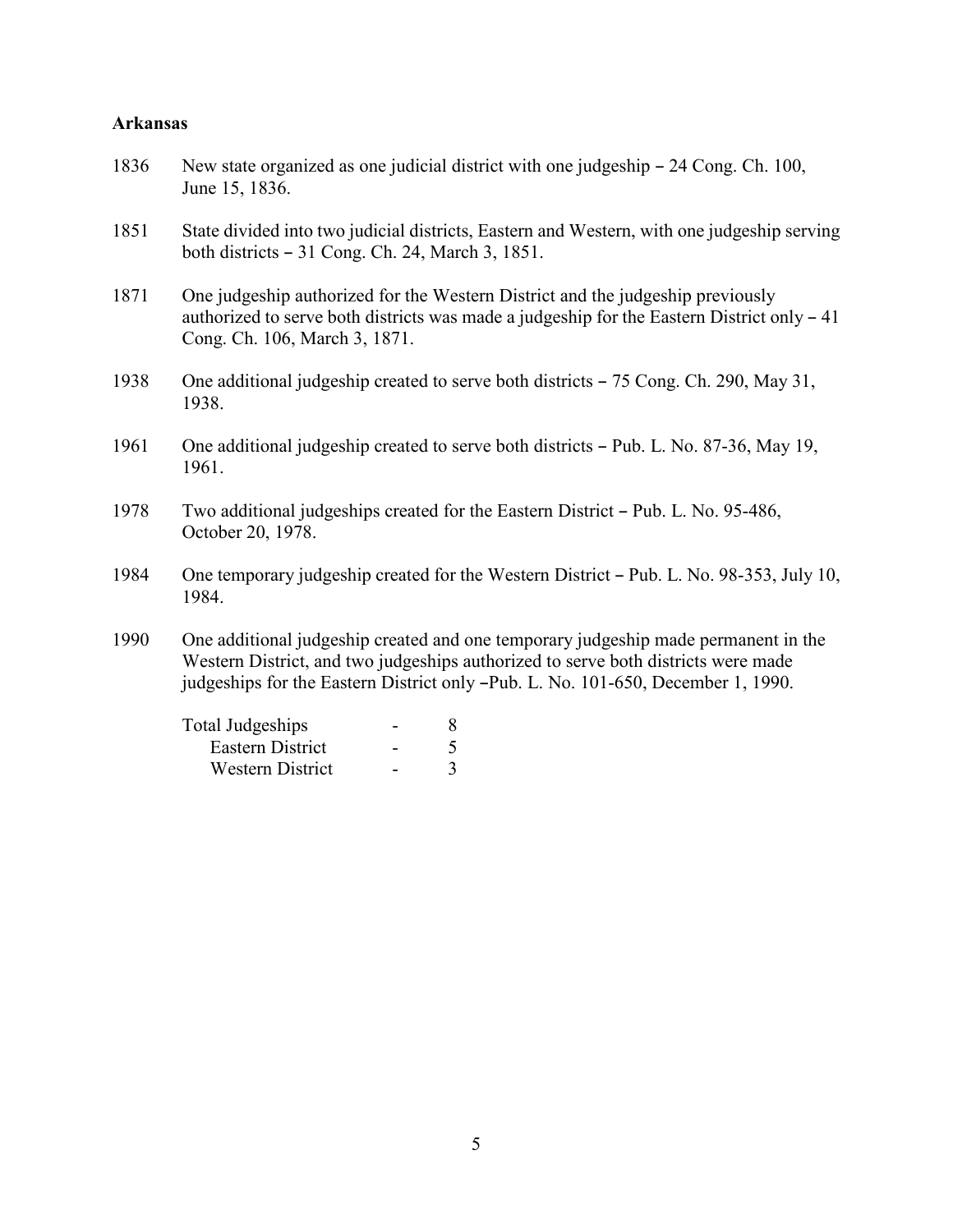### **California**

| 1850 | New state was organized into two judicial districts, Northern and Southern, with one<br>judgeship each – 31 Cong. Ch. 86, September 28, 1850.                      |
|------|--------------------------------------------------------------------------------------------------------------------------------------------------------------------|
| 1866 | State reorganized into one judicial district with one judgeship – 39 Cong. Ch. 280,<br>July 27, 1866.                                                              |
| 1886 | State again divided into two judicial districts, Northern and Southern, with one judgeship<br>each – 49 Cong. Ch. 928, August 5, 1886.                             |
| 1907 | One additional judgeship created for the Northern District – 59 Cong. Ch. 2575, March 2,<br>1907.                                                                  |
| 1914 | One additional judgeship created for the Southern District $-63$ Cong. Ch. 216, July 30,<br>1914.                                                                  |
| 1922 | One temporary judgeship created for the Northern District and one permanent judgeship<br>created for the Southern District – 67 Cong. Ch. 306, September 14, 1922. |
| 1927 | Temporary judgeship in the Northern District made permanent – 69 Cong. Ch. 336,<br>March 3, 1927.                                                                  |
| 1930 | One additional judgeship created for the Southern District - 71 Cong. Ch. 633, June 27,<br>1930.                                                                   |
| 1935 | Two additional judgeships created for the Southern District – 74 Cong. Ch. 425,<br>August 2, 1935.                                                                 |
| 1938 | One additional judgeship created for each district – 75 Cong. Ch. 290, May 31, 1938.                                                                               |
| 1940 | One additional judgeship created for the Southern District – 76 Cong. Ch. 209, May 24,<br>1940.                                                                    |
| 1946 | One additional judgeship created for the Northern District – 79 Cong. Ch. 413, June 15,<br>1946.                                                                   |
| 1949 | Two additional judgeships created for the Northern District and two additional<br>judgeships created for the Southern District - 81 Cong. Ch. 387, August 3, 1949. |
| 1954 | One additional judgeship created for the Southern District - 83 Cong. Ch. 6, February 10,<br>1954.                                                                 |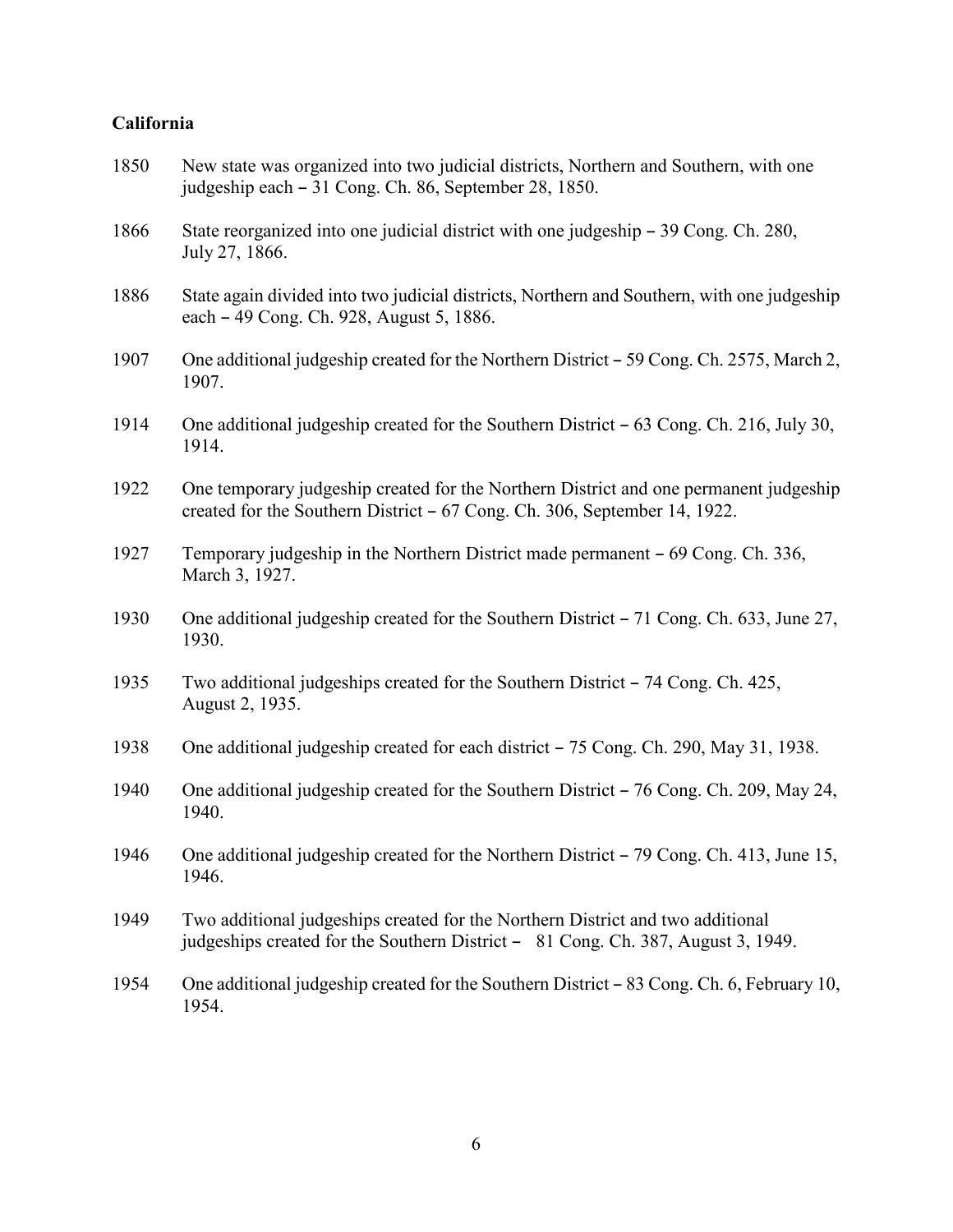#### **California** (*continued*)

- 1961 Two additional judgeships created for the Northern District and two for the Southern District - Pub. L. No. 87-36, May 19, 1961.
- 1966 Districts rearranged and two additional districts, Eastern and Central created. The new Eastern District received three judgeships – one from the Southern District and two from the Northern District. The new Central District received ten judgeships from the Southern District and three new judgeships bringing the total for that district to 13. The Northern District was authorized two new judgeships to replace the ones transferred to the Eastern District. This brought the total for the Northern District back to nine. The Southern District was left with two judgeships - Pub. L. No. 89-372, March 18, 1966.
- 1970 Two additional judgeships created for the Northern District, three for the Central District, and three for the Southern District - Pub. L. No. 91-272, June 2, 1970.
- 1978 One additional judgeship created for the Northern District, three for the Eastern District, one for the Central District and two for the Southern District – Pub. L. No. 95-486, October 20, 1978.
- 1984 Five additional judgeships created for the Central District Pub. L. No. 98-353, July 10, 1984.
- 1990 Two additional judgeships created for the Northern District, five for the Central District, one for the Southern District, and one temporary for the Eastern District – Pub. L. No. 101-650, December 1, 1990. Temporary judgeship for the Eastern District was never made permanent.
- 1997 The temporary judgeship in the Eastern District was extended Pub. L. No. 105-53, October 6, 1997.
- 2002 One temporary judgeship created for the Central District and five additional judgeships created for the Southern District, effective July  $15, 2003$  – Pub. L. No.  $107-273$ , November 2, 2002.
- 2013 The temporary judgeship in the Central District was extended  $-$  Pub. L. No. 113-6, March 26, 2013.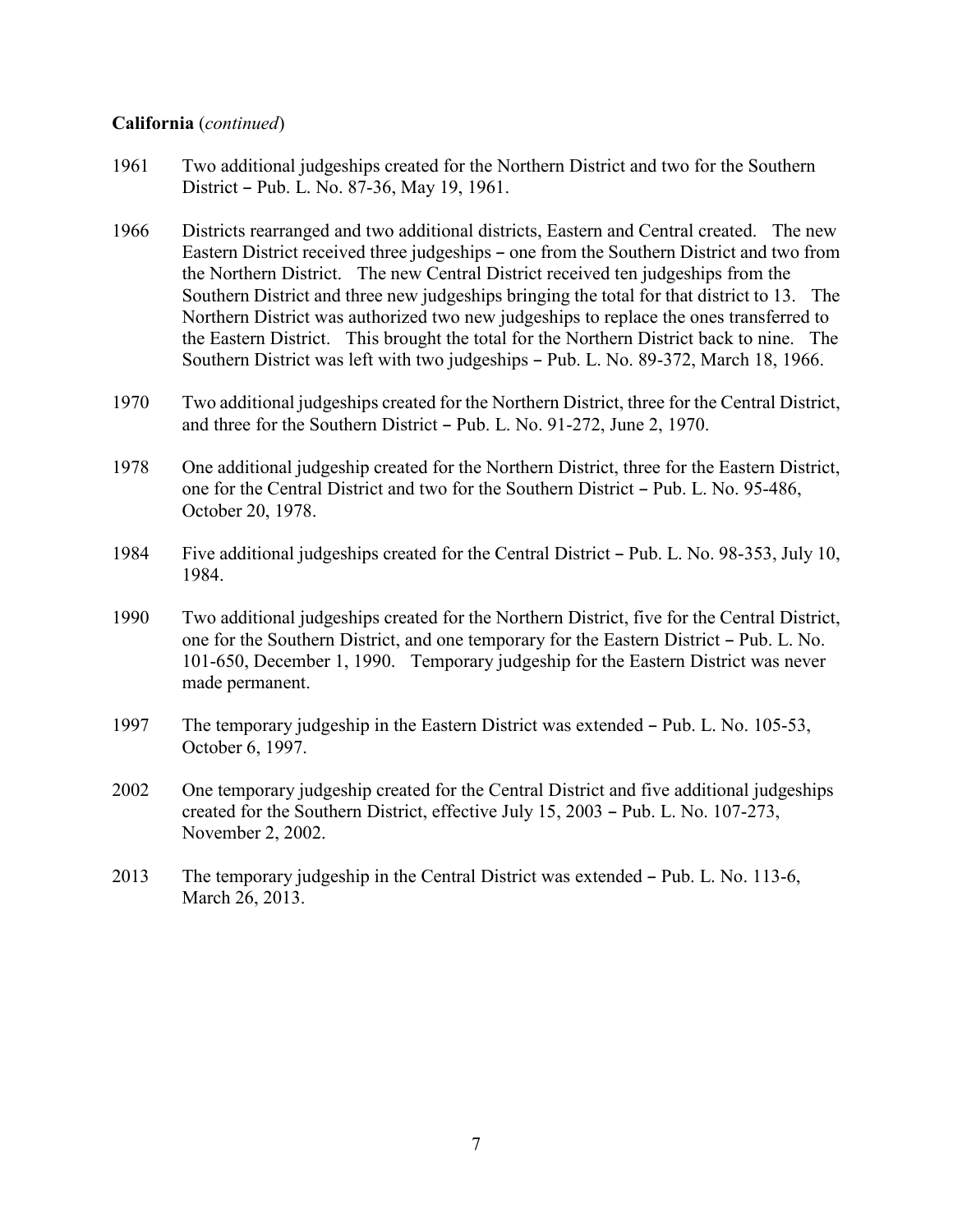#### **California** (*continued*)

2014 The temporary judgeship in the Central District was extended - Pub. L. No. 113-76, January 17, 2014. The temporary judgeship in the Central District was extended - Pub. L. No. 113-235, December 16, 2014. 2015 The temporary judgeship in the Central District was extended  $-$  Pub. L. No. 114-113, December 18, 2015. 2017 The temporary judgeship in the Central District was extended - Pub. L. No. 115-31, May 5, 2017. 2018 The temporary judgeship in the Central District was extended - Pub. L. No. 115-141, March 23, 2018. 2019 The temporary judgeship in the Central District was extended  $-$  Pub. L. No. 116-6, February 15, 2019.

| <b>Total Judgeships</b> | 60, 1 Temporary |
|-------------------------|-----------------|
| Northern District       | 14              |
| Eastern District        | 6               |
| Central District        | 27, 1 Temporary |
| Southern District       | 13              |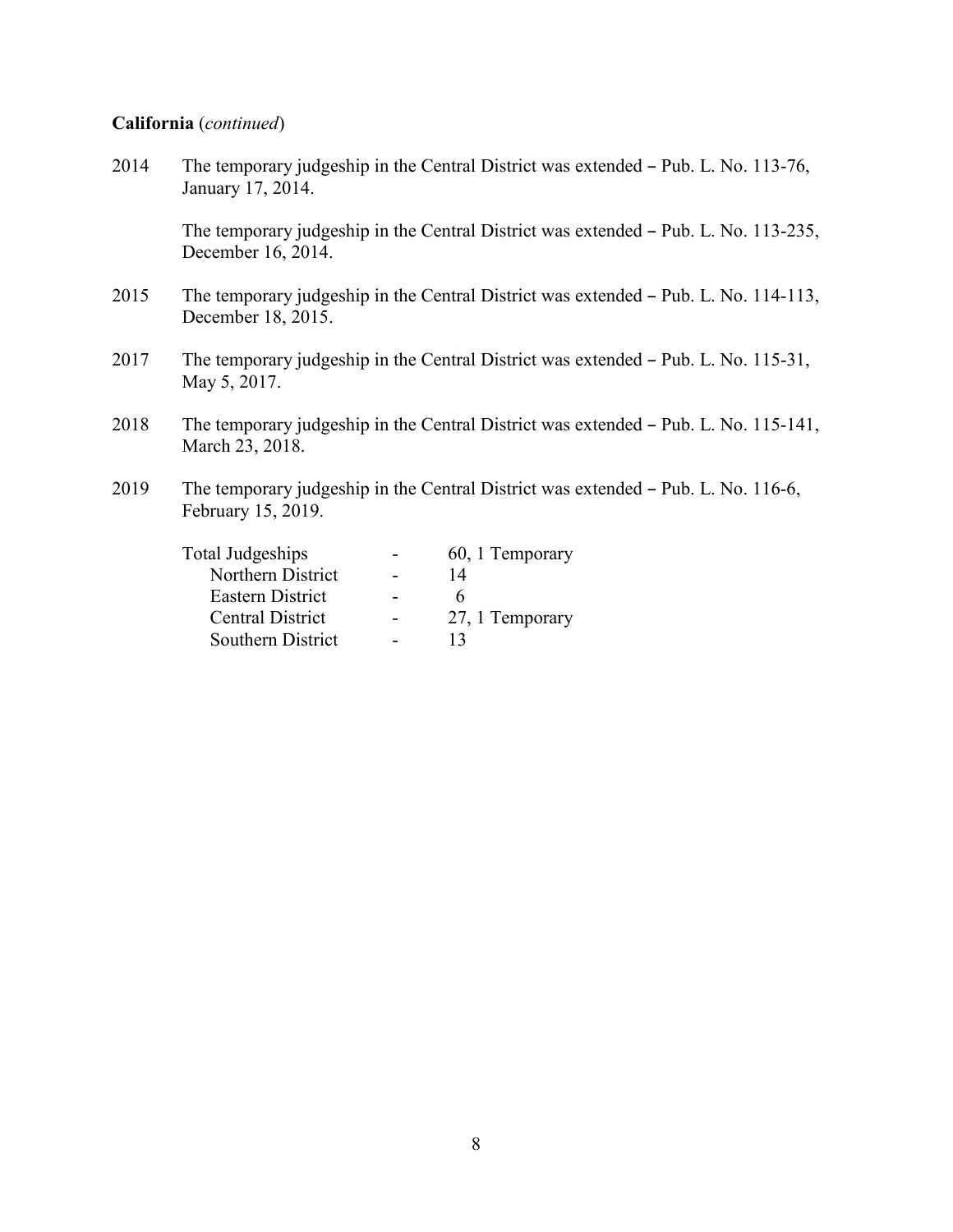### **Canal Zone**

- 1934 Established as one judicial district with one judgeship pursuant to the Canal Zone Code -73 Cong. Ch. 667, June 19, 1934.
- 1979 District court closed as of March 31, 1982 Pub. L. No. 96-70, September 27, 1979.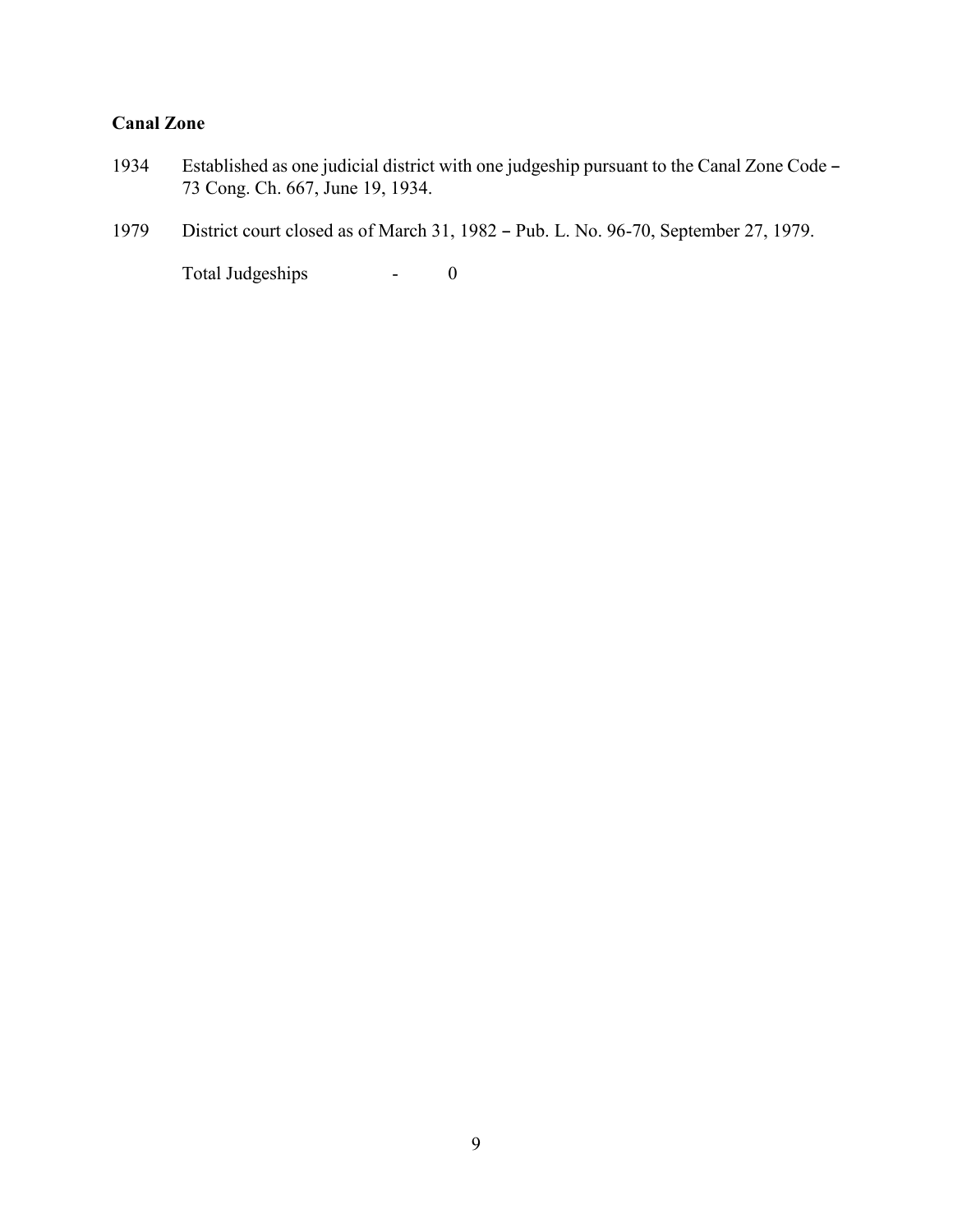### **Colorado**

- 1876 New state organized as one judicial district with one judgeship 44 Cong. Ch. 147, June 26, 1876.
- 1954 One additional judgeship created 83 Cong. Ch. 6, February 10, 1954.
- 1961 One additional judgeship created Pub. L. No. 87-36, May 19, 1961.
- 1970 One additional judgeship created Pub. L. No. 91-272, June 2, 1970.
- 1978 Two additional judgeships created Pub. L. No. 95-486, October 20, 1978.
- 1984 One additional judgeship created Pub. L. No. 98-353, July 10, 1984.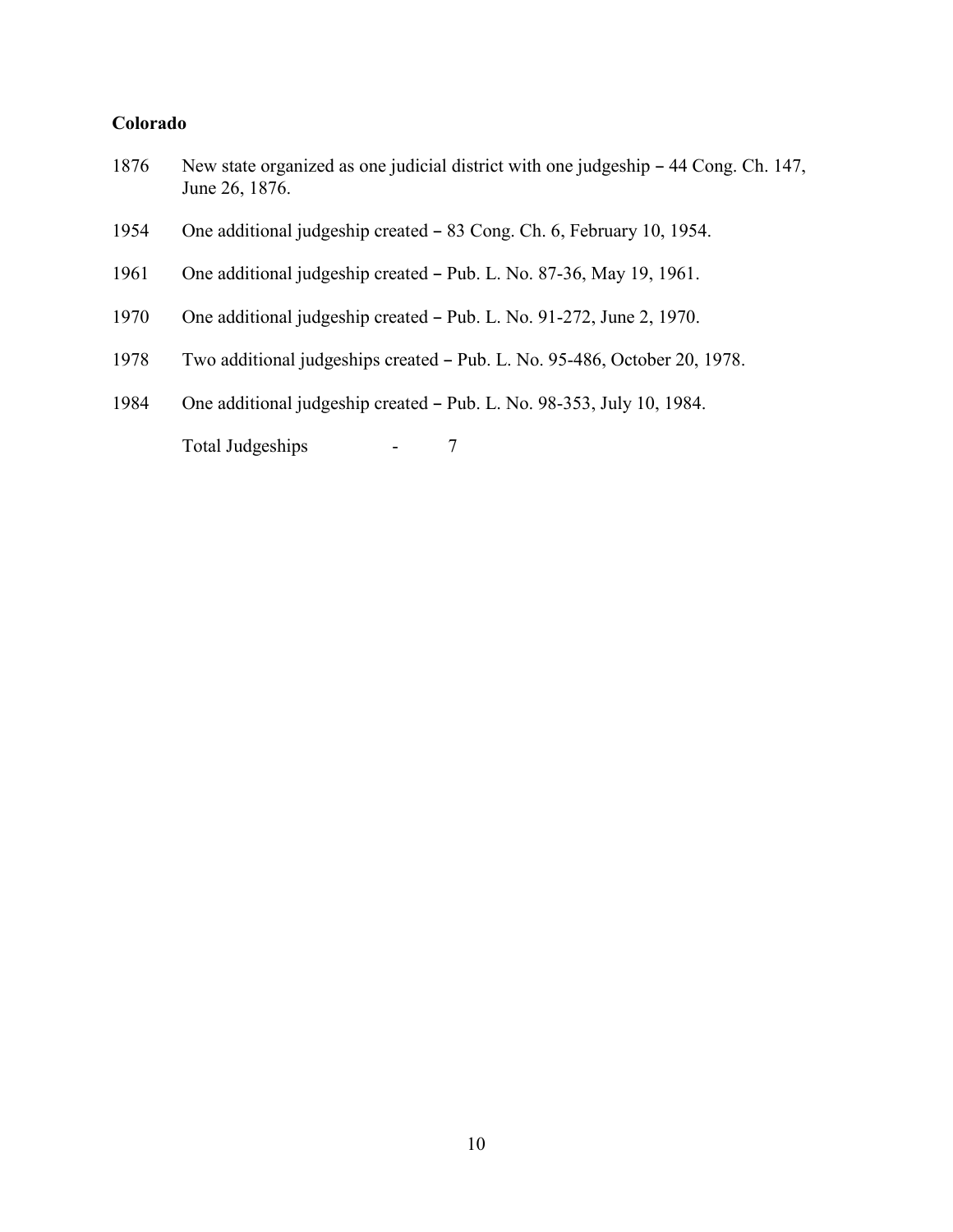#### **Connecticut**

- 1789 District court organized under the Judiciary Act of 1789 with one judgeship 1 Cong. Ch. 20, September 24, 1789.
- 1927 One additional judgeship created 69 Cong. Ch. 300, March 3, 1927.
- 1961 Two additional judgeships created Pub. L. No. 87-36, May 19, 1961.
- 1978 One additional judgeship created Pub. L. No. 95-486, October 20, 1978.
- 1984 One additional judgeship created Pub. L. No. 98-353, July 10, 1984.
- 1990 Two additional judgeships created Pub. L. No. 101-650, December 1, 1990.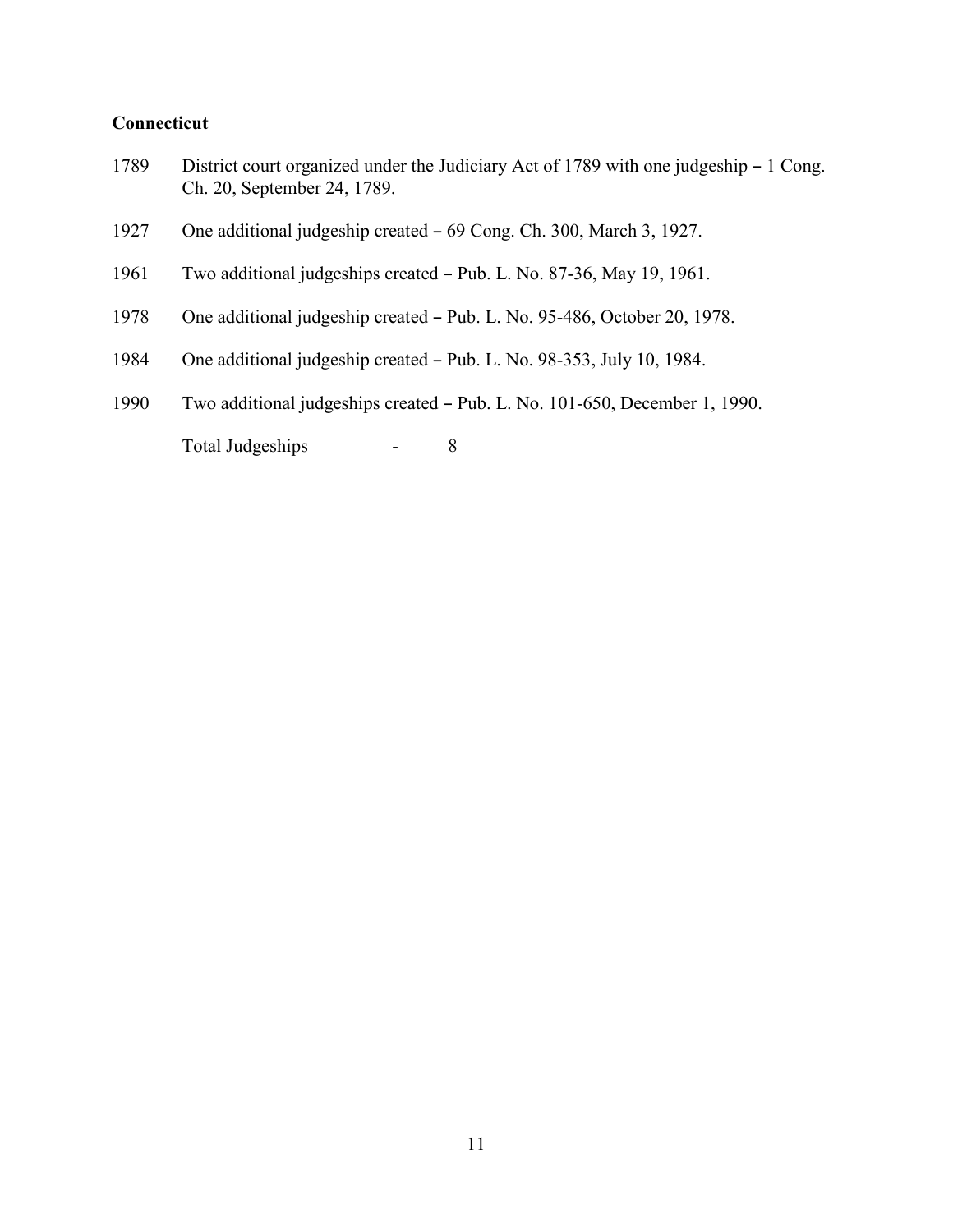#### **Delaware**

- 1789 District court organized under the Judiciary Act of 1789 with one judgeship 1 Cong. Ch. 20, September 24, 1789.
- 1946 One temporary judgeship created  $-79$  Cong. Ch. 602, July 24, 1946.
- 1950 Temporary judgeship made permanent 81 Cong. Ch. 848, September 5, 1950.
- 1954 One additional judgeship created 83 Cong. Ch. 6, February 10, 1954.
- 1984 One additional judgeship created Pub. L. No. 98-353, July 10, 1984.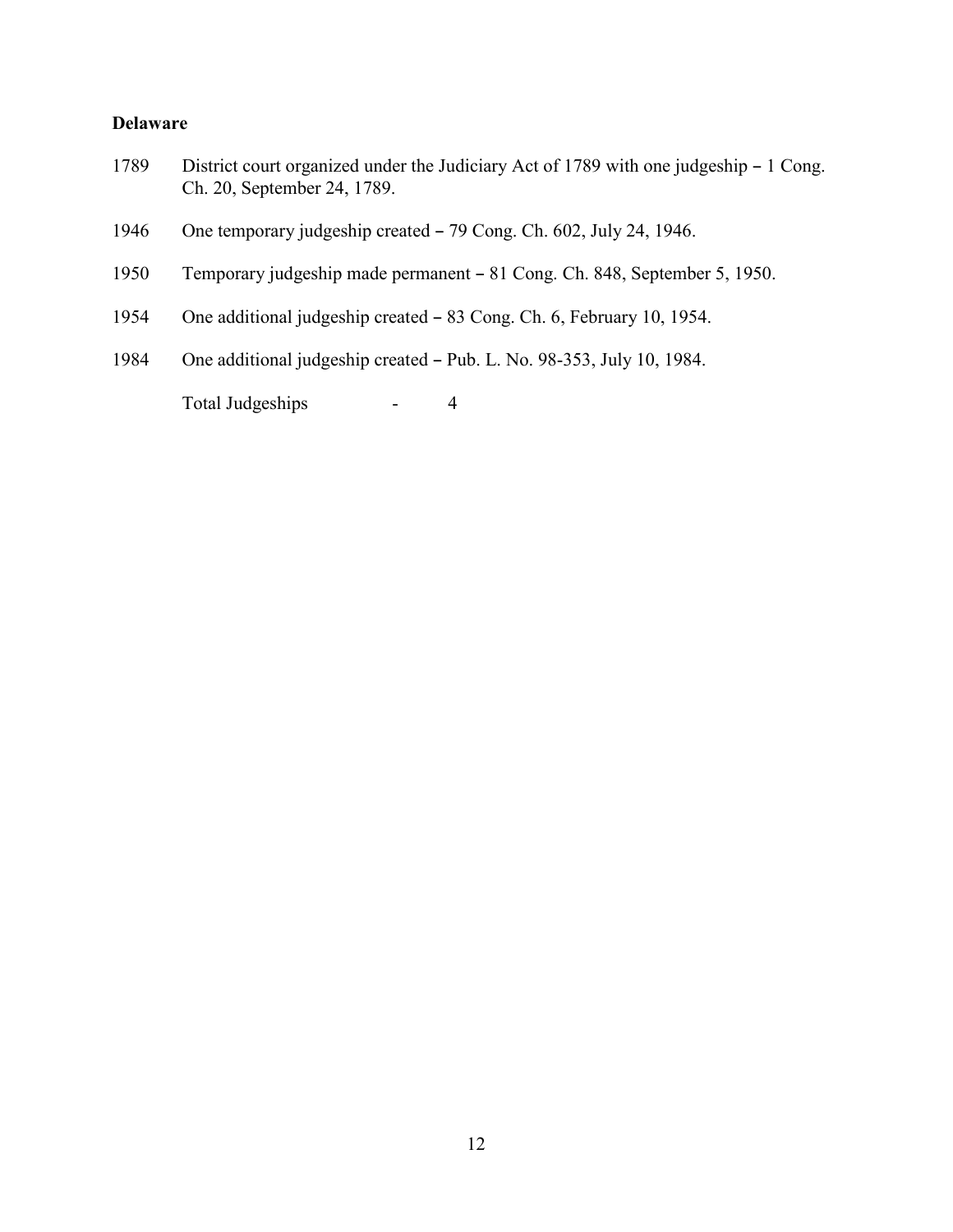#### **District of Columbia**

- 1863 A court was established in the District of Columbia to be called the Supreme Court of the District of Columbia with four judgeships. Any of the judges could hold United States district court for the District of Columbia in the same manner and with the same powers and jurisdiction possessed and exercised by other district courts  $-37$  Cong. Ch. 91, March 3, 1863.
- 1870 One additional judgeship created 41 Cong. Ch. 141, June 21, 1870.
- 1879 One additional judgeship created 45 Cong. Ch. 99, February 25, 1879.
- 1928 One additional judgeship created 70 Cong. Ch. 41, December 20, 1928.
- 1930 Two additional judgeships created 71 Cong. Ch. 537, June 19, 1930.
- 1936 Act of March 3, 1863 was amended. Name of the court was changed to the District Court of the United States for the District of Columbia – 74 Cong. Ch. 804, June 25, 1936.
- 1938 Three additional judgeships created 75 Cong. Ch. 290, May 31, 1938.
- 1949 Three additional judgeships created 81 Cong. Ch. 387, August 3, 1949.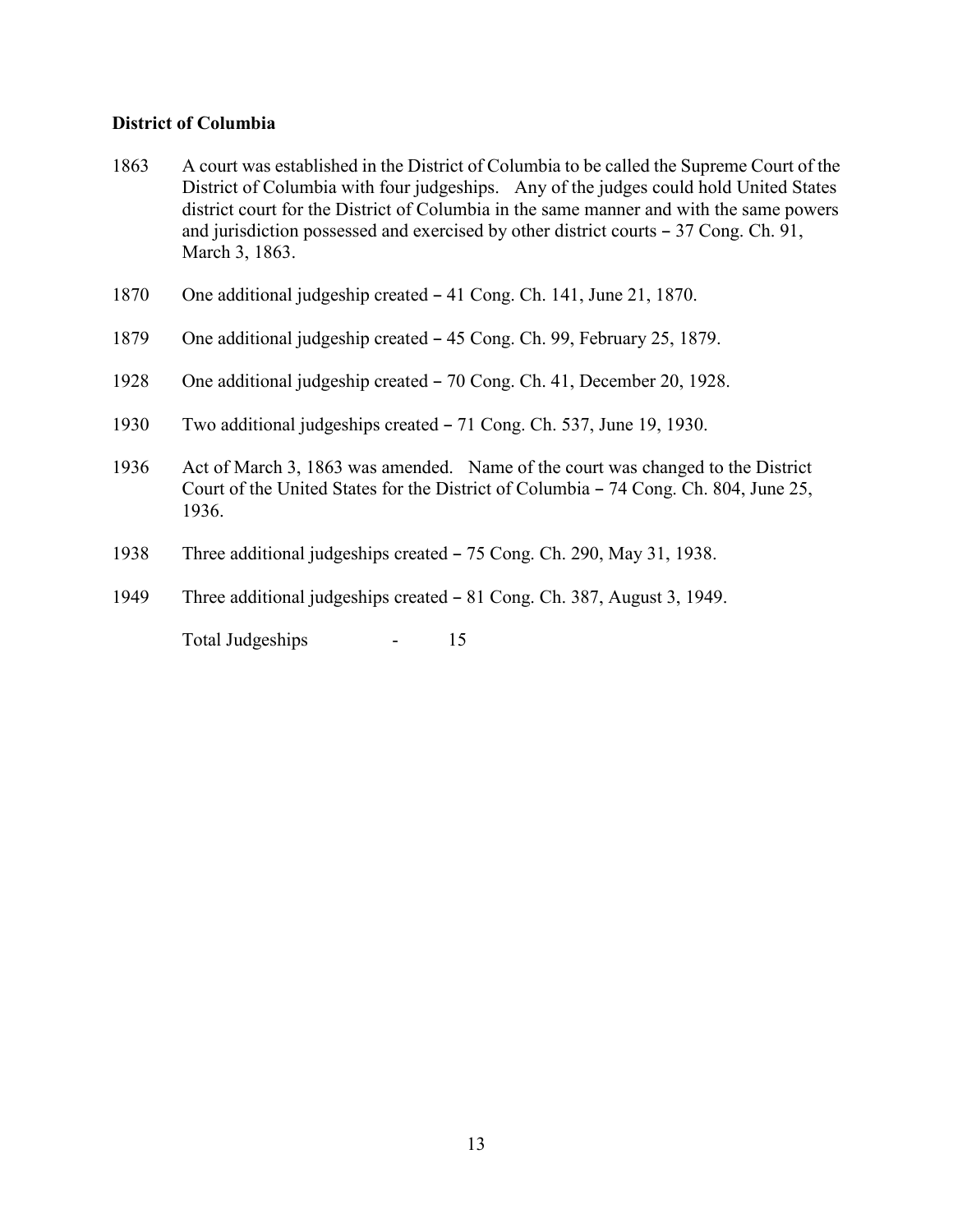### **Florida**

| 1845 | New state organized as one judicial district with one judgeship – 28 Cong. Ch. 75,<br>March 3, 1845.                                                                                                                                                                                       |
|------|--------------------------------------------------------------------------------------------------------------------------------------------------------------------------------------------------------------------------------------------------------------------------------------------|
| 1847 | State divided into two judicial districts, Northern and Southern, with one judgeship each<br>- 29 Cong. Ch. 20, February 23, 1847.                                                                                                                                                         |
| 1922 | One temporary judgeship created for the Southern District – 67 Cong. Ch. 306,<br>September 14, 1922. Temporary judgeship for the Southern District was never made<br>permanent.                                                                                                            |
| 1929 | One additional judgeship created for the Southern District – 70 Cong. Ch. 72, January 17,<br>1929.                                                                                                                                                                                         |
| 1930 | One additional judgeship created for the Southern District – 71 Cong. Ch. 635, June 27,<br>1930.                                                                                                                                                                                           |
| 1940 | One temporary judgeship created to serve entire state – 76 Cong. Ch. 209, May 24, 1940.                                                                                                                                                                                                    |
| 1949 | Temporary judgeship made permanent – 81 Cong. Ch. 387, August 3, 1949.                                                                                                                                                                                                                     |
| 1954 | One additional judgeship created for the Southern District - 83 Cong. Ch. 6, February 10,<br>1954.                                                                                                                                                                                         |
| 1961 | Two additional judgeships created for the Southern District – Pub. L. No. 87-36, May 19,<br>1961.                                                                                                                                                                                          |
| 1962 | New Middle District created. Three judgeships of the Southern District were assigned<br>to the Middle District – Pub. L. No. 87-562, July 30, 1962.                                                                                                                                        |
| 1966 | One additional judgeship created for the Northern District, one for the Middle District<br>and two for the Southern District. The statewide judgeship made permanent in 1949<br>was converted to a permanent position in the Middle District only - Pub. L. No. 89-372,<br>March 18, 1966. |
| 1970 | One additional judgeship created for the Middle District and two additional for the<br>Southern District – Pub. L. No. 91-272, June 2, 1970.                                                                                                                                               |
| 1978 | One additional judgeship created for the Northern District, three for the Middle District<br>and five for the Southern District - Pub. L. No. 95-486, October 20, 1978.                                                                                                                    |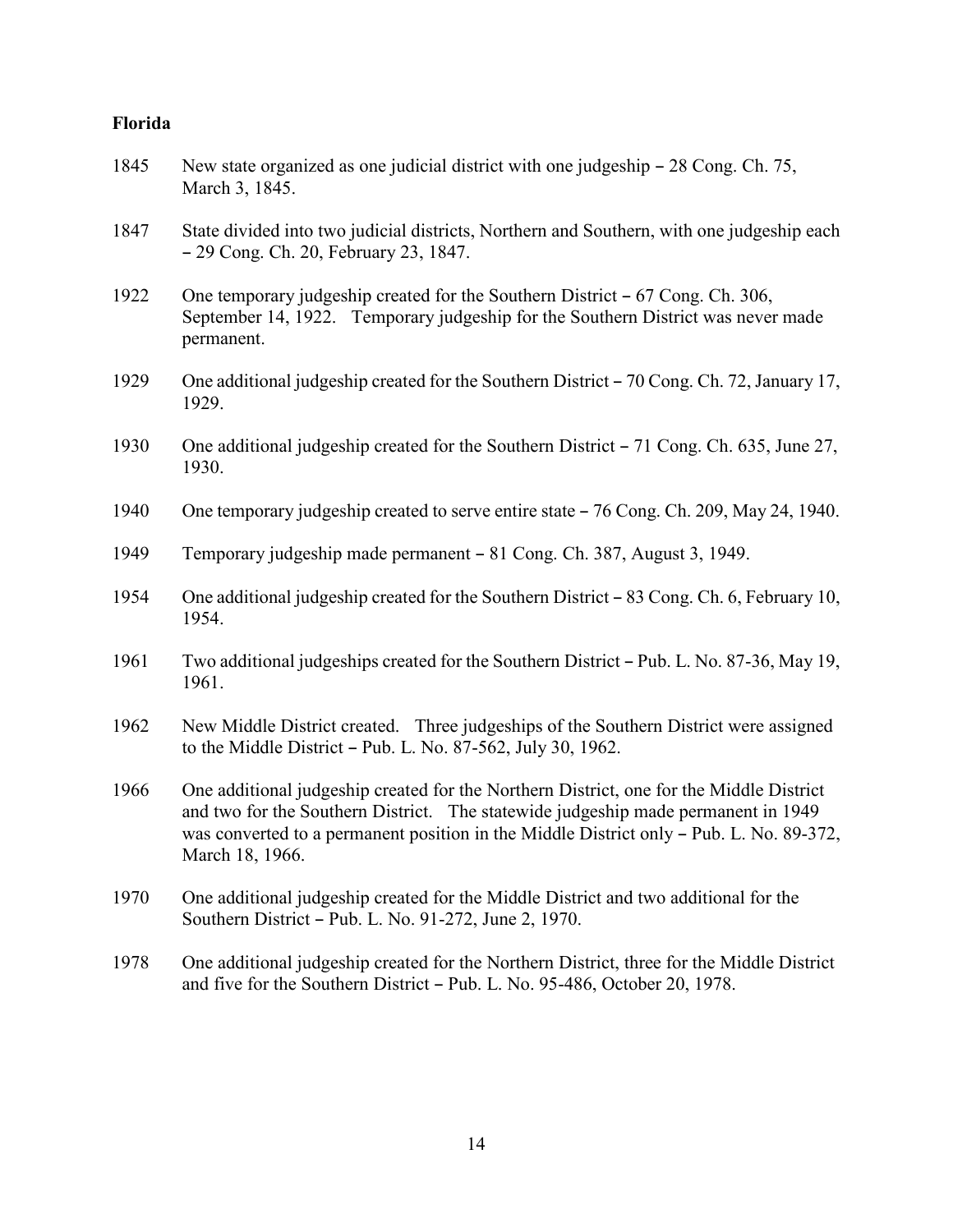### **Florida** (*continued*)

| 1984 | Three additional judgeships created for the Southern District – Pub. L. No. 98-353,<br>July 10, 1984.                                                                 |
|------|-----------------------------------------------------------------------------------------------------------------------------------------------------------------------|
| 1990 | One additional judgeship created for the Northern District, two for the Middle District<br>and one for the Southern District – Pub. L. No. 101-650, December 1, 1990. |
| 1999 | Four additional judgeships created for the Middle District – Pub. L. No. 106-113,<br>November 29, 1999.                                                               |
| 2000 | One additional judgeship created for the Southern District – Pub. L. No. 106-553,<br>December 21, 2000.                                                               |
| 2002 | One temporary judgeship created for the Southern District, effective July 15, 2003 –<br>Pub. L. No. 107-273, November 2, 2002.                                        |
| 2013 | The temporary judgeship in the Southern District was extended – Pub. L. No. 113-6,<br>March 26, 2013.                                                                 |
| 2014 | The temporary judgeship in the Southern District was extended - Pub. L. No. 113-76,<br>January 17, 2014.                                                              |
|      | The temporary judgeship in the Southern District was extended – Pub. L. No. 113-235,<br>December 16, 2014.                                                            |
| 2015 | The temporary judgeship in the Southern District was extended – Pub. L. No. 114-113,<br>December 18, 2015.                                                            |
| 2017 | The temporary judgeship in the Southern District was extended – Pub. L. No. 115-31,<br>May 5, 2017.                                                                   |
| 2018 | The temporary judgeship in the Southern District was extended - Pub. L. No. 115-141,<br>March 23, 2018.                                                               |
| 2019 | The temporary judgeship in the Southern District was extended - Pub. L. No. 116-6,<br>February 15, 2019.                                                              |
|      | <b>Total Judgeships</b><br>36, 1 Temporary<br>Northern District<br>$\overline{4}$<br>15<br>Middle District<br>Southern District<br>17, 1 Temporary                    |
|      |                                                                                                                                                                       |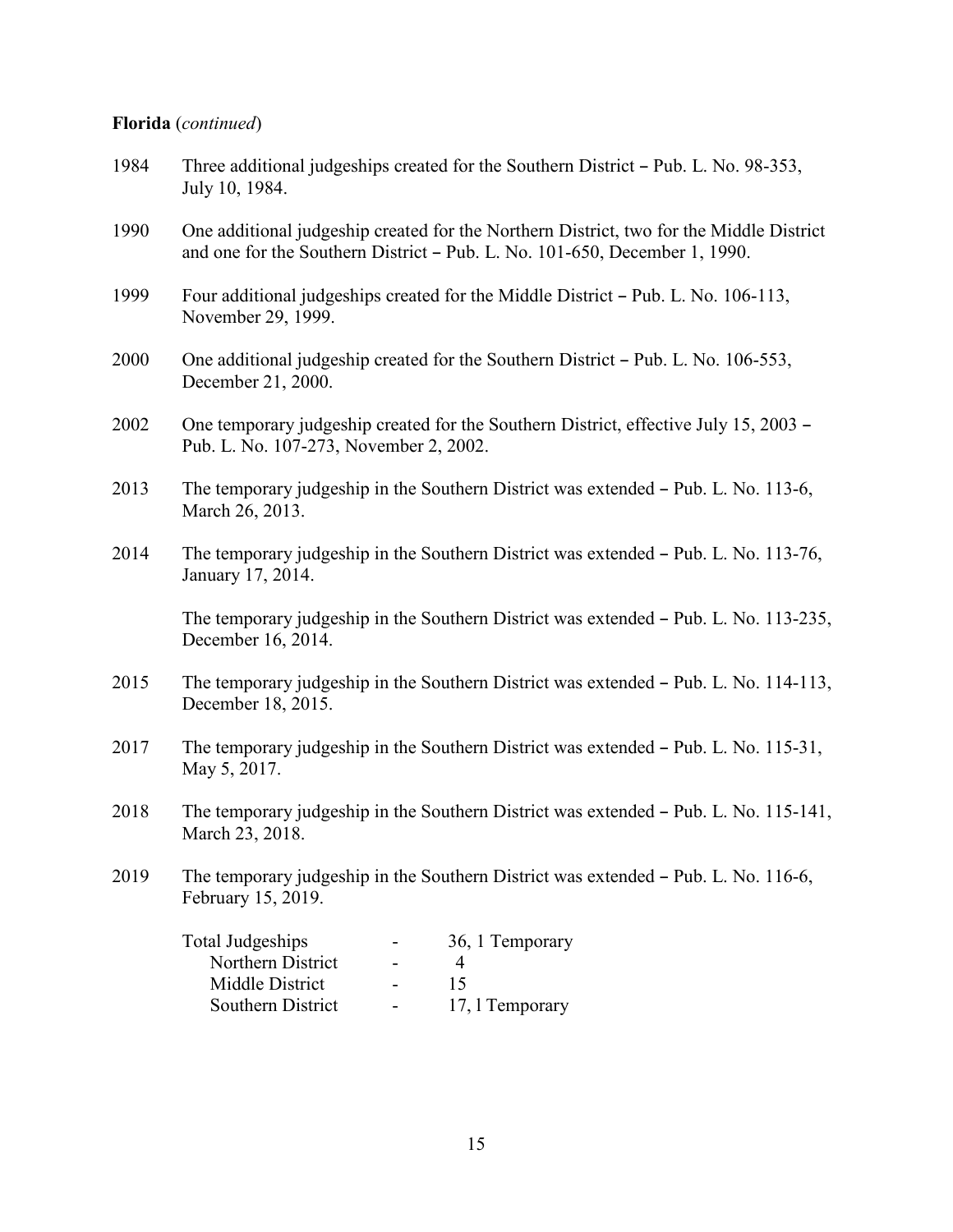#### **Georgia**

- 1789 State organized as one judicial district by the Judiciary Act of 1789 with one judgeship 1 Cong. Ch. 20, September 24, 1789.
- 1848 State was divided into two judicial districts, Northern and Southern, with one judgeship serving both districts  $-30$  Cong. Ch. 151, August 11, 1848.
- 1882 Separate judgeship authorized for each district B 47 Cong. Ch. 87, April 25, 1882.
- 1915 One additional temporary judgeship created for the Southern District. This position was never converted to a permanent judgeship  $-63$  Cong. Ch. 96, March 3, 1915.
- 1926 State reorganized into three judicial districts with one judgeship for each district 69 Cong. Ch. 414, May 28, 1926.
- 1940 One temporary judgeship created for the Northern District 76 Cong. Ch. 209, May 24, 1940.
- 1949 Temporary position created for the Middle District 81 Cong. Ch. 37, March 29, 1949.

Temporary position in the Northern District was made permanent  $-81$  Cong. Ch. 387, August 3, 1949.

- 1961 One additional judgeship created for the Northern District and the temporary judgeship in the Middle District made permanent  $-$  Pub. L. No. 87-36, May 19, 1961.
- 1970 Three additional judgeships created for the Northern District and one for the Southern District - Pub. L. No. 91-272, June 2, 1970.
- 1978 Five additional judgeships created for the Northern District and one for the Southern District - Pub. L. No. 95-486, October 20, 1978.
- 1984 One additional judgeship created for the Middle District Pub. L. No. 98-353, July 10, 1984.
- 1990 One additional judgeship created for the Middle District Pub. L. No. 101-650, December 1, 1990.

| Total Judgeships  | 18           |
|-------------------|--------------|
| Northern District | 11           |
| Middle District   |              |
| Southern District | $\mathbf{R}$ |
|                   |              |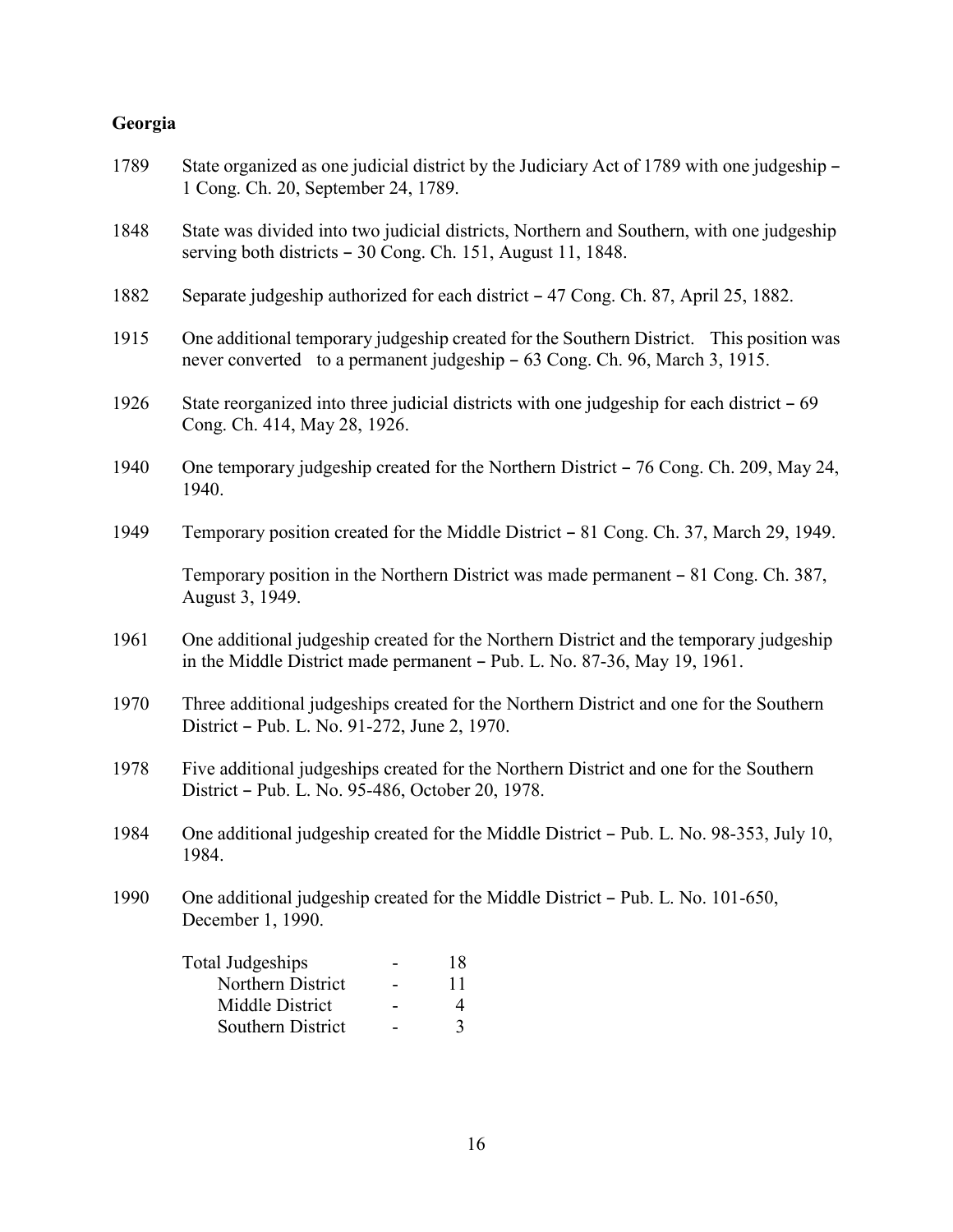### **Guam**

1950 Established as one judicial district with one judgeship - 81 Cong. Ch. 512, August 1, 1950.

Total Judgeships - 1 (Article I)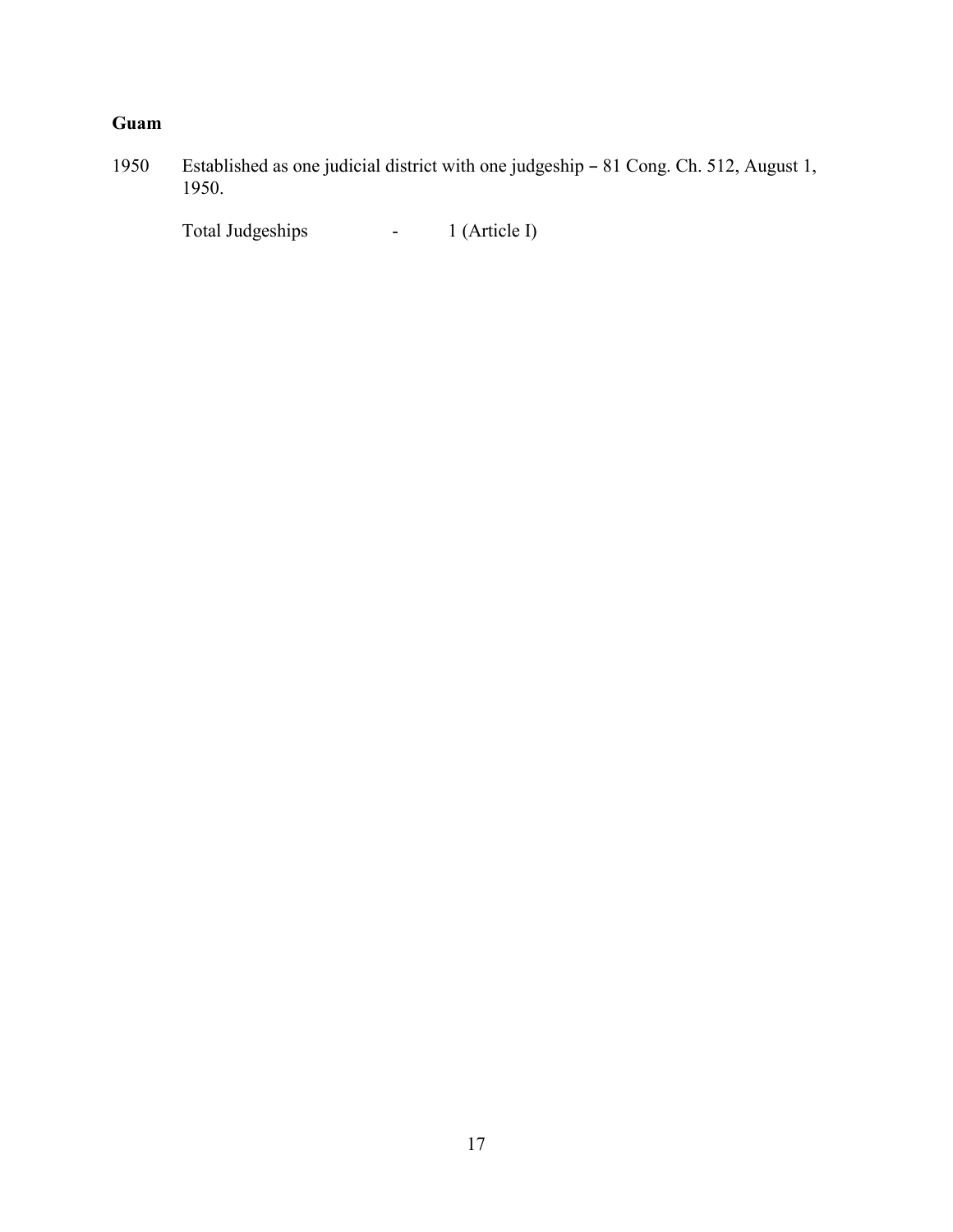### **Hawaii**

| 1900 | A Federal District Court was established and presided over by one judge appointed for a<br>six-year term - 56 Cong. Ch. 339, April 30, 1900. |
|------|----------------------------------------------------------------------------------------------------------------------------------------------|
| 1909 | One additional judgeship created - 60 Cong. Ch. 269, March 3, 1909.                                                                          |
| 1959 | Admitted as a state, Federal District Court established as a constitutional court with two<br>judgeships - Pub. L. No. 86-3, March 18, 1959. |
| 1984 | One additional judgeship created - Pub. L. No. 98-353, July 10, 1984.                                                                        |
| 1990 | One temporary judgeship created – Pub. L. No. 101-650, December 1, 1990.                                                                     |
| 1997 | The temporary judgeship was extended - Pub. L. No. 105-53, October 6, 1997.                                                                  |
| 2009 | The temporary judgeship was extended - Pub. L. No. 111-8, March 11, 2009.                                                                    |
|      | The temporary judgeship was extended - Pub. L. No. 111-117, December 16, 2009.                                                               |
| 2011 | The temporary judgeship was extended - Pub. L. No. 112-10, April 15, 2011.                                                                   |
|      | The temporary judgeship was extended – Pub. L. No. 112-74, December 23, 2011.                                                                |
| 2013 | The temporary judgeship was extended – Pub. L. No. 113-6, March 26, 2013.                                                                    |
| 2014 | The temporary judgeship was extended - Pub. L. No. 113-76, January 17, 2014.                                                                 |
|      | The temporary judgeship was extended - Pub. L. No. 113-235, December 16, 2014.                                                               |
| 2018 | The temporary judgeship was extended - Pub. L. No. 115-141, March 23, 2018.                                                                  |
| 2019 | The temporary judgeship was extended – Pub. L. No. 116-6, February 15, 2019.                                                                 |
|      | <b>Total Judgeships</b><br>3, 1 Temporary                                                                                                    |

18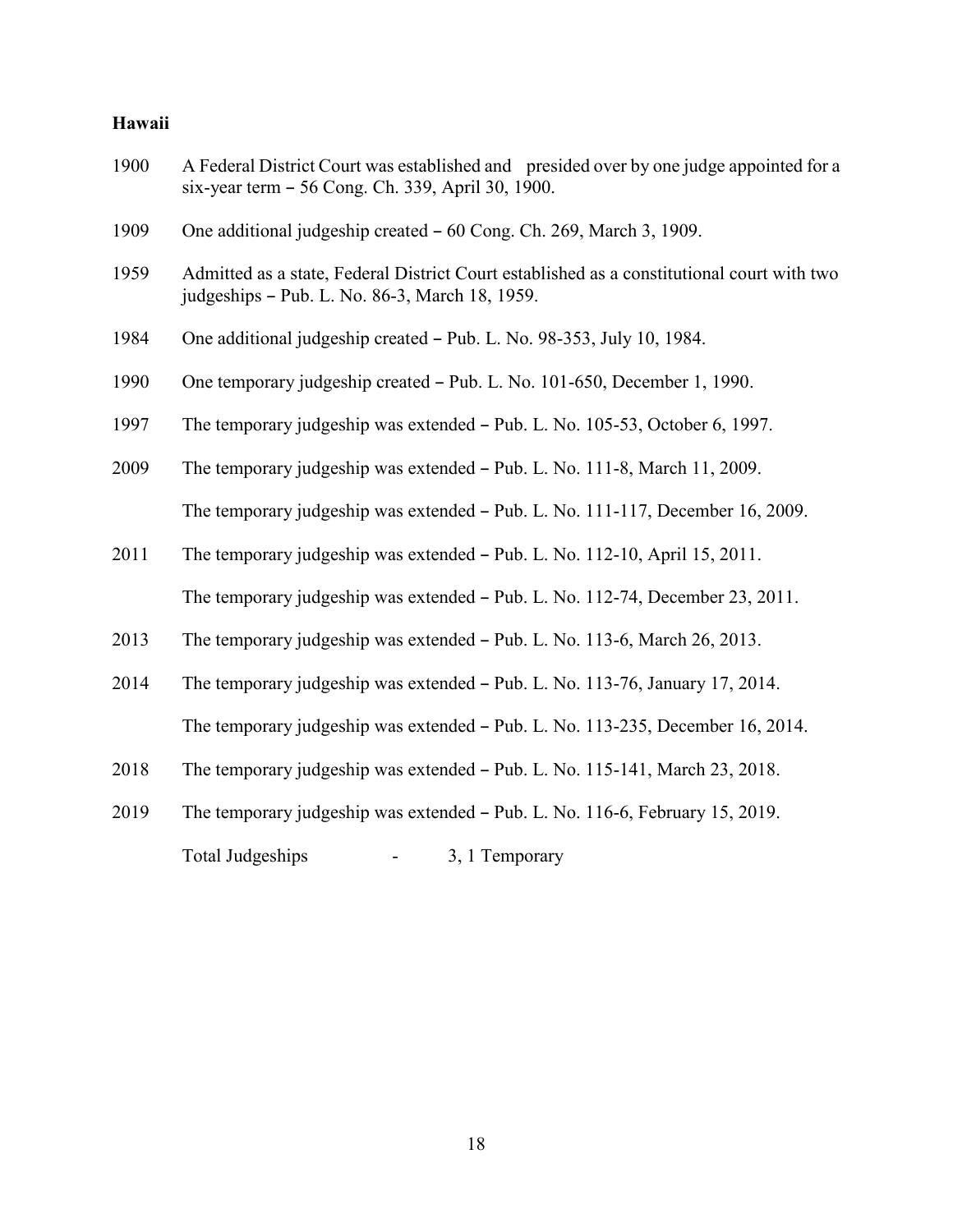### **Idaho**

- 1890 New state organized as one judicial district with one judgeship 51 Cong. Ch. 656, July 3, 1890.
- 1954 One additional judgeship created 83 Cong. Ch. 6, February 10, 1954.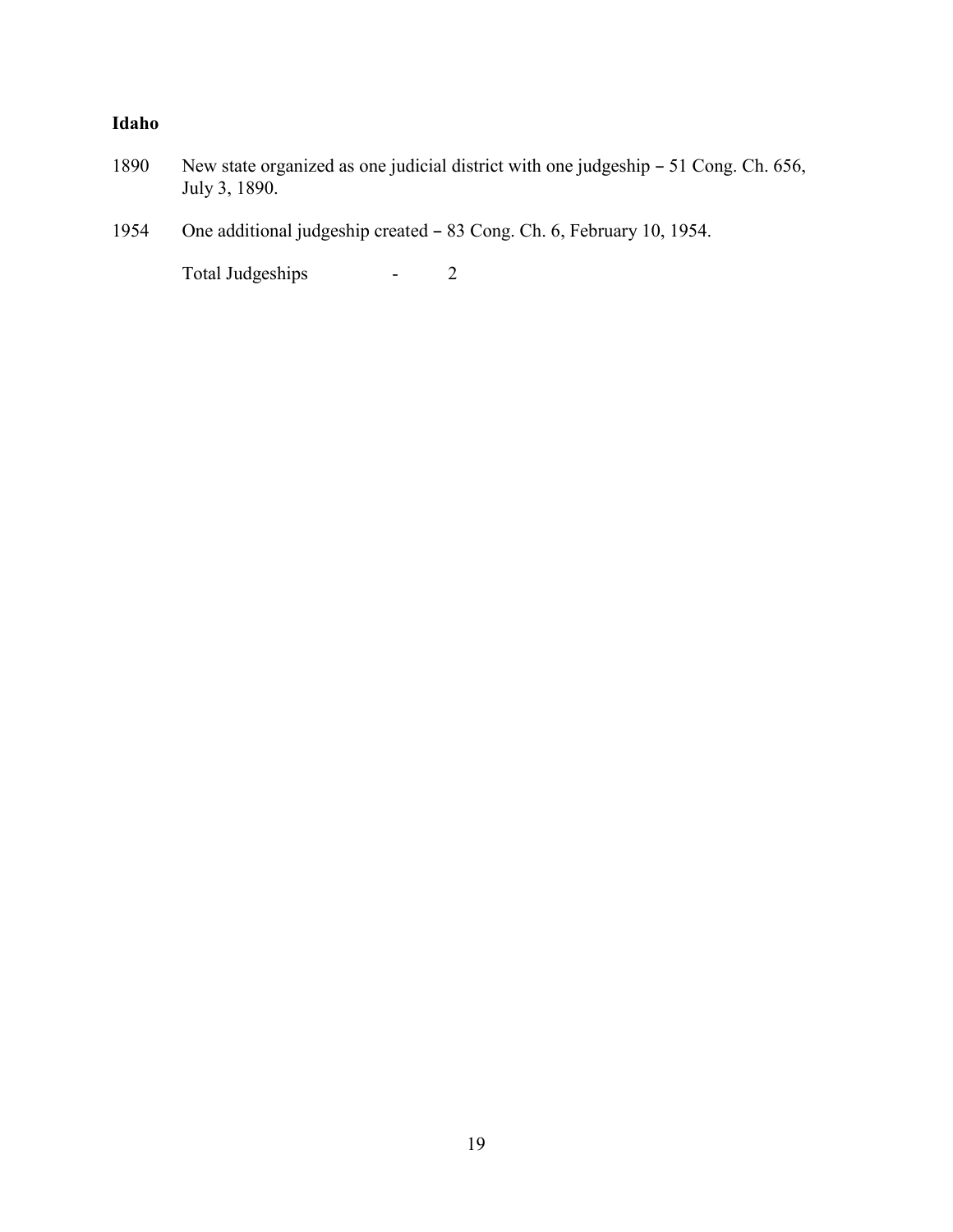#### **Illinois**

- 1819 New state was organized into one judicial district with one judgeship 15 Cong. Ch. 70, March 3, 1819.
- 1855 State divided into two judicial districts, Northern and Southern, with one judgeship each B 33 Cong. Ch. 96, February 13, 1855.
- 1905 State divided into three judicial districts, Northern, Eastern, and Southern, with two judgeships in Northern and one in each of the other districts  $-58$  Cong. Ch. 1427, March 3, 1905.
- 1922 One temporary judgeship created for the Northern District and one temporary for the Eastern District - 67 Cong. Ch. 306, September 14, 1922.
- 1928 Temporary judgeship created in 1922 for the Northern District was made permanent 70 Cong. Ch. 882, May 29, 1928.
- 1930 Temporary judgeship created in 1922 for the Eastern District was made permanent 71 Cong. Ch. 852, July 3, 1930.
- 1931 One additional judgeship created for the Southern District and two for the Northern District – 71 Cong. Ch. 244, February 20, 1931, and 71 Cong. Ch. 296, February 25, 1931.
- 1938 One additional judgeship created for the Northern District  $-75$  Cong. Ch. 290, May 31, 1938.
- 1940 Temporary judgeship created for the Northern District 76 Cong. Ch. 209, May 24, 1940. This position was never made permanent.
- 1950 Two additional judgeships created for the Northern District 81 Cong. Ch. 708, August 14, 1950.
- 1961 Two additional judgeships created for the Northern District Pub. L. No. 87-36, May 19, 1961.
- 1966 One additional judgeship created for the Northern District Pub. L. No. 89-372, March 18, 1966.
- 1970 Two additional judgeships created for the Northern District Pub. L. No. 91-272, June 2, 1970.

1978 State reorganized into Northern, Central and Southern Districts with 13 judgeships for the Northern District and two each for the Central and Southern Districts - Pub. L. No. 95-408, October 2, 1978, and Pub. L. No. 95-573, November 2, 1978.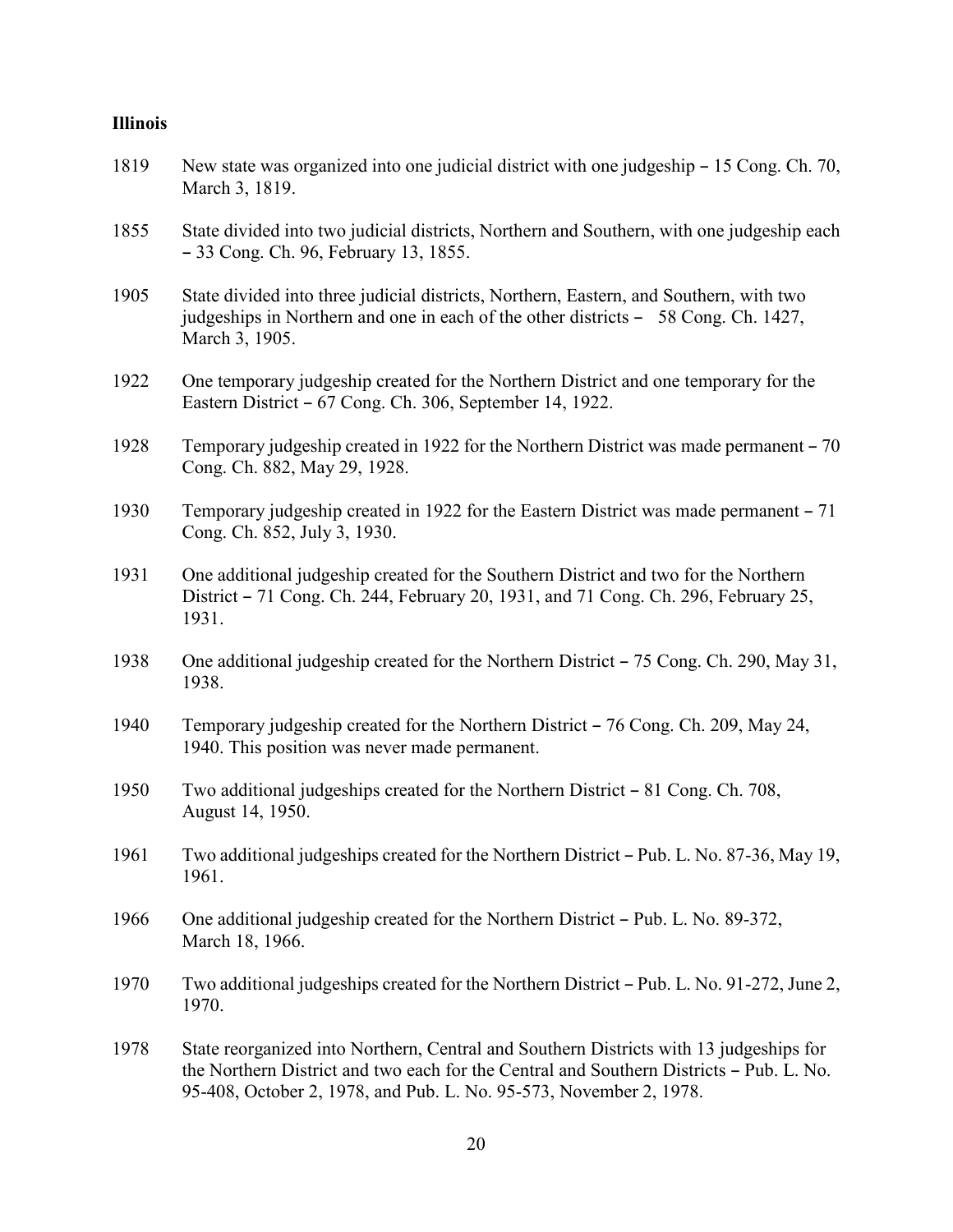#### **Illinois** (*continued*)

Three additional judgeships created for the Northern District and one for the Central District - Pub. L. No. 95-486, October 20, 1978.

- 1984 Four additional permanent judgeships and one temporary judgeship created for the Northern District and one additional permanent judgeship for the Southern District -Pub. L. No. 98-353, July 10, 1984.
- 1990 One additional judgeship created for the Northern District, one temporary judgeship created for the Central District, one temporary judgeship created for the Southern District, and temporary judgeship created for the Northern District in 1984 was made permanent – Pub. L. No. 101-650, December 1, 1990.
- 1997 The temporary judgeships were extended in the Central District and the Southern District of Illinois B Pub. L. No. 105-53, October 6, 1997.
- 2002 The temporary judgeships created in 1990 for the Central District and the Southern District were made permanent, effective July 15, 2003 - Pub. L. No. 107-273, November 2, 2002.

| Total Judgeships        | 30 |
|-------------------------|----|
| Northern District       | 22 |
| <b>Central District</b> |    |
| Southern District       |    |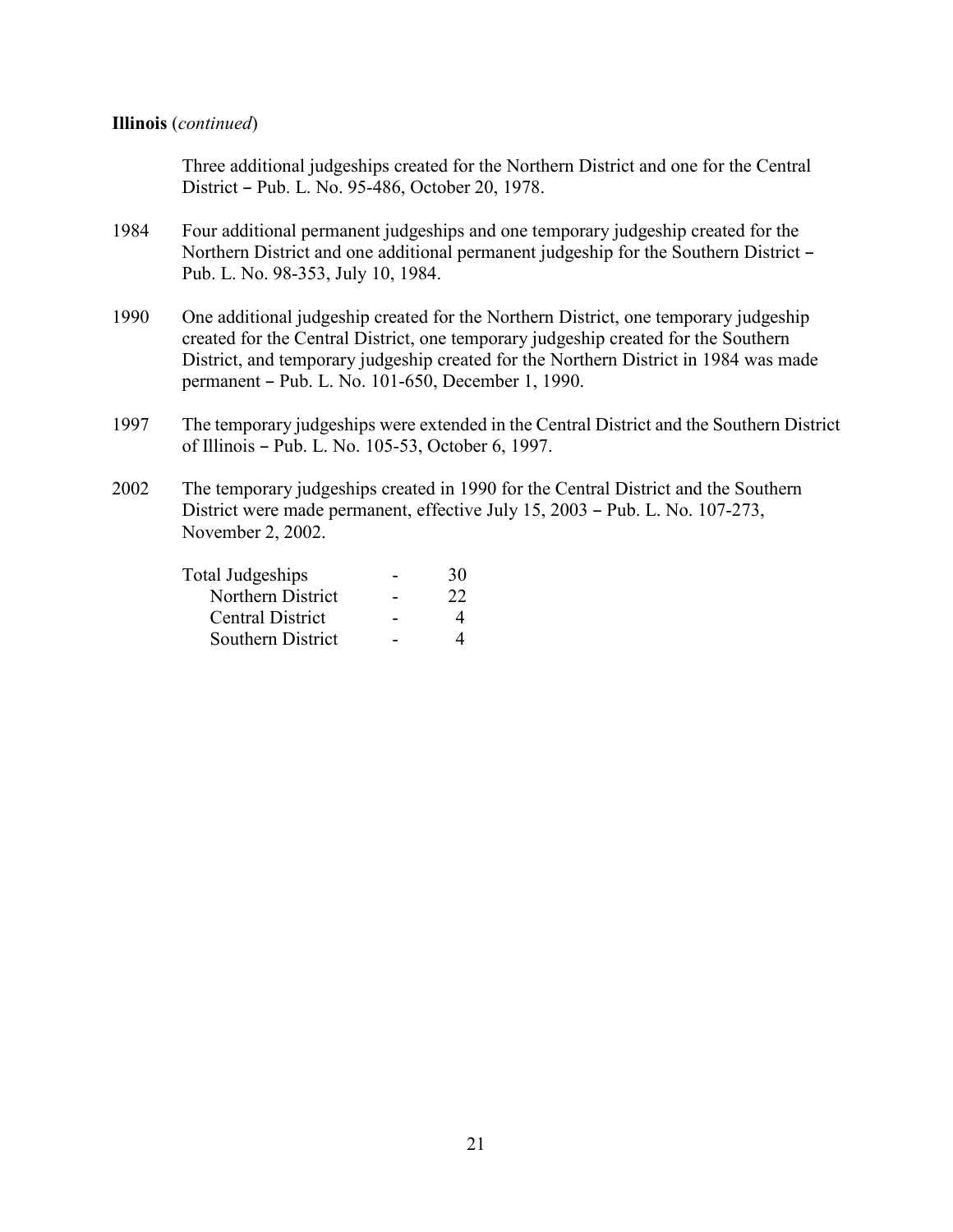### **Indiana**

| 1817 | New state was organized into one judicial district with one judgeship – 14 Cong. Ch. 100,<br>March 3, 1817.                          |
|------|--------------------------------------------------------------------------------------------------------------------------------------|
| 1925 | One additional judgeship was created – 68 Cong. Ch. 83, January 16, 1925.                                                            |
| 1928 | State was divided into two judicial districts, Northern and Southern, with one judgeship<br>each – 70 Cong. Ch. 393, April 21, 1928. |
| 1954 | One additional judgeship created for each district – 83 Cong. Ch. 6, February 10, 1954.                                              |
| 1961 | One additional judgeship created for each district – Pub. L. No. 87-36, May 19, 1961.                                                |
| 1966 | One additional judgeship created for the Southern District – Pub. L. No. 89-372,<br>March 18, 1966.                                  |
| 1978 | One additional judgeship created for each district – Pub. L. No. 95-486, October 20,<br>1978.                                        |
| 1984 | One temporary judgeship created for the Northern District – Pub. L. No. 98-353,<br>July 10, 1984.                                    |
| 1990 | Temporary judgeship created in 1984 for the Northern District was made permanent -<br>Pub. L. No. 101-650, December 1, 1990.         |
|      | Total Judgeships<br>10<br>Northern District<br>5<br>$\blacksquare$                                                                   |

Southern District - 5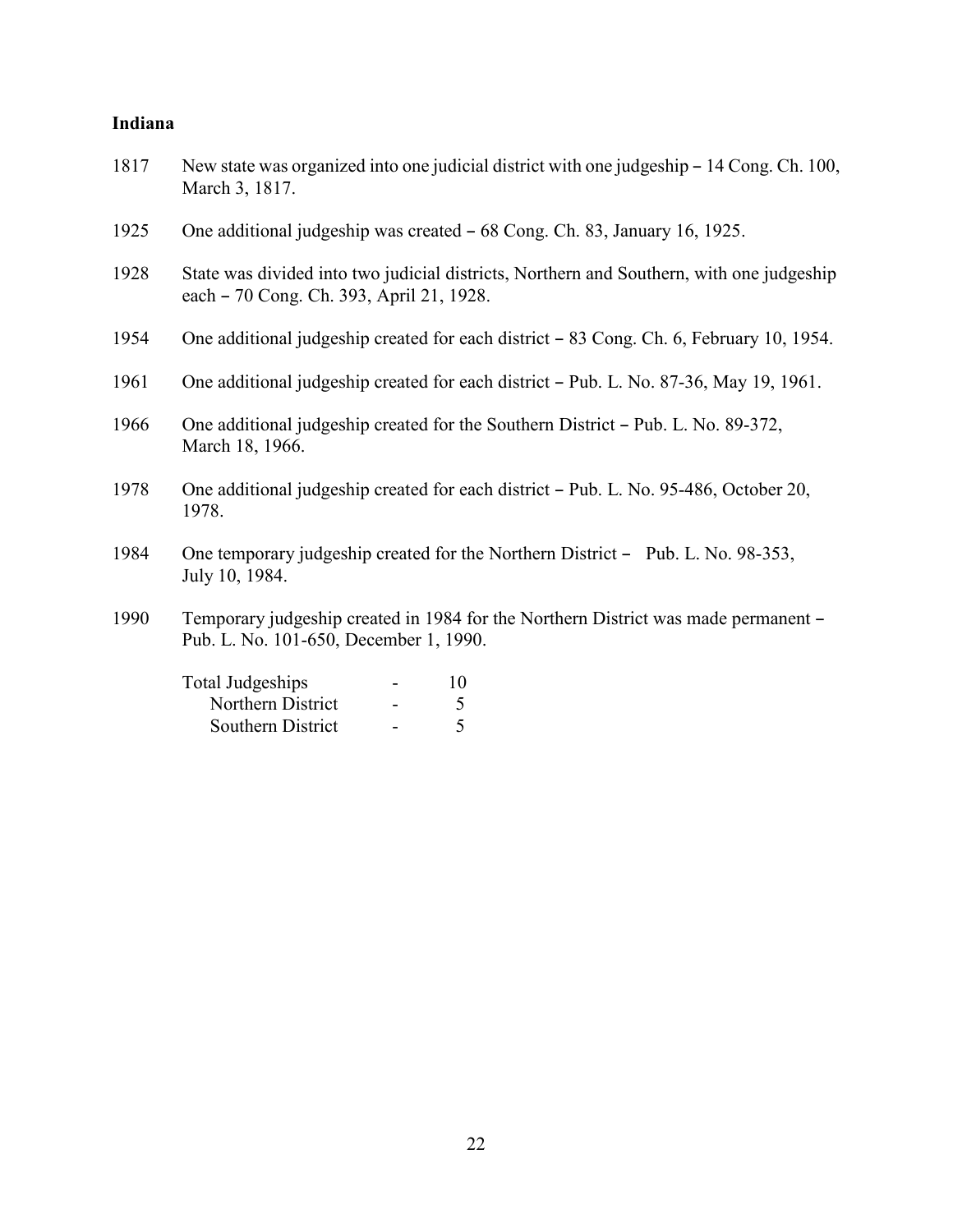### **Iowa**

| 1845 | Iowa was organized as one judicial district with one judgeship – 28 Cong. Ch. 76,<br>March 3, 1845.                                                                                                                 |
|------|---------------------------------------------------------------------------------------------------------------------------------------------------------------------------------------------------------------------|
| 1882 | State divided into two judicial districts with one judgeship each – 47 Cong. Ch. 312,<br>July 20, 1882.                                                                                                             |
| 1928 | Temporary judgeship created for the Southern District – 70 Cong. Ch. 10, January 19,<br>1928. This position was never made permanent.                                                                               |
| 1961 | One additional judgeship created to serve both districts – Pub. L. No. 87-36, May 19,<br>1961.                                                                                                                      |
| 1978 | One additional judgeship created for the Southern District – Pub. L. No. 95-486,<br>October 20, 1978.                                                                                                               |
| 1990 | One additional judgeship created for the Southern District, and the judgeship authorized<br>to serve both districts was made a judgeship for the Northern District only – Pub. L. No.<br>101-650, December 1, 1990. |
|      | <b>Total Judgeships</b><br>5                                                                                                                                                                                        |
|      | $\overline{2}$<br>Northern District                                                                                                                                                                                 |
|      | $\overline{3}$<br>Southern District                                                                                                                                                                                 |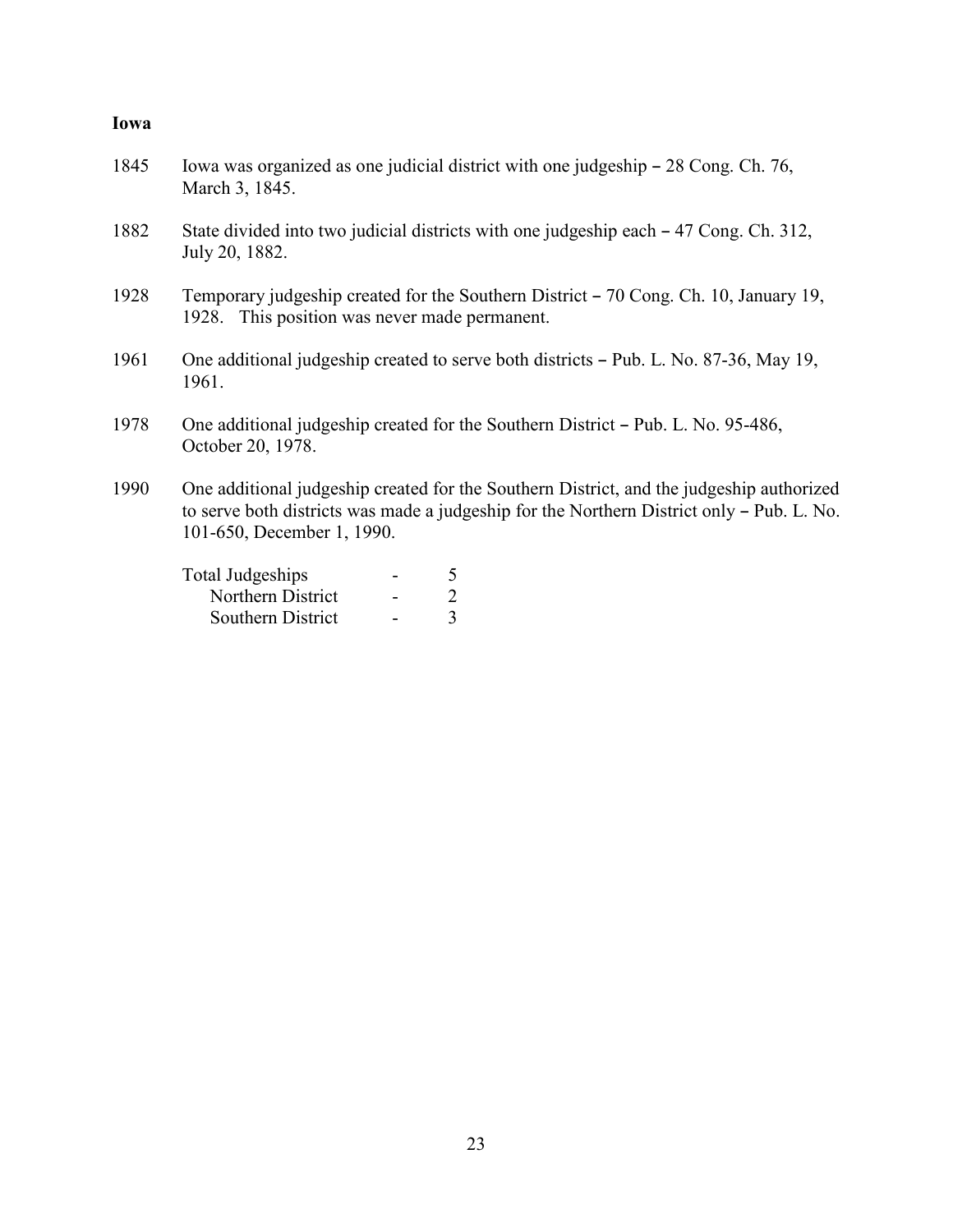### **Kansas**

| 1861 | State organized as one judicial district with one judgeship – 36 Cong. Ch. 20, January 29,<br>1861. |
|------|-----------------------------------------------------------------------------------------------------|
| 1949 | One additional judgeship created - 81 Cong. Ch. 387, August 3, 1949.                                |
| 1961 | One additional judgeship created - Pub. L. No. 87-36, May 19, 1961.                                 |
| 1966 | One temporary judgeship created - Pub. L. No. 89-372, March 18, 1966.                               |
| 1970 | Temporary judgeship made permanent – Pub. L. No. 91-272, June 2, 1970.                              |
| 1978 | One additional judgeship created – Pub. L. No. 95-486, October 20, 1978.                            |
| 1990 | One temporary judgeship created - Pub. L. No. 101-650, December 1, 1990.                            |
| 1997 | The temporary judgeship was extended - Pub. L. No. 105-53, October 6, 1997.                         |
| 2007 | The temporary judgeship was extended - Pub. L. No. 110-5, February 15, 2007.                        |
|      | The temporary judgeship was extended - Pub. L. No. 110-161, December 26, 2007.                      |
| 2009 | The temporary judgeship was extended - Pub. L. No. 111-8, March 11, 2009.                           |
|      | The temporary judgeship was extended - Pub. L. No. 111-117, December 16, 2009.                      |
| 2011 | The temporary judgeship was extended - Pub. L. No. 112-10, April 15, 2011.                          |
|      | The temporary judgeship was extended - Pub. L. No. 112-74, December 23, 2011.                       |
| 2013 | The temporary judgeship was extended - Pub. L. No. 113-6, March 26, 2013.                           |
| 2014 | The temporary judgeship was extended - Pub. L. No. 113-76, January 17, 2014.                        |
|      | The temporary judgeship was extended - Pub. L. No. 113-235, December 16, 2014.                      |
| 2015 | The temporary judgeship was extended - Pub. L. No. 114-113, December 18, 2015.                      |
| 2017 | The temporary judgeship was extended - Pub. L. No. 115-31, May 5, 2017.                             |
| 2018 | The temporary judgeship was extended - Pub. L. No. 115-141, March 23, 2018.                         |
| 2019 | The temporary judgeship was extended – Pub. L. No. 116-6, February 15, 2019.                        |
|      | <b>Total Judgeships</b><br>5, 1 Temporary                                                           |
|      |                                                                                                     |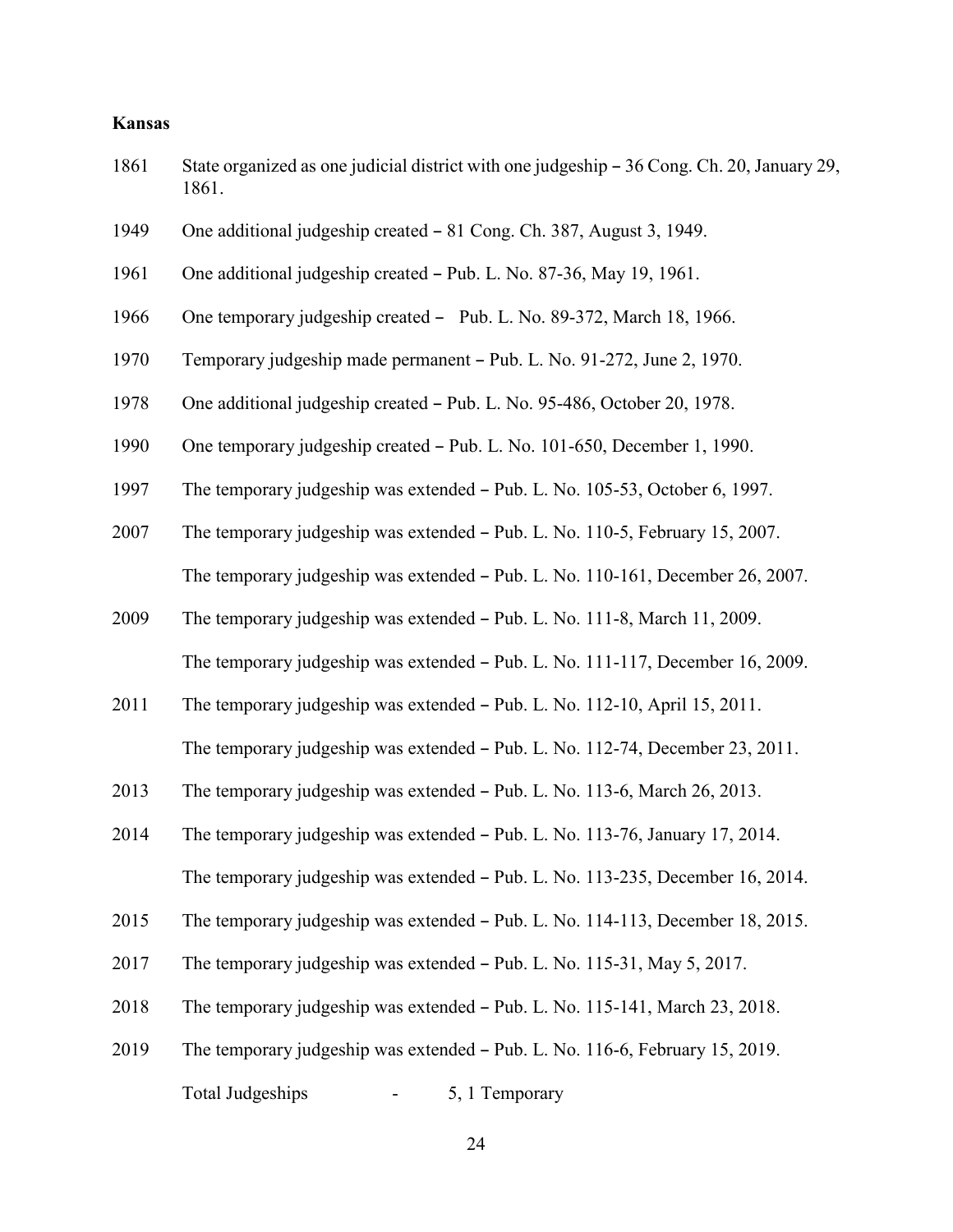# **Kentucky**

Eastern &

Western Districts - 1

| 1789 | Judiciary Act of 1789 established one judicial district with one judgeship – 1 Cong. Ch.<br>20, September 24, 1789.                                                                    |
|------|----------------------------------------------------------------------------------------------------------------------------------------------------------------------------------------|
| 1901 | State divided into two judicial districts, Eastern and Western, with one judgeship each –<br>56 Cong. Ch. 355, February 12, 1901.                                                      |
| 1936 | One additional judgeship created to serve both districts – 74 Cong. Ch. 696, June 22,<br>1936.                                                                                         |
| 1954 | One additional judgeship created for the Western District – 83 Cong. Ch. 6, February 10,<br>1954.                                                                                      |
| 1970 | One additional judgeship created for each district – Pub. L. No. 91-272, June 2, 1970.                                                                                                 |
| 1978 | Two additional permanent judgeships and one temporary created for the Eastern District<br>- Pub. L. No. 95-486, October 20, 1978. The temporary judgeship was never made<br>permanent. |
| 1984 | One additional judgeship created for the Western District – Pub. L. No. 98-353, July 10,<br>1984.                                                                                      |
| 2000 | One additional judgeship created for the Eastern District – Pub. L. No. 106-553,<br>December 21, 2000.                                                                                 |
|      | <b>Total Judgeships</b><br>10                                                                                                                                                          |
|      | Eastern District<br>5                                                                                                                                                                  |
|      | $\overline{4}$<br>Western District                                                                                                                                                     |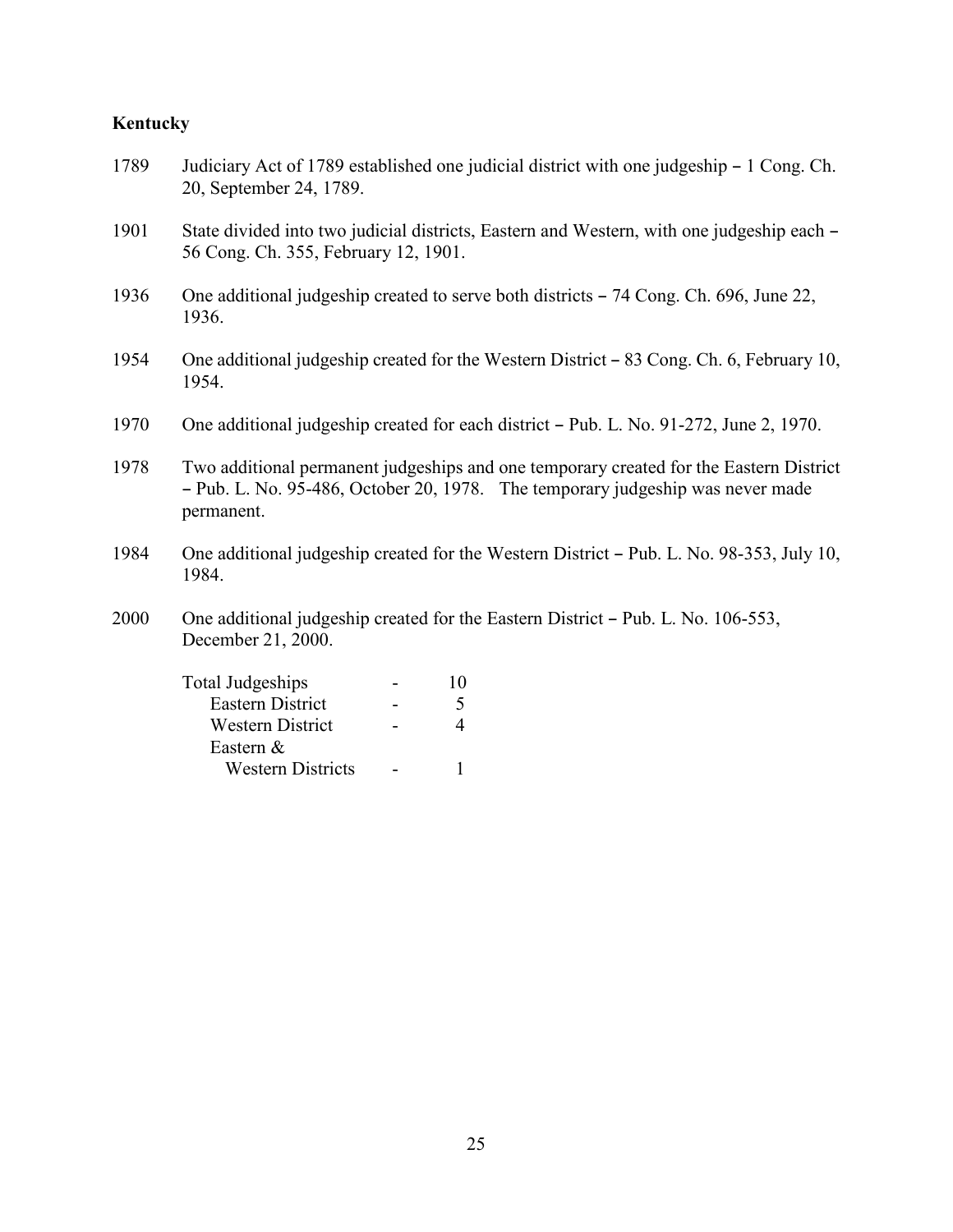### **Louisiana**

| 1812 | State established as one judicial district with one judgeship – 12 Cong. Ch. 50, April 8,<br>1812.                                                                   |
|------|----------------------------------------------------------------------------------------------------------------------------------------------------------------------|
| 1823 | State divided into two judicial districts, Eastern and Western, with one judgeship serving<br>both – 17 Cong. Ch. 44, March 3, 1823.                                 |
| 1845 | State again made one judicial district – 28 Cong. Ch. 5, February 13, 1845.                                                                                          |
| 1849 | State again divided into Eastern and Western districts with a judgeship for each district –<br>30 Cong. Ch. 114, March 3, 1849.                                      |
| 1866 | State again made one judicial district with one judgeship – 39 Cong. Ch. 280, July 27,<br>1866.                                                                      |
| 1881 | State again divided into Eastern and Western Districts with a judgeship for each district –<br>46 Cong. Ch. 144, March 3, 1881.                                      |
| 1938 | One additional judgeship created for each district - 75 Cong. Ch. 47, March 18, 1938,<br>and 75 Cong. Ch. 290, May 31, 1938.                                         |
| 1961 | Two additional judgeships created for the Eastern District and one additional for the<br>Western District – Pub. L. No. 87-36, May 19, 1961.                         |
| 1966 | Four additional judgeships created for the Eastern District – Pub. L. No. 89-372,<br>March 18, 1966.                                                                 |
| 1970 | Two additional judgeships created for the Eastern District and one for the Western<br>District - Pub. L. No. 91-272, June 2, 1970.                                   |
| 1971 | New Middle District created. One judgeship from the Eastern District was transferred<br>to the new district - Pub. L. No. 92-208, December 18, 1971.                 |
| 1978 | Four additional judgeships created for the Eastern District, one for the Middle District<br>and one for the Western District – Pub. L. No. 95-486, October 20, 1978. |
| 1984 | One additional judgeship created for the Western District – Pub. L. No. 98-353, July 10,<br>1984.                                                                    |
| 1990 | One additional judgeship created for the Western District – Pub. L. No. 101-650,<br>December 1, 1990.                                                                |
| 1997 | One permanent judgeship was transferred from the Eastern District to the Middle District<br>of Louisiana - Pub. L. No. 105-53, October 6, 1997.                      |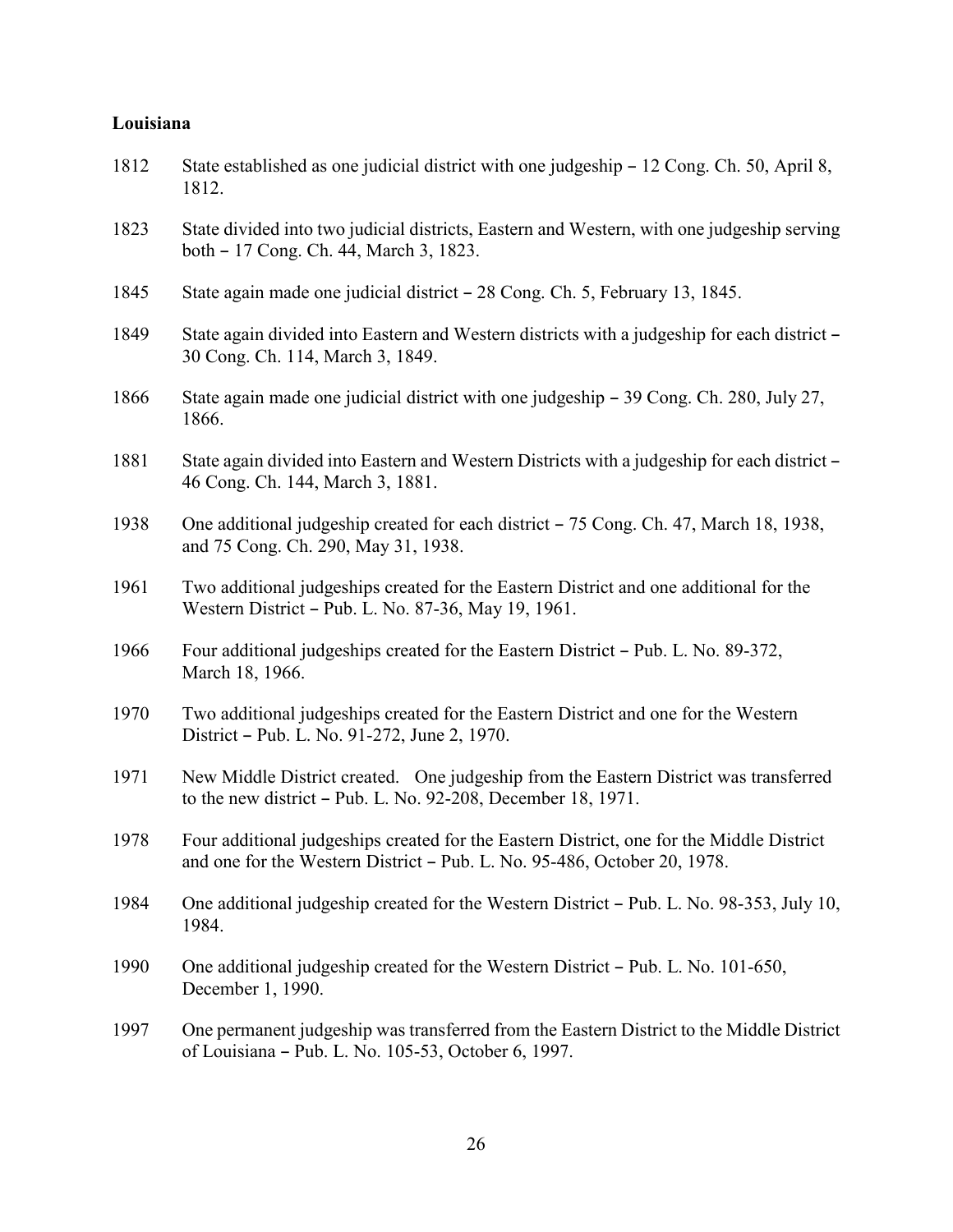**Louisiana** (*continued*)

| 22 |
|----|
| 12 |
|    |
|    |
|    |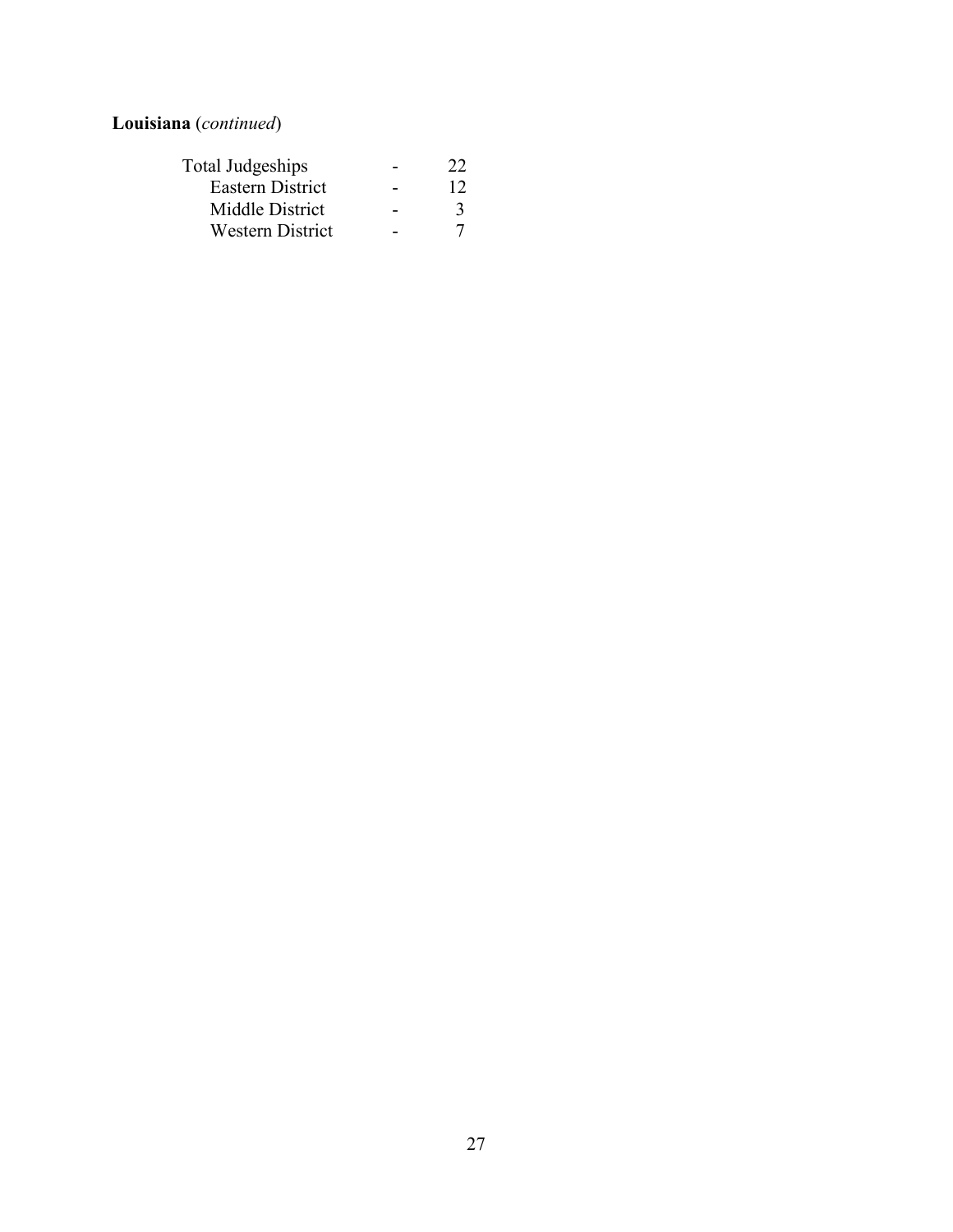### **Maine**

- 1789 Area now constituting the state of Maine was created as a judicial district by the Judiciary Act of 1789 with one judgeship  $-1$  Cong. Ch. 20, September 24, 1789.
- 1978 One additional judgeship created Pub. L. No. 95-486, October 20, 1978.
- 1990 One additional judgeship created Pub. L. No. 101-650, December 1, 1990.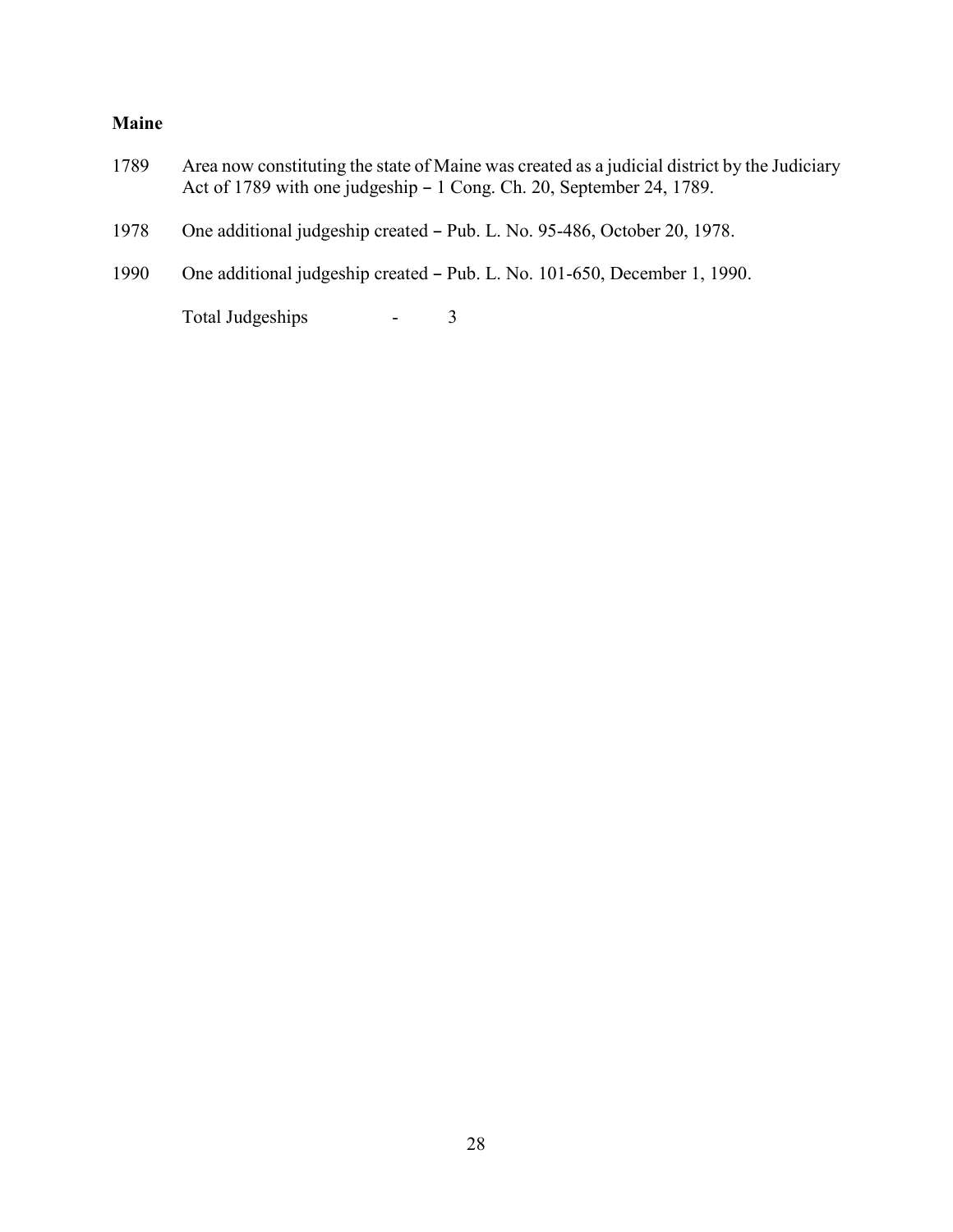### **Maryland**

| 1789 | State organized as one judicial district with one judgeship by the Judiciary Act of 1789 –<br>1 Cong. Ch. 20, September 24, 1789. |  |
|------|-----------------------------------------------------------------------------------------------------------------------------------|--|
| 1910 | One temporary judgeship created – 61 Cong. Ch. 56, February 24, 1910. This position<br>was never made permanent.                  |  |
| 1927 | Second permanent judgeship was created – 69 Cong. Ch. 297, March 3, 1927.                                                         |  |
| 1961 | Two additional judgeships created – Pub. L. No. 87-36, May 19, 1961.                                                              |  |
| 1966 | One additional judgeship created – Pub. L. No. 89-372, March 18, 1966.                                                            |  |
| 1970 | Two additional judgeships created – Pub. L. No. 91-272, June 2, 1970.                                                             |  |
| 1978 | Two additional judgeships created – Pub. L. No. 95-486, October 20, 1978.                                                         |  |
| 1984 | One additional judgeship created - Pub. L. No. 98-353, July 10, 1984.                                                             |  |
|      | <b>Total Judgeships</b><br>10                                                                                                     |  |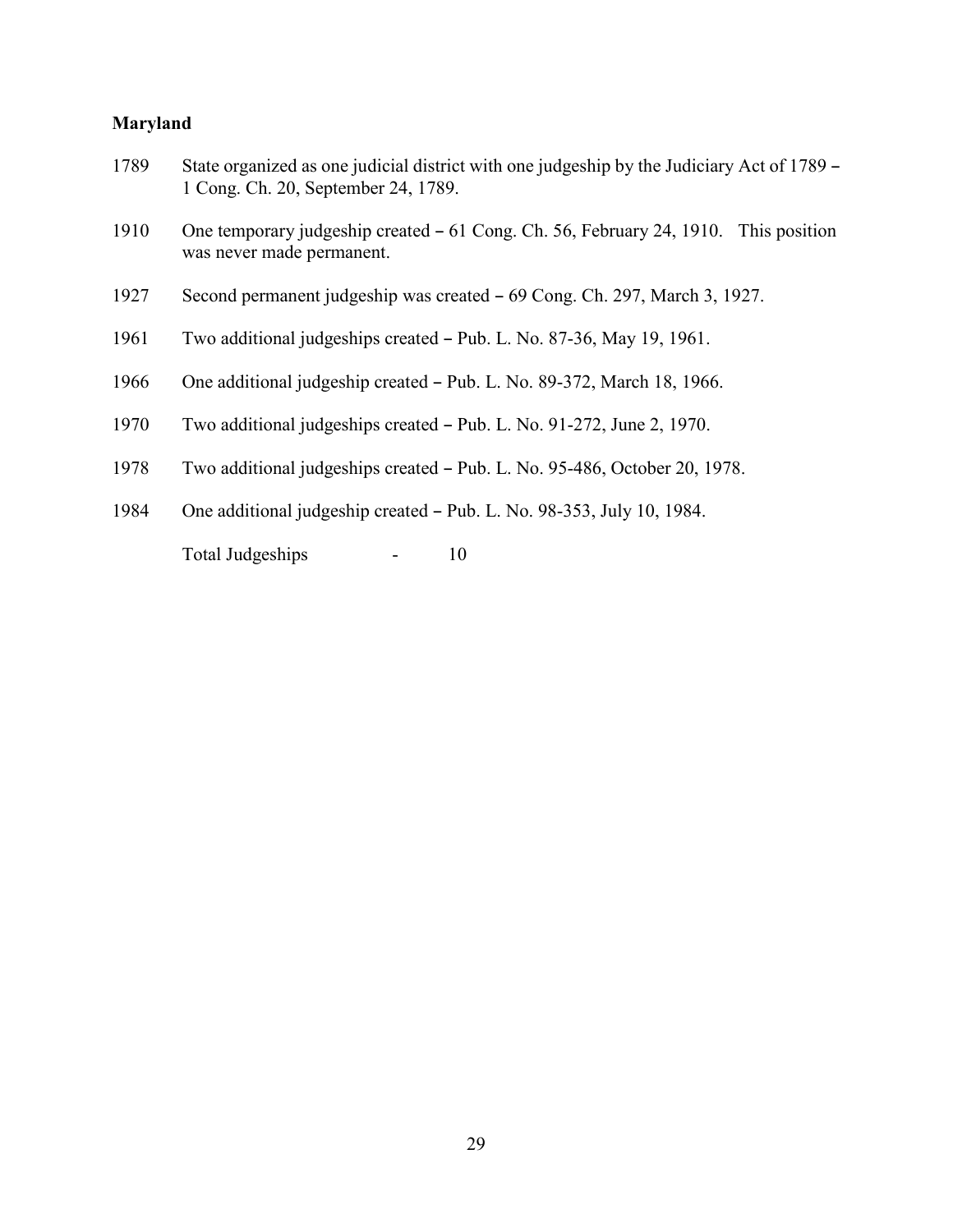#### **Massachusetts**

- 1789 State organized as one judicial district with one judgeship by the Judiciary Act of 1789 1 Cong. Ch. 20, September 24, 1789.
- 1922 Two additional temporary judgeships created  $-67$  Cong. Ch. 306, September 14, 1922.
- 1935 Both temporary judgeships made permanent 74 Cong. Ch. 558, August 19, 1935.
- 1938 One additional temporary judgeship created  $-75$  Cong. Ch. 290, May 31, 1938.
- 1941 Temporary judgeship made permanent 77 Cong. Ch. 479, November 21, 1941.
- 1954 One additional judgeship created 83 Cong. Ch. 6, February 10, 1954.
- 1961 One additional judgeship created Pub. L. No. 87-36, May 19, 1961.
- 1978 Four additional judgeships created -Pub. L. No. 95-486, October 20, 1978.
- 1984 One additional permanent judgeship and one temporary judgeship created Pub. L. No. 98-353, July 10, 1984.
- 1990 One additional judgeship created and the temporary judgeship created in 1984 was made permanent – Pub. L. No. 101-650, December 1, 1990.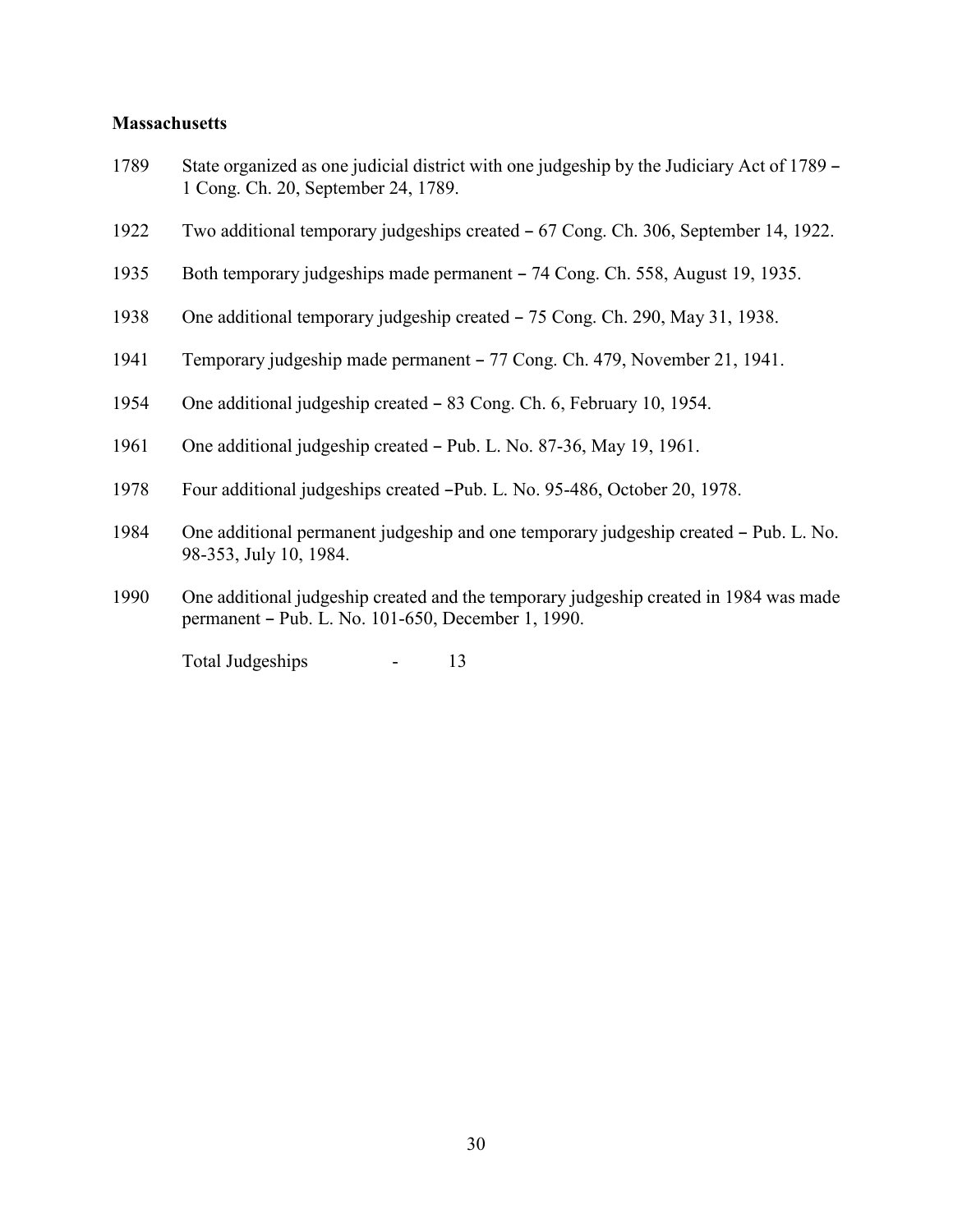### **Michigan**

| 1836 | State organized as one judicial district with one judgeship $-$ 24 Cong. Ch. 234, July 1,<br>1836.                                             |
|------|------------------------------------------------------------------------------------------------------------------------------------------------|
| 1863 | State divided into two judicial districts - Eastern and Western, with one judgeship for<br>each district – 37 Cong. Ch. 54, February 24, 1863. |
| 1922 | Temporary judgeship created for the Eastern District – 67 Cong. Ch. 306, September 14,<br>1922.                                                |
| 1925 | Temporary judgeship created for the Western District – 68 Cong. Ch. 254, February 17,<br>1925. This position was never made permanent.         |
| 1927 | One additional judgeship created for the Eastern District – 69 Cong. Ch. 344, March 3,<br>1927.                                                |
| 1931 | One additional judgeship created for the Eastern District – 71 Cong. Ch. 245,<br>February 20, 1931.                                            |
| 1935 | Temporary judgeship for Eastern District made permanent – 74 Cong. Ch. 558,<br>August 19, 1935.                                                |
| 1938 | One additional judgeship created for the Eastern District – 75 Cong. Ch. 290, May 31,<br>1938.                                                 |
| 1954 | One additional judgeship created for the Eastern District and one for the Western District<br>- 83 Cong. Ch. 6, February 10, 1954.             |
| 1961 | Two additional judgeships created for the Eastern District – Pub. L. No. 87-36, May 19,<br>1961.                                               |
| 1970 | Two additional judgeships created for the Eastern District – Pub. L. No. 91-272, June 2,<br>1970.                                              |
| 1978 | Three additional judgeships created for the Eastern District and two for the Western<br>District – Pub. L. No. 95-486, October 20, 1978.       |
| 1984 | Two additional judgeships created for the Eastern District - Pub. L. No. 98-353,<br>July 10, 1984.                                             |
| 1990 | One temporary judgeship created in the Western District – Pub. L. No. 101-650,<br>December 1, 1990. This judgeship was never made permanent.   |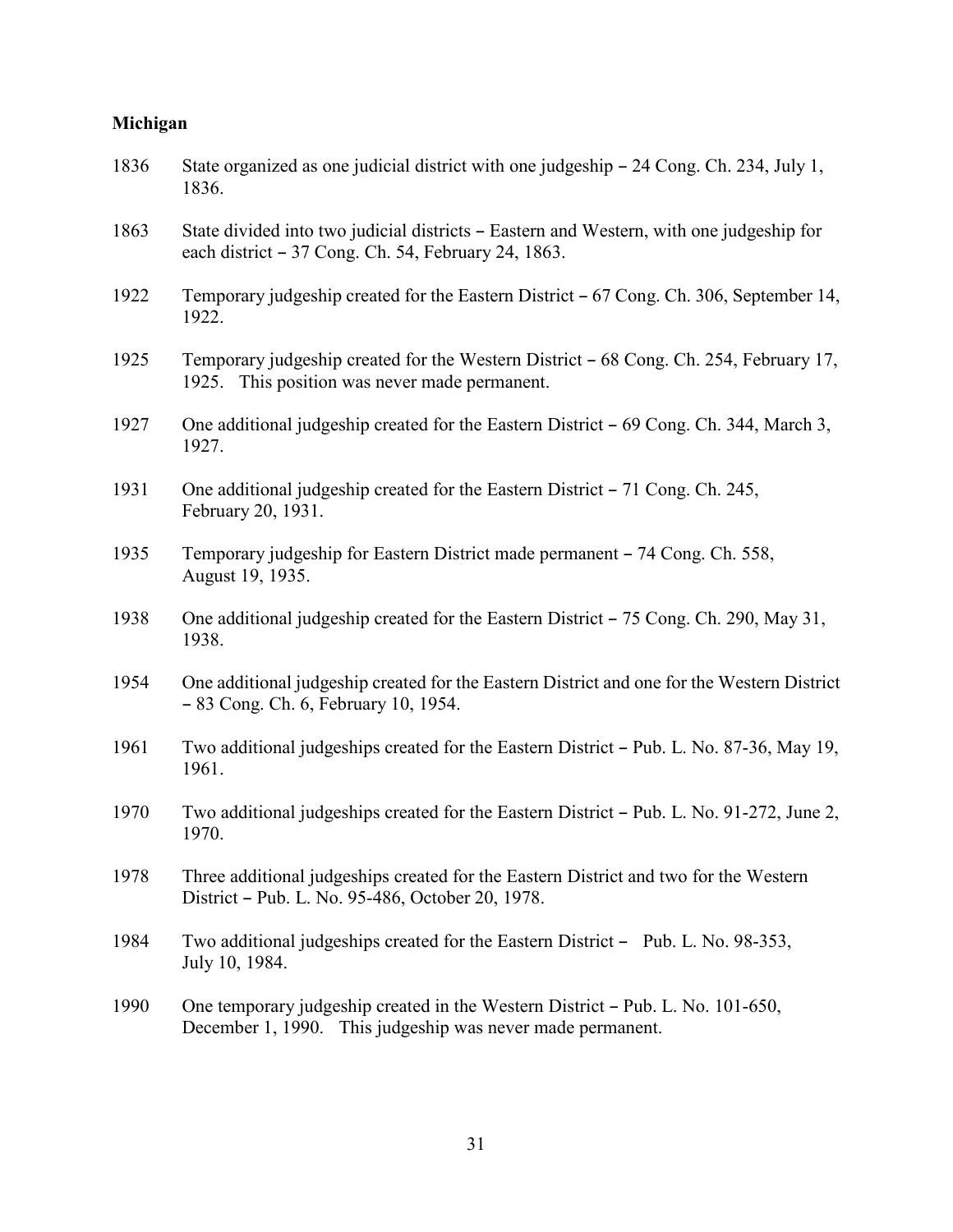### **Michigan** (*continued*)

| Total Judgeships        |   | 19 |
|-------------------------|---|----|
| Eastern District        | - | 15 |
| <b>Western District</b> |   |    |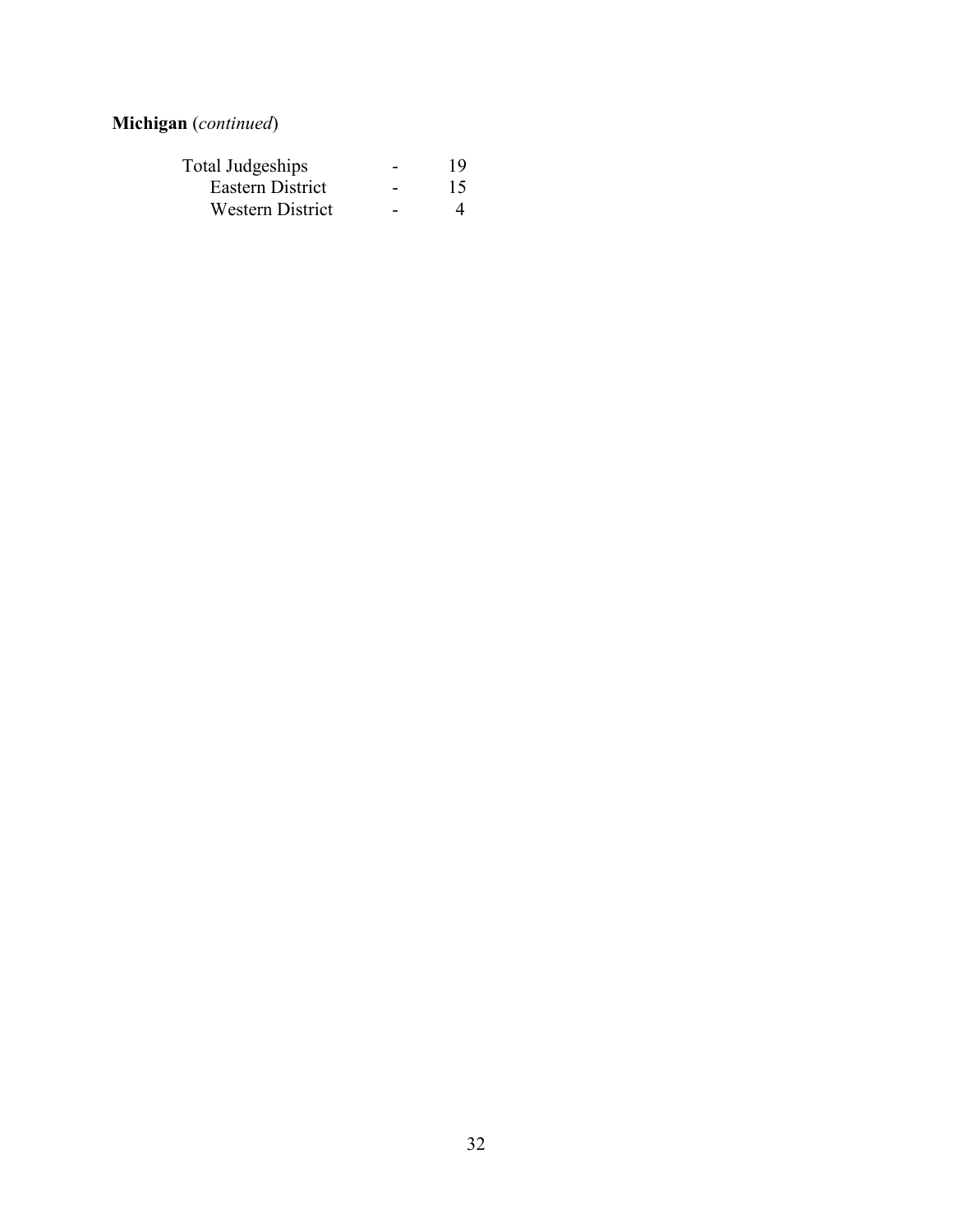### **Minnesota**

| 1858 | State established as one judicial district with one judgeship – 35 Cong. Ch. 31, May 11,<br>1858.                                                             |  |
|------|---------------------------------------------------------------------------------------------------------------------------------------------------------------|--|
| 1903 | One additional judgeship created – 57 Cong. Ch. 402, February 4, 1903.                                                                                        |  |
| 1922 | One temporary judgeship created – 67 Cong. Ch. 306, September 14, 1922.<br>This<br>judgeship was never made permanent.                                        |  |
| 1925 | One temporary judgeship created – 68 Cong. Ch. 397, March 2, 1925.                                                                                            |  |
| 1930 | One additional permanent judgeship created – 71 Cong. Ch. 346, May 28, 1930.                                                                                  |  |
| 1935 | Temporary judgeship created in 1925 was made a permanent judgeship – 74 Cong. Ch.<br>558, August 19, 1935.                                                    |  |
| 1978 | One additional permanent and one temporary judgeship created – Pub. L. No. 95-486,<br>October 20, 1978.                                                       |  |
| 1984 | One additional permanent judgeship created and one temporary judgeship created in<br>1978 was made a permanent judgeship - Pub. L. No. 98-353, July 10, 1984. |  |
|      |                                                                                                                                                               |  |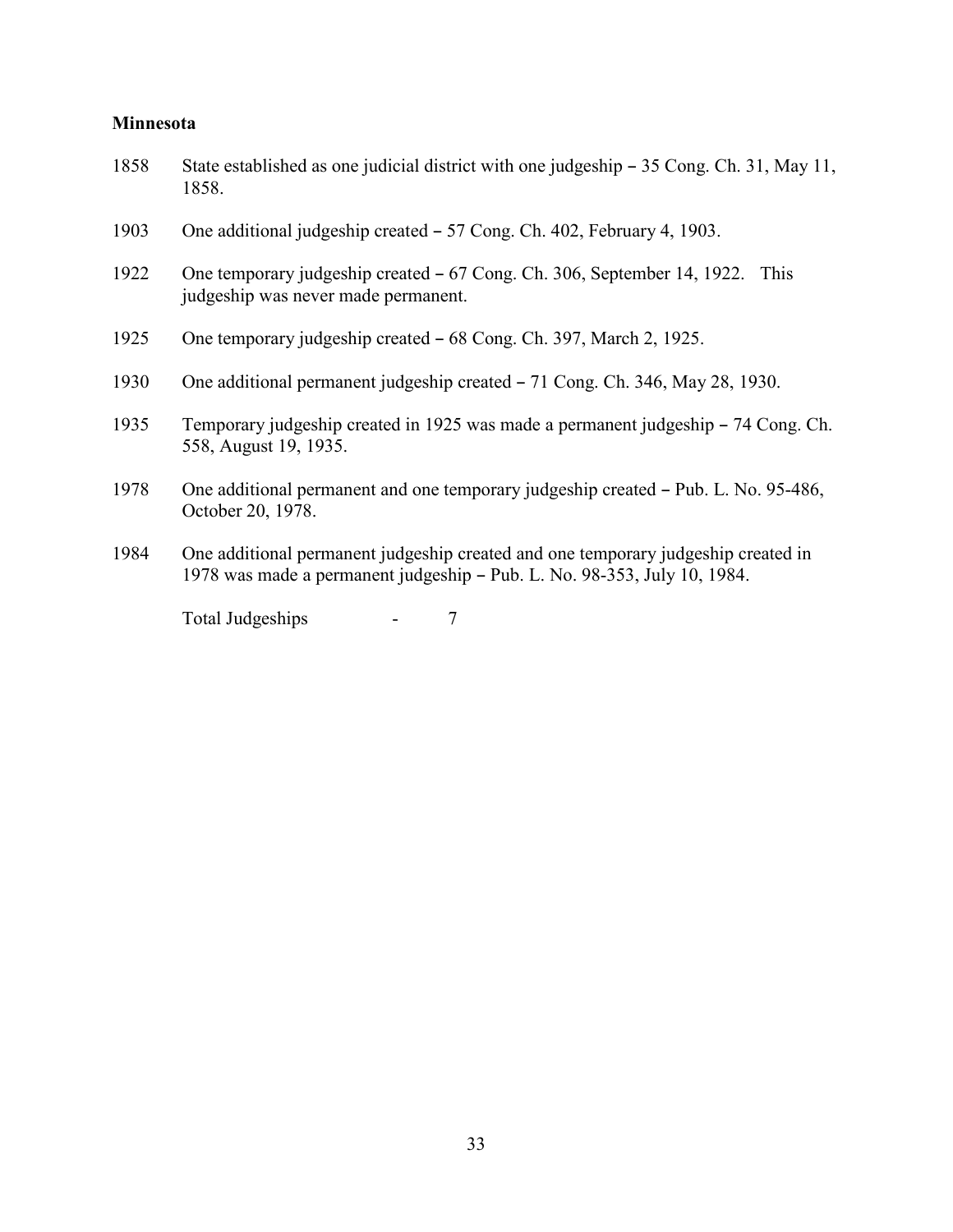### **Mississippi**

| 1818 | New state organized as one judicial district with one judgeship – 15 Cong. Ch. 29,<br>April 3, 1818.                                                                            |
|------|---------------------------------------------------------------------------------------------------------------------------------------------------------------------------------|
| 1838 | State divided into two judicial districts, Northern and Southern, with one judgeship<br>presiding in both – 25 Cong. Ch. 115, June 18, 1838.                                    |
| 1929 | The existing judgeship was made a judgeship for the Southern District only. One<br>additional judgeship created for the Northern District – 70 Cong. Ch. 418, March 1,<br>1929. |
| 1961 | One additional judgeship created for the Southern District – Pub. L. No. 87-36, May 19,<br>1961.                                                                                |
| 1966 | One additional judgeship created for the Northern District and one for the Southern<br>District - Pub. L. No. 89-372, March 18, 1966.                                           |
| 1984 | One additional judgeship created for the Northern District and two for the Southern<br>District – Pub. L. No. 98-353, July 10, 1984.                                            |
| 1990 | One additional judgeship created in the Southern District – Pub. L. No. 101-650,<br>December 1, 1990.                                                                           |
|      | <b>Total Judgeships</b><br>9<br>$\overline{3}$<br>Northern District                                                                                                             |

Southern District - 6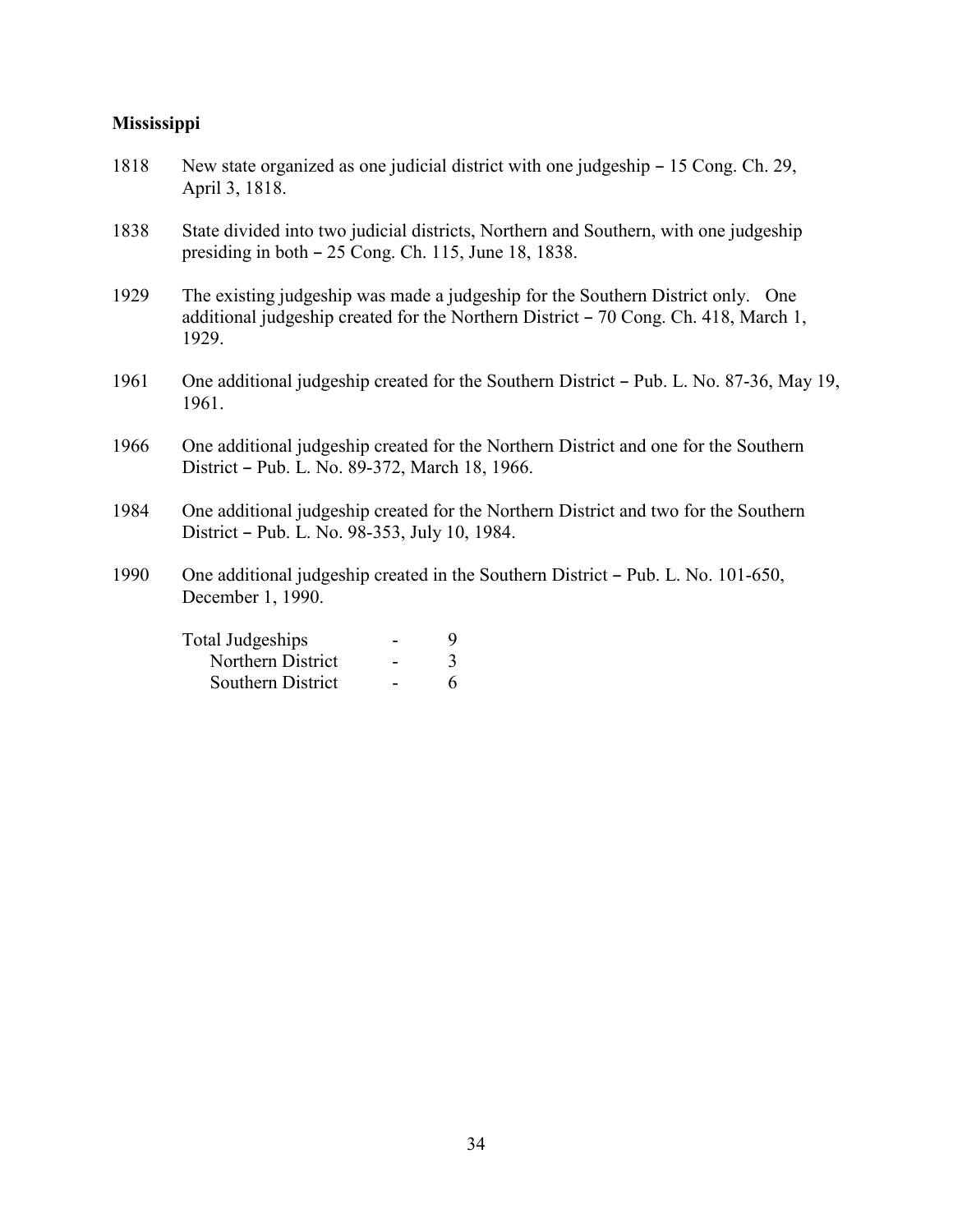#### **Missouri**

- 1822 State was organized as one judicial district with one judgeship 17 Cong. Ch. 12, March 16, 1822.
- 1857 State was divided into two judicial districts, Eastern and Western, with one judgeship for each district  $-34$  Cong. Ch. 100, March 3, 1857.
- 1922 Temporary judgeship created for each district 67 Cong. Ch. 306, September 14, 1922.
- 1935 Both temporary judgeships created in 1922 were made permanent 74 Cong. Ch. 558, August 19, 1935.
- 1936 One judgeship created to serve both districts 74 Cong. Ch. 693, June 22, 1936.
- 1942 One temporary judgeship created to serve both districts 77 Cong. Ch. 817, December 24, 1942.
- 1954 Temporary position created in 1942 made permanent 83 Cong. Ch. 6, February 10, 1954.
- 1961 One additional judgeship created for the Western District Pub. L. No. 87-36, May 19, 1961.
- 1970 One additional judgeship created for the Eastern District Pub. L. No. 91-272, June 2, 1970.
- 1978 One additional judgeship created for the Eastern District and two for the Western District B Pub. L. No. 95-486, October 20, 1978.
- 1984 One additional judgeship created for the Eastern District Pub. L. No. 98-353, July 10, 1984.
- 1990 One additional judgeship and one temporary judgeship created in the Eastern District Pub. L. No. 101-650, December 1, 1990.
- 1997 The temporary judgeship in the Eastern District was extended Pub. L. No. 105-53, October 6, 1997.
- 2005 The temporary judgeship in the Eastern District was extended  $-$  Pub. L. No. 109-115, November 30, 2005.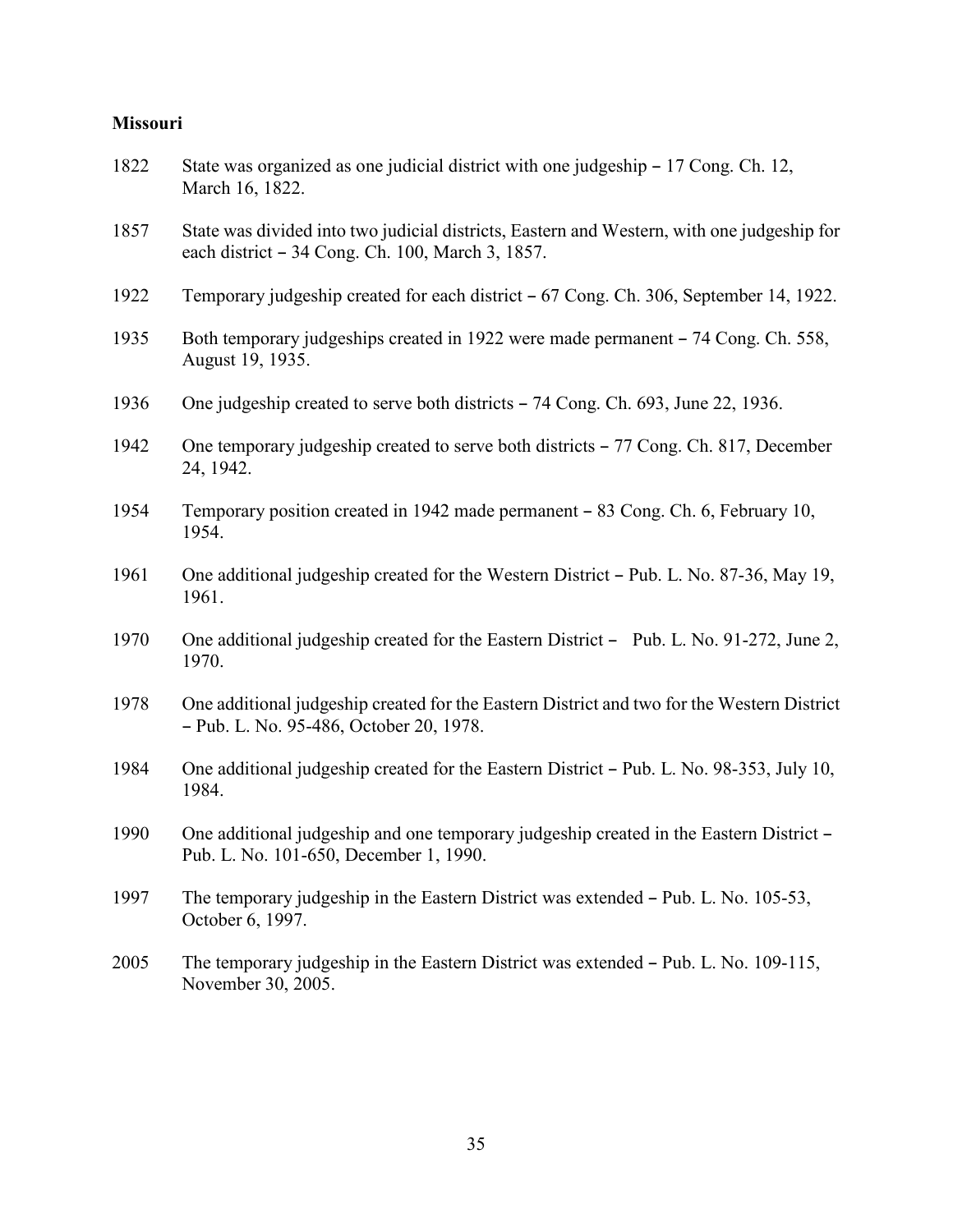#### **Missouri** (*continued*)

- 2013 The temporary judgeship in the Eastern District was extended Pub. L. No. 113-6, March 26, 2013.
- 2014 The temporary judgeship in the Eastern District was extended Pub. L. No. 113-76, January 17, 2014.

The temporary judgeship in the Eastern District was extended – Pub. L. No. 113-235, December 16, 2014.

- 2015 The temporary judgeship in the Eastern District was extended Pub. L. No. 114-113, December 18, 2015.
- 2017 The temporary judgeship in the Eastern District was extended Pub. L. No. 115-31, May 5, 2017.
- 2018 The temporary judgeship in the Eastern District was extended Pub. L. No. 115-141, March 23, 2018.
- 2019 The temporary judgeship in the Eastern District was extended Pub. L. No. 116-6, February 15, 2019.

| Total Judgeships        | 13, 1 Temporary |
|-------------------------|-----------------|
| Eastern District        | 6, 1 Temporary  |
| Western District        |                 |
| Eastern $&$             |                 |
| <b>Western District</b> |                 |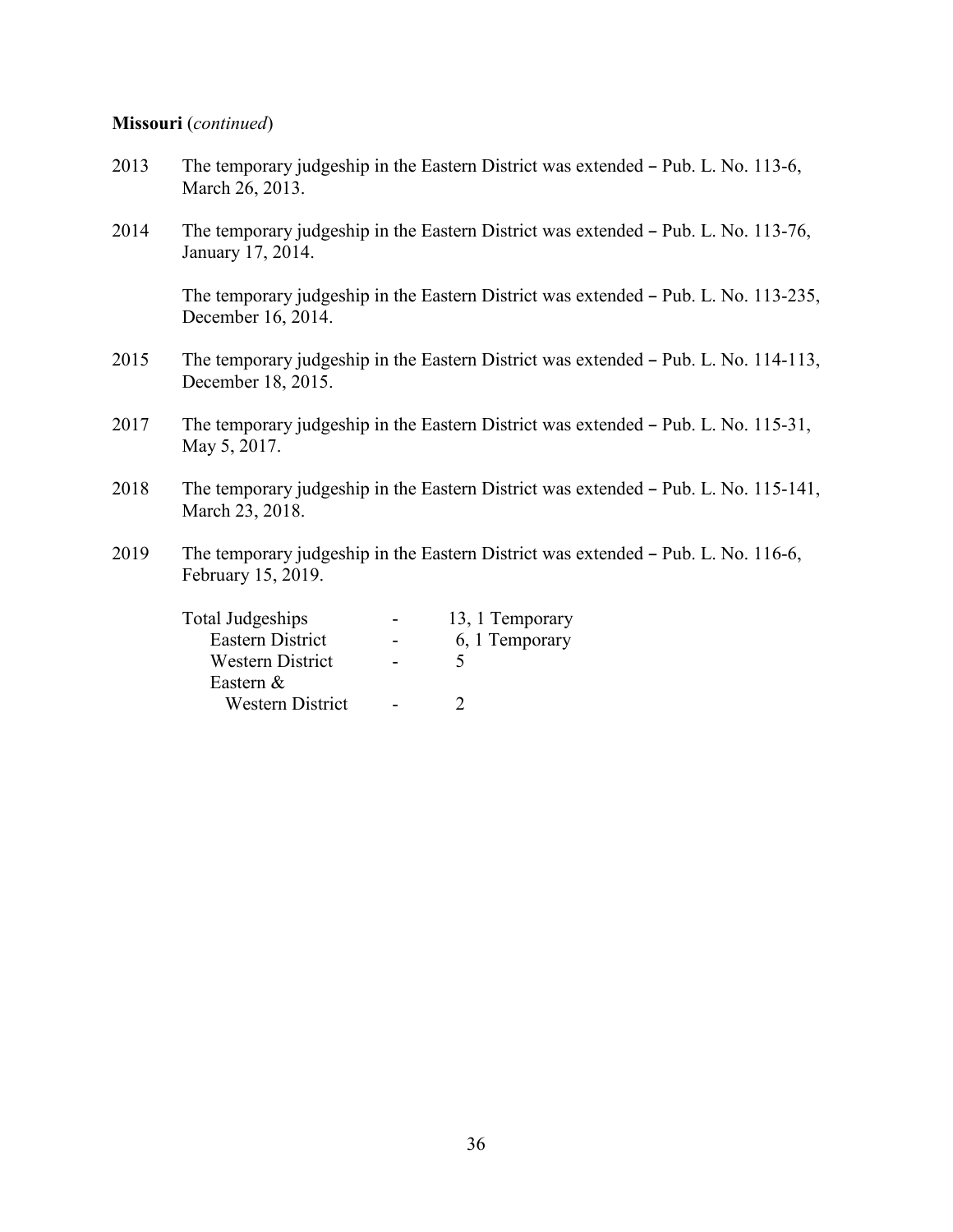### **Montana**

- 1889 State organized as one judicial district with one judgeship 50 Cong. Ch. 180, February 22, 1889.
- 1922 One temporary judgeship created 67 Cong. Ch. 306, September 14, 1922.
- 1938 Temporary position created in 1922 made permanent 75 Cong. Ch. 290, May 31, 1938.
- 1984 One additional judgeship was created Pub. L. No. 98-353, July 10, 1984.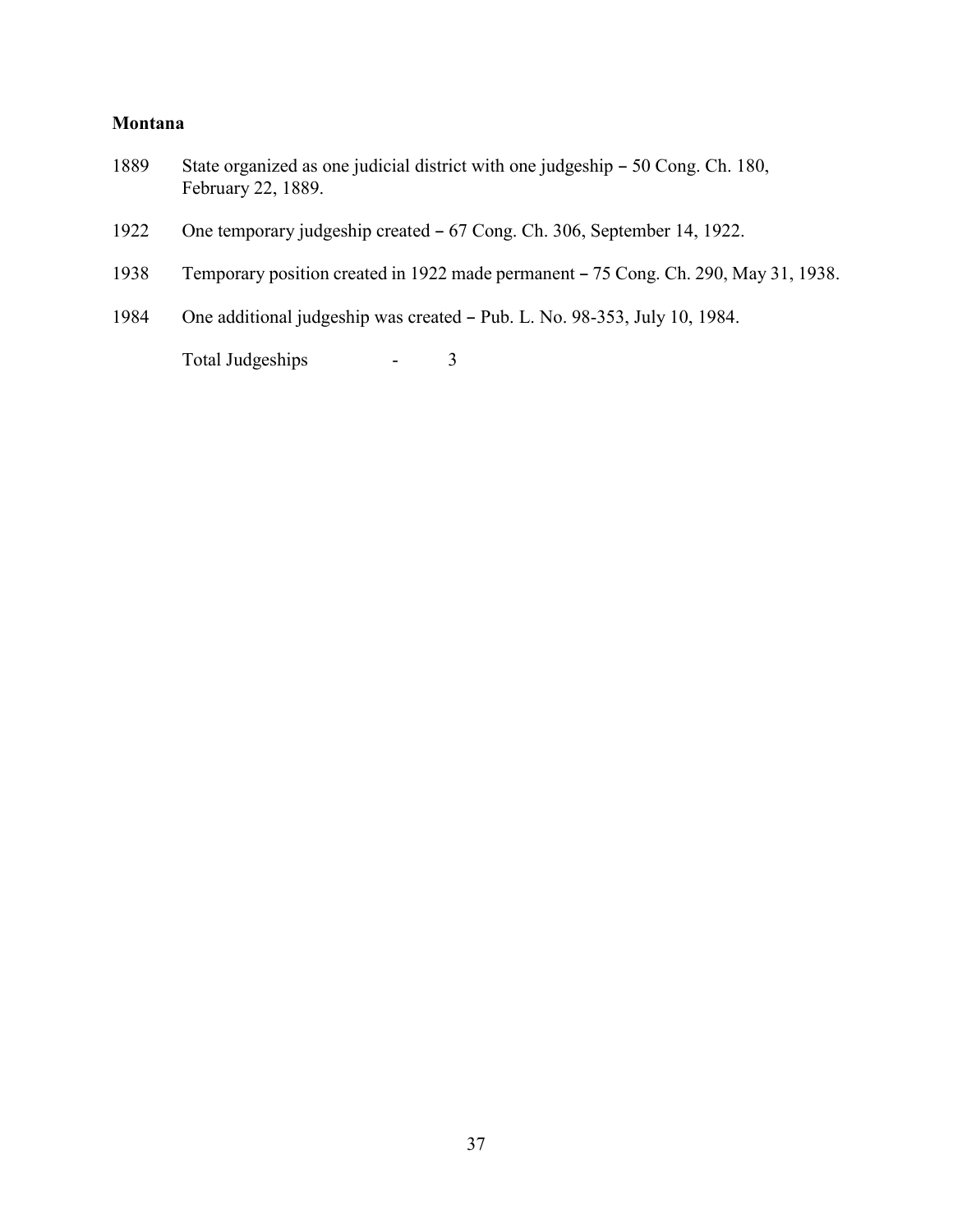#### **Nebraska**

- 1867 State was organized as one judicial district with one judgeship 40 Cong. Ch. 7, March 25, 1867.
- 1907 One additional judgeship created 59 Cong. Ch. 2073, February 27, 1907.
- 1970 One additional judgeship created Pub. L. No. 91-272, June 2, 1970.
- 1990 One temporary judgeship created Pub. L. No. 101-650, December 1, 1990. This judgeship was never made permanent.
- 1997 The temporary judgeship was extended Pub. L. No. 105-53, October 6, 1997.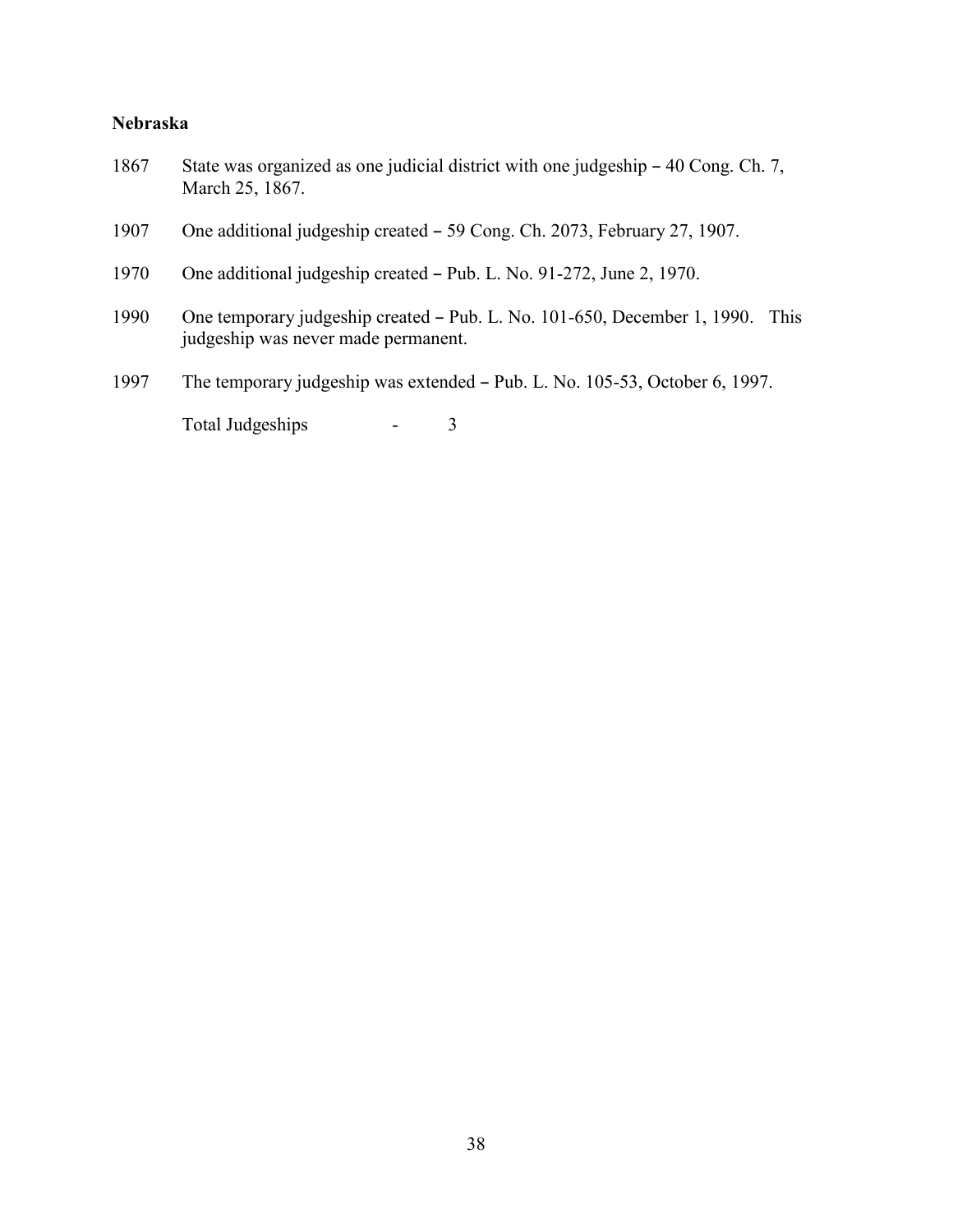### **Nevada**

| 1865 | State was organized as one judicial district with one judgeship $-38$ Cong. Ch. 64,<br>February 27, 1865.       |
|------|-----------------------------------------------------------------------------------------------------------------|
| 1954 | One temporary judgeship created – 83 Cong. Ch. 6, February 10, 1954. This position<br>was never made permanent. |
| 1961 | One additional permanent judgeship created - Pub. L. No. 87-36, May 19, 1961.                                   |
| 1978 | One additional permanent judgeship created – Pub. L. No. 95-486, October 20, 1978.                              |
| 1984 | One additional permanent judgeship created – Pub. L. No. 98-353, July 10, 1984.                                 |
| 1999 | Two additional judgeships created – Pub. L. No. 106-113, November 29, 1999.                                     |
| 2000 | One additional judgeship created – Pub. L. No. 106-553, December 21, 2000.                                      |
|      | Total Judgeships<br>7                                                                                           |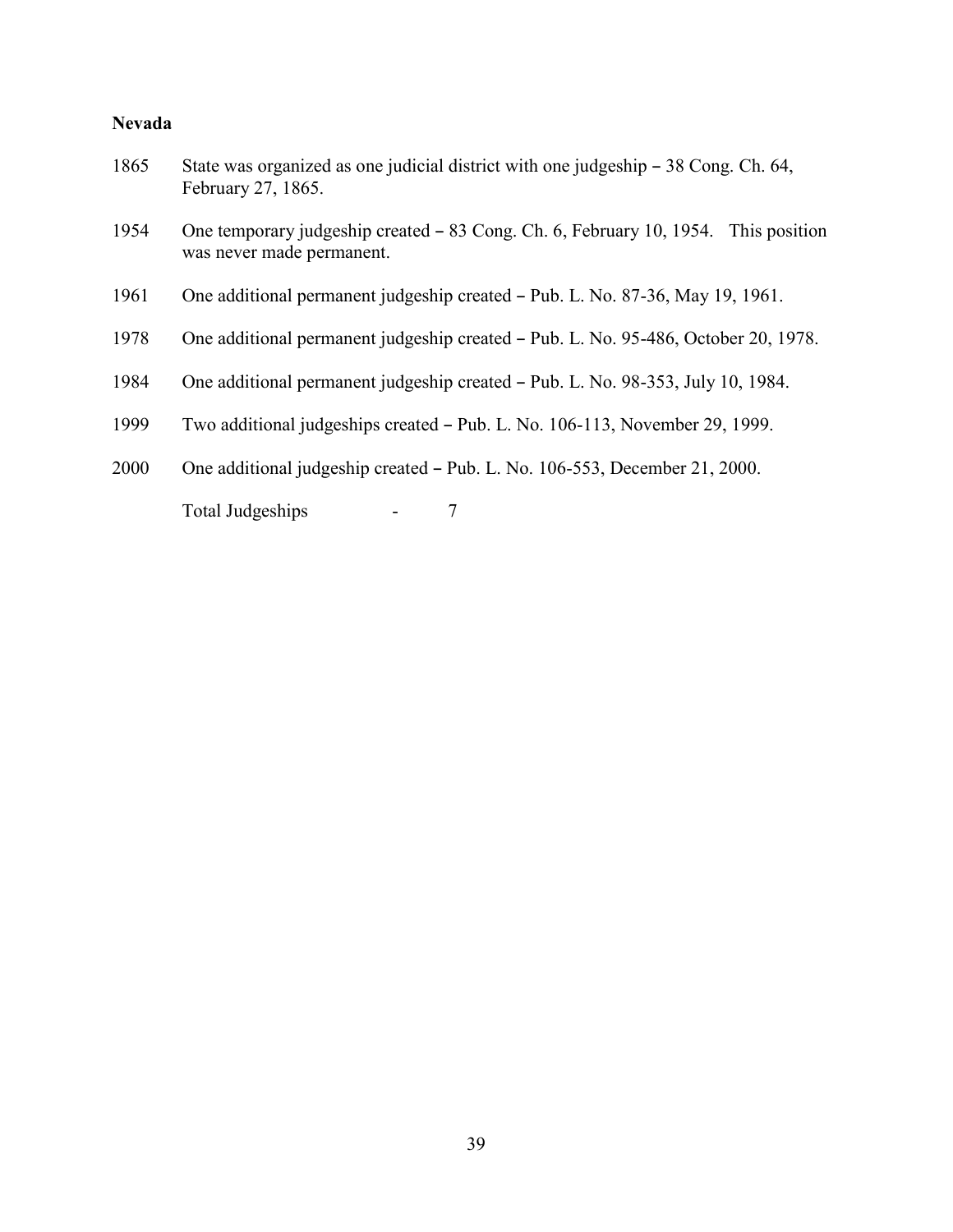### **New Hampshire**

- 1789 State organized as one judicial district with one judgeship 1 Cong. Ch. 20, September 24, 1789.
- 1978 One additional judgeship created Pub. L. No. 95-486, October 20, 1978.
- 1990 One additional judgeship created Pub. L. No. 101-650, December 1, 1990.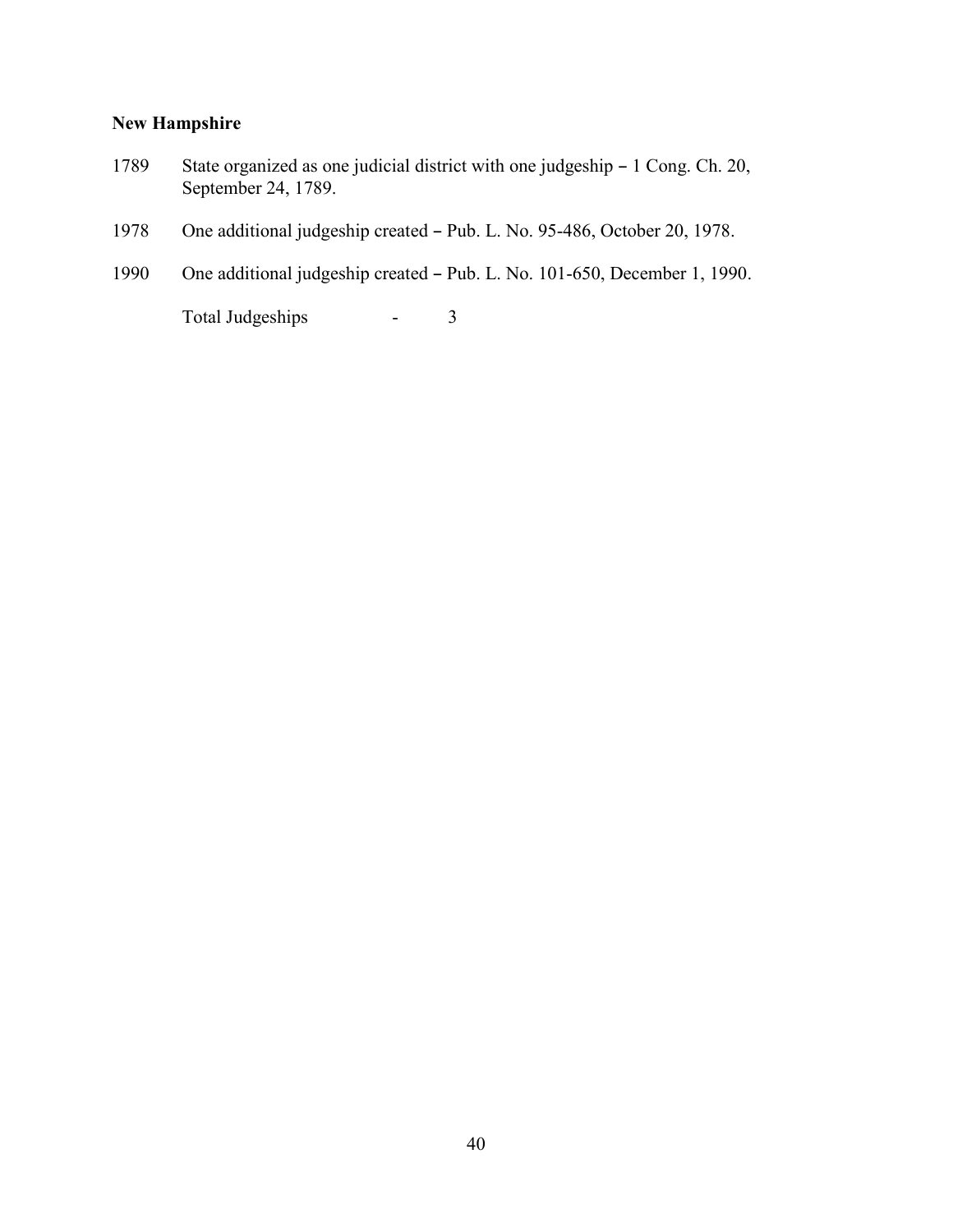#### **New Jersey**

| 1789 | State organized as one judicial district with one judgeship – 1 Cong. Ch. 20, |
|------|-------------------------------------------------------------------------------|
|      | September 24, 1789.                                                           |

- 1905 One additional judgeship created 58 Cong. Ch. 1418, March 3, 1905.
- 1916 One additional judgeship created 64 Cong. Ch. 64, April 11, 1916.
- 1922 One temporary judgeship created 67 Cong. Ch. 306, September 14, 1922.
- 1932 Temporary judgeship made permanent 72 Cong. Ch. 196, May 20, 1932.
- 1940 One temporary judgeship created 76 Cong. Ch. 209, May 24, 1940.
- 1944 Temporary judgeship made permanent 78 Cong. Ch. 663, December 22, 1944.
- 1949 One additional judgeship created 81 Cong. Ch. 387, August 3, 1949.
- 1954 One additional judgeship created 83 Cong. Ch. 6, February 10, 1954.
- 1961 One additional judgeship created Pub. L. No. 87-36, May 19, 1961.
- 1970 One additional permanent and one temporary judgeship created. Temporary was never made permanent - Pub. L. No. 91-272, June 2, 1970.
- 1978 Two additional judgeships created Pub. L. No. 95-486, October 20, 1978.
- 1984 Three additional judgeships created Pub. L. No. 98-353, July 10, 1984.
- 1990 Three additional judgeships created Pub. L. No. 101-650, December 1, 1990.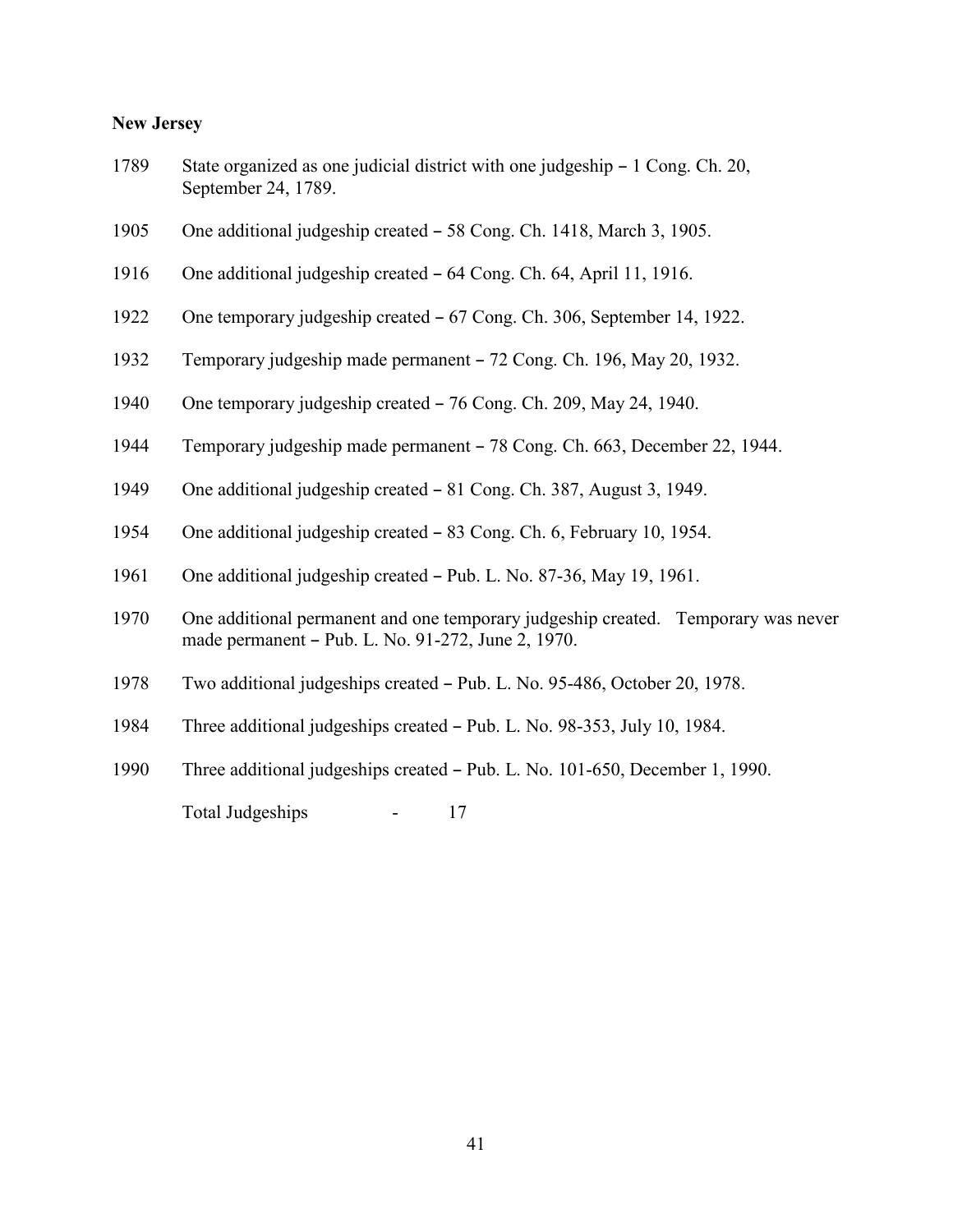### **New Mexico**

| 1910 | State organized as one judicial district with one judgeship – 61 Cong. Ch. 310, June 20,<br>1910.    |
|------|------------------------------------------------------------------------------------------------------|
| 1954 | One temporary judgeship created – 83 Cong. Ch. 6, February 10, 1954.                                 |
| 1961 | Temporary judgeship made permanent - Pub. L. No. 87-36, May 19, 1961.                                |
| 1970 | One additional judgeship created - Pub. L. No. 91-272, June 2, 1970.                                 |
| 1978 | One additional judgeship created – Pub. L. No. 95-486, October 20, 1978.                             |
| 1990 | One additional judgeship created - Pub. L. No. 101-650, December 1, 1990.                            |
| 2000 | One additional judgeship created – Pub. L. No. 106-553, December 21, 2000.                           |
| 2002 | One temporary judgeship created, effective July 15, 2003 - Pub. L. No. 107-273,<br>November 2, 2002. |
| 2013 | The temporary judgeship was extended - Pub. L. No. 113-6, March 26, 2013.                            |
| 2014 | The temporary judgeship was extended - Pub. L. No. 113-76, January 17, 2014.                         |
|      | The temporary judgeship was extended – Pub. L. No. 113-235, December 16, 2014.                       |
| 2015 | The temporary judgeship was extended - Pub. L. No. 114-113, December 18, 2015.                       |
| 2017 | The temporary judgeship was extended – Pub. L. No. 115-31, May 5, 2017.                              |
| 2018 | The temporary judgeship was extended - Pub. L. No. 115-141, March 23, 2018.                          |
| 2019 | The temporary judgeship was extended – Pub. L. No. 116-6, February 15, 2019.                         |
|      | <b>Total Judgeships</b><br>6, 1 Temporary                                                            |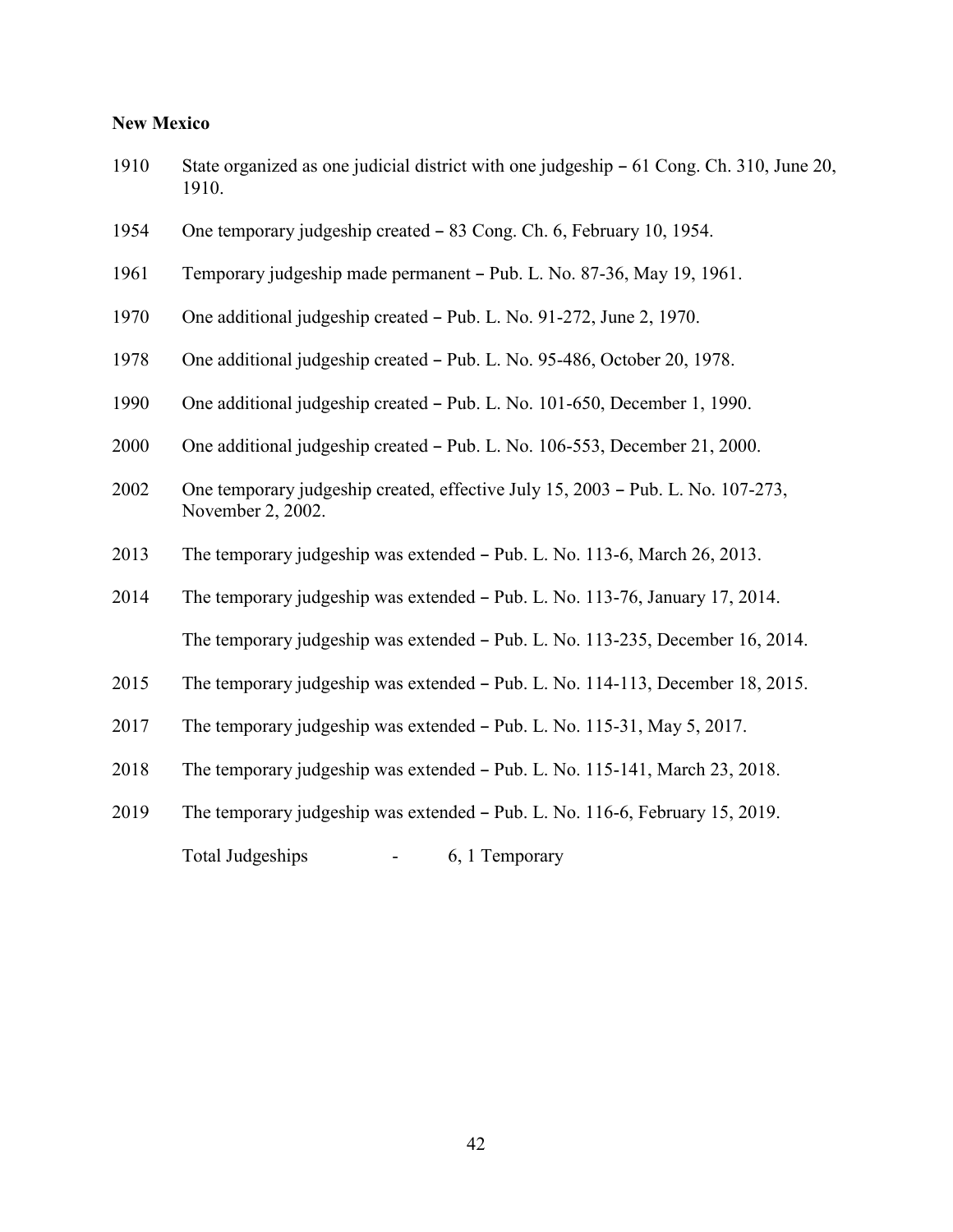### **New York**

| 1789 | State organized as one judicial district with one judgeship – 1 Cong. Ch. 20,<br>September 24, 1789.                                                                   |
|------|------------------------------------------------------------------------------------------------------------------------------------------------------------------------|
| 1801 | State divided into two judicial districts (one judgeship serving both) – 6 Cong. Ch. 4,<br>February 13, 1801.                                                          |
| 1802 | Act of February 13, 1801, repealed and state reverted to one judicial district (with one<br>judgeship) – 7 Cong. Ch. 8, March 8, 1802.                                 |
| 1812 | One additional judgeship created – 12 Cong. Ch. 71, April 29, 1812.                                                                                                    |
| 1814 | State divided into two judicial districts, Northern and Southern, with one judgeship each<br>- 13 Cong. Ch. 49, April 9, 1814.                                         |
| 1865 | Eastern District created from counties of the Southern District with separate judgeship<br>authorized for new district – 38 Cong. Ch. 54, February 25, 1865.           |
| 1900 | Western District created from counties of the Northern District with a separate judgeship<br>authorized for the new district $-56$ Cong. Ch. 391, May 12, 1900.        |
| 1903 | One additional judgeship created for the Southern District – 57 Cong. Ch. 527,<br>February 9, 1903.                                                                    |
| 1906 | One additional judgeship created for the Southern District – 59 Cong. Ch. 2557, May 26,<br>1906.                                                                       |
| 1909 | One additional judgeship created for the Southern District – 60 Cong. Ch. 242, March 2,<br>1909.                                                                       |
| 1910 | One additional judgeship created for the Eastern District – 61 Cong. Ch. 410, June 25,<br>1910.                                                                        |
| 1922 | Two temporary judgeships created for the Southern District and one temporary for the<br>Eastern District – 67 Cong. Ch. 306, September 14, 1922.                       |
| 1927 | One additional judgeship created for the Northern District and one for the Western<br>District – 69 Cong. Ch. 338, March 3, 1927, and 69 Cong. Ch. 332, March 3, 1927. |
| 1929 | Three additional judgeships created for the Southern District – 70 Cong. Ch. 334,<br>February 26, 1929.                                                                |
|      |                                                                                                                                                                        |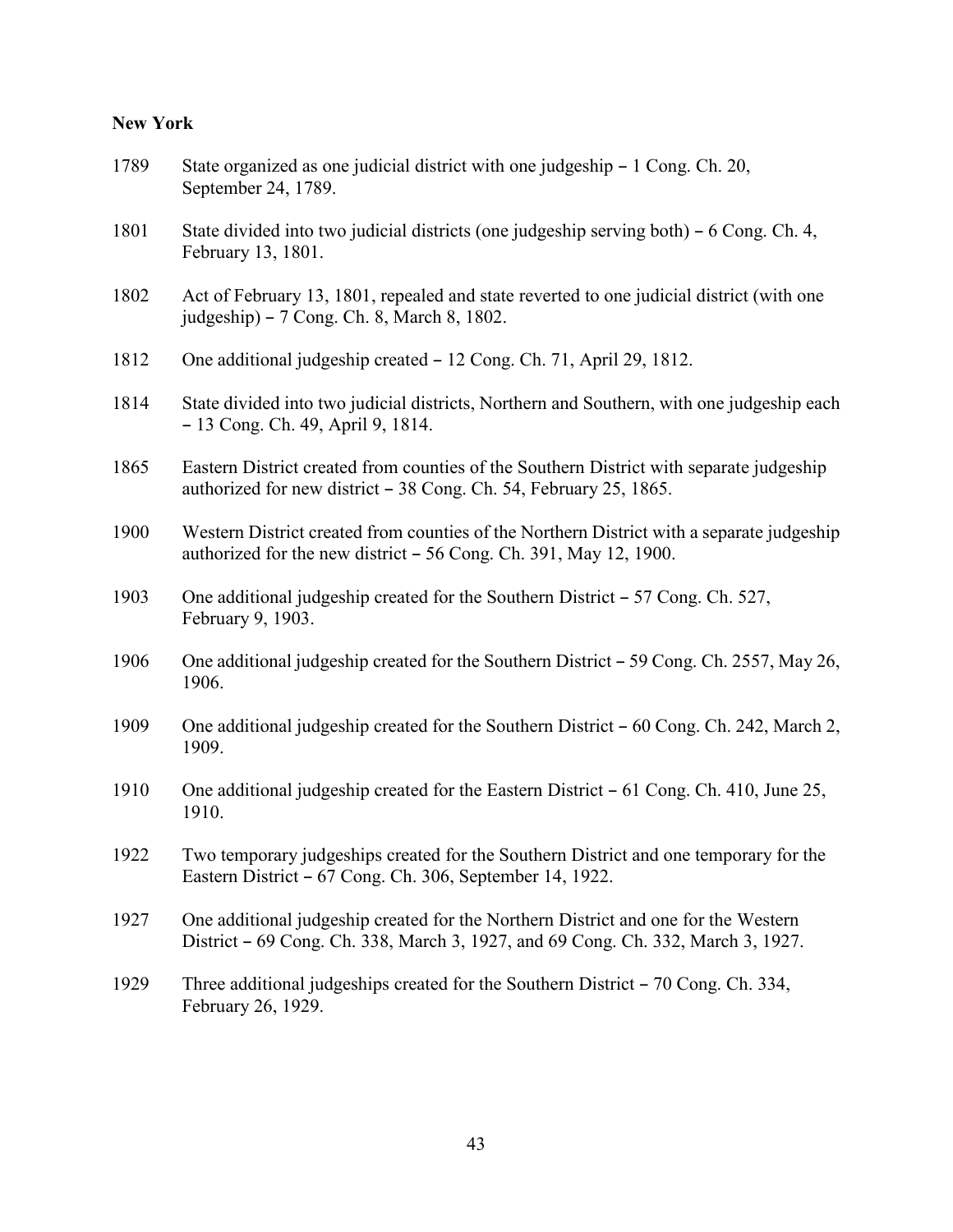#### **New York** (*continued*)

- 1929 Two additional judgeships created for the Eastern District 70 Cong. Ch. 380, February 28, 1929.
- 1935 One additional judgeship created in the Eastern District and the temporary created in 1922 was made permanent. The two temporary judgeships created in 1922 for the Southern District were made permanent – 74 Cong. Ch. 558, August 19, 1935.
- 1936 Two additional judgeships created for the Southern District 74 Cong. Ch. 544, June 15, 1936.
- 1938 One temporary judgeship created for the Southern District  $-75$  Cong. Ch. 290, May 31, 1938.
- 1940 One temporary judgeship created for the Southern District (position was never made permanent) – 76 Cong. Ch. 209, May 24, 1940.

Temporary judgeship created in 1938 for the Southern District was made permanent  $-76$ Cong. Ch. 282, June 8, 1940.

- 1949 Four additional judgeships created for the Southern District 81 Cong. Ch. 387, August 3, 1949.
- 1954 Two additional judgeships created for the Southern District 83 Cong. Ch. 6, February 10, 1954.
- 1961 Six additional judgeships created for the Southern District and two additional for the Eastern District – Pub. L. No. 87-36, May 19, 1961.
- 1966 One additional judgeship created for the Western District Pub. L. No. 89-372, March 18, 1966.
- 1970 Three additional judgeships created for the Southern District and one additional for the Eastern District – Pub. L. No. 91-272, June 2, 1970.
- 1978 One additional judgeship created for the Northern District and one additional for the Eastern District - Pub. L. No. 95-486, October 20, 1978.
- 1984 One additional judgeship created for the Northern District, two additional judgeships for the Eastern District and one temporary judgeship for the Western District – Pub. L. No. 98-353, July 10, 1984.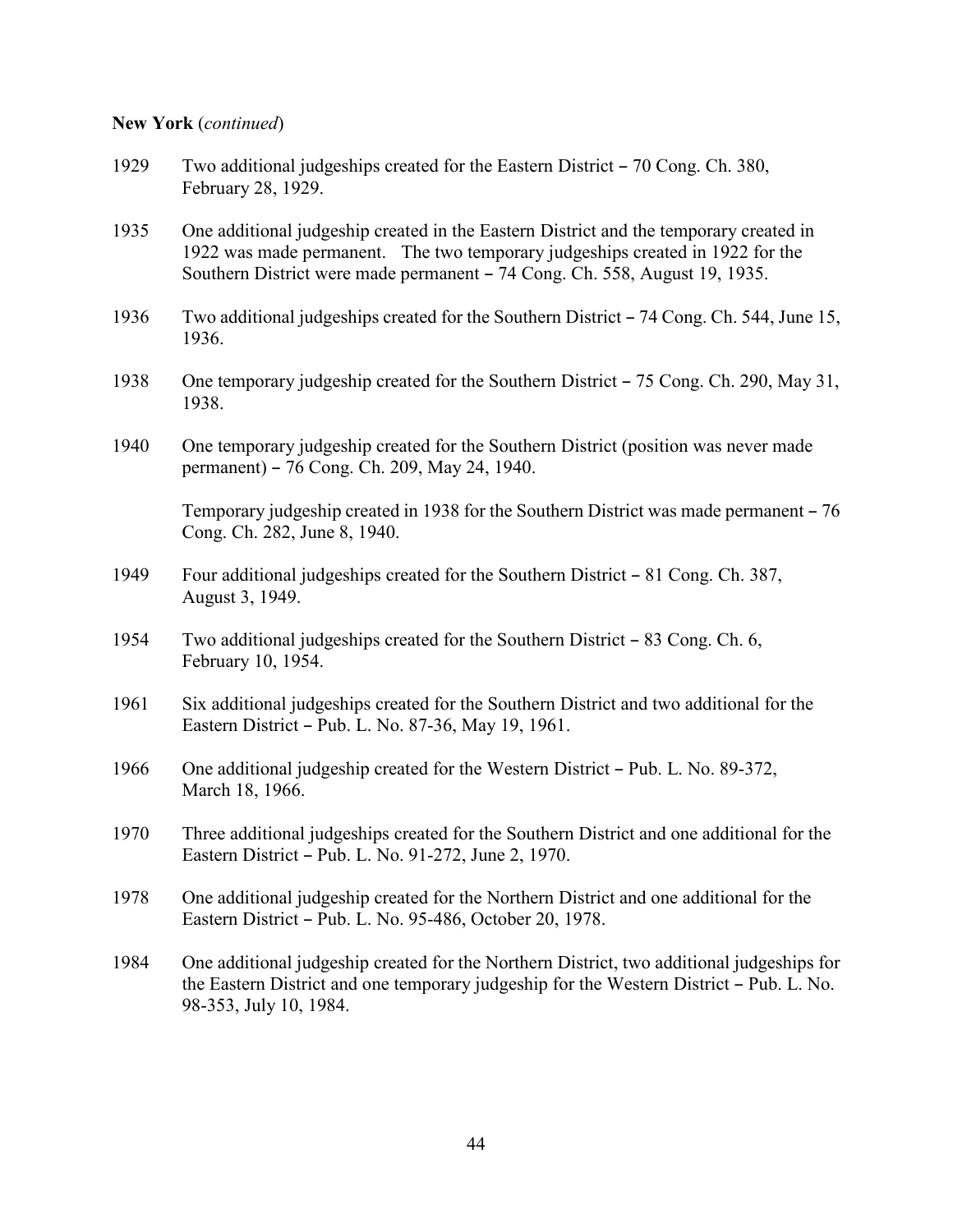#### **New York** (*continued*)

- 1990 Three additional judgeships created in the Eastern District, one in the Southern District, one temporary judgeship created in the Northern District, and the temporary position created for the Western District in 1984 was made permanent  $-$  Pub. L. No. 101-650, December 1, 1990.
- 1997 The temporary judgeship in the Northern District was extended Pub. L. No. 105-53, October 6, 1997.
- 2002 Temporary judgeship created in 1990 for the Northern District was made permanent, effective July 15, 2003 - Pub. L. No. 107-273, November 2, 2002.

| Total Judgeships        | 52          |
|-------------------------|-------------|
| Northern District       | $\varsigma$ |
| <b>Eastern District</b> | 15          |
| Southern District       | 28          |
| <b>Western District</b> |             |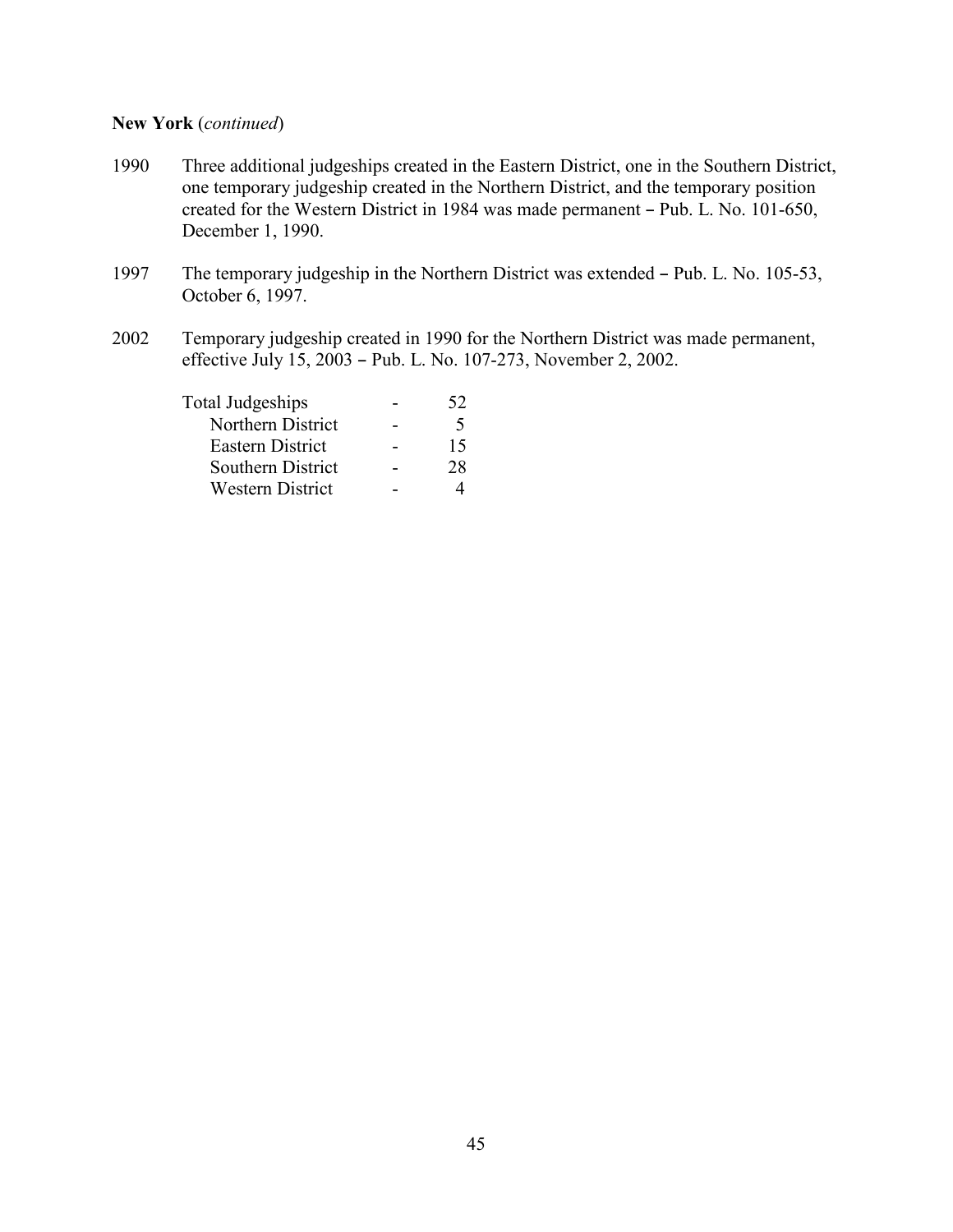### **North Carolina**

| 1790 | State organized as one judicial district with one judgeship – 1 Cong. Ch. 17, June 4, 1790.                                                                                                      |
|------|--------------------------------------------------------------------------------------------------------------------------------------------------------------------------------------------------|
| 1872 | State organized into two judicial districts, Eastern and Western, with one judgeship<br>authorized for each district – 42 Cong. Ch. 282, June 4, 1872.                                           |
| 1927 | State organized into three judicial districts, Eastern, Middle, and Western, with one<br>judgeship authorized for each district – 69 Cong. Ch. 276, March 2, 1927.                               |
| 1961 | One additional judgeship created for each district – Pub. L. No. 87-36, May 19, 1961.                                                                                                            |
| 1970 | One temporary judgeship created for the Eastern District - Pub. L. No. 91-272, June 2,<br>1970. This position was never made permanent.                                                          |
| 1978 | One additional judgeship created for each district – Pub. L. No. 95-486, October 20,<br>1978.                                                                                                    |
| 1984 | One temporary judgeship created for the Eastern District – Pub. L. No. 98-353, July 10,<br>1984.                                                                                                 |
| 1990 | One additional judgeship created for the Middle District, and the temporary judgeship<br>created for the Eastern District in 1984 was made permanent - Pub. L. No. 101-650,<br>December 1, 1990. |
| 2002 | One additional judgeship and one temporary judgeship created for the Western District,<br>effective July 15, 2003 - Pub. L. No. 107-273, November 2, 2002.                                       |
| 2014 | The temporary judgeship in the Western District was extended – Pub. L. No. 113-235,<br>December 16, 2014.                                                                                        |
| 2015 | The temporary judgeship in the Western District was extended – Pub. L. No. 114-113,<br>December 18, 2015.                                                                                        |
| 2017 | The temporary judgeship in the Western District was extended - Pub. L. No. 115-31,<br>May 5, 2017.                                                                                               |
| 2018 | The temporary judgeship in the Western District was extended - Pub. L. No. 115-141,<br>March 23, 2018.                                                                                           |
| 2019 | The temporary judgeship in the Western District was extended - Pub. L. No. 116-6,<br>February 15, 2019.                                                                                          |
|      | <b>Total Judgeships</b><br>12, 1 Temporary<br>$\sim 1000$<br>Eastern District<br>$\overline{4}$<br>Middle District<br>$\overline{4}$<br>$\sim$<br>Western District<br>4, 1 Temporary             |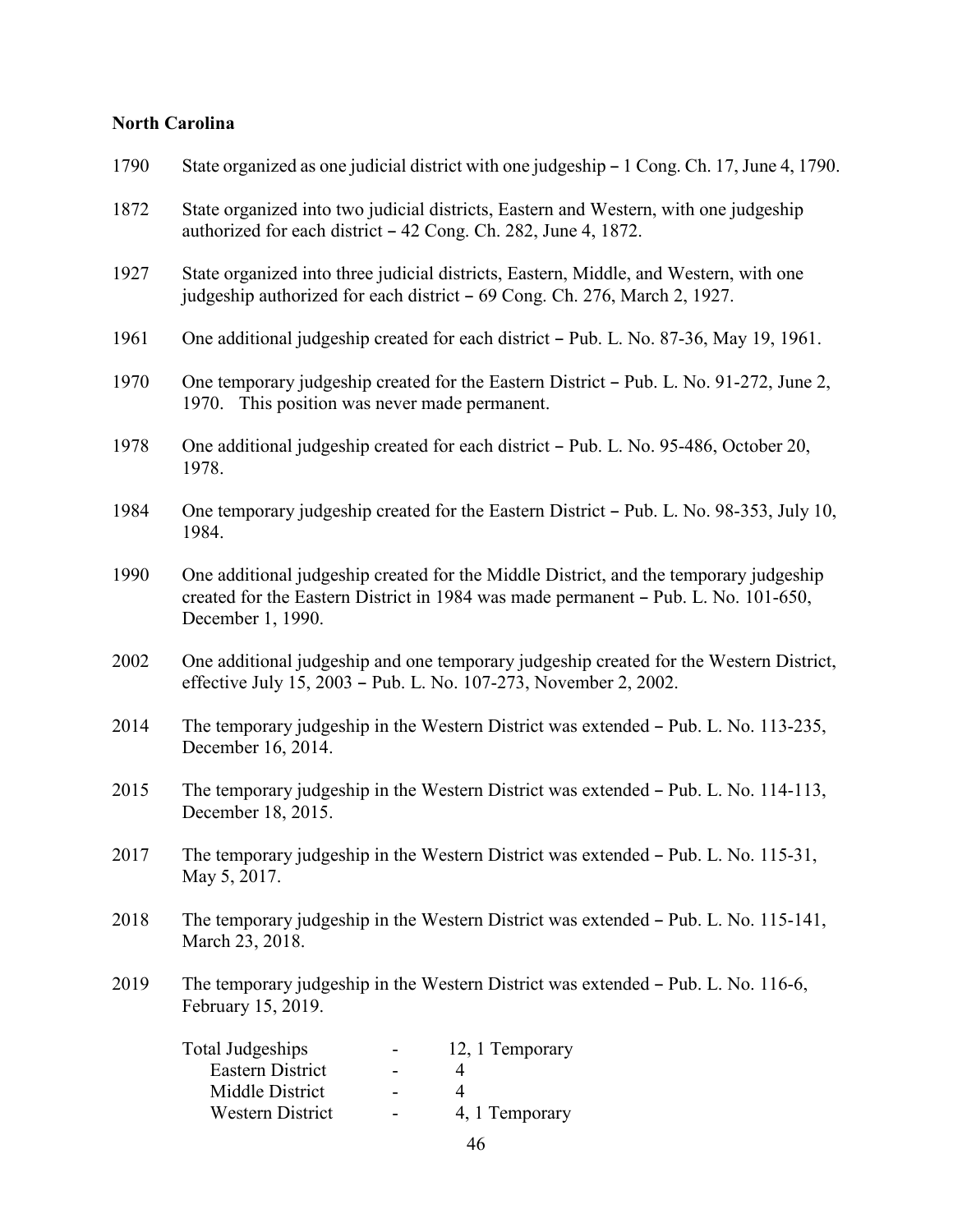### **North Dakota**

- 1890 State organized as one judicial district with one judgeship 51 Cong. Ch. 161, April 26, 1890.
- 1954 One additional judgeship created 83 Cong. Ch. 6, February 10, 1954.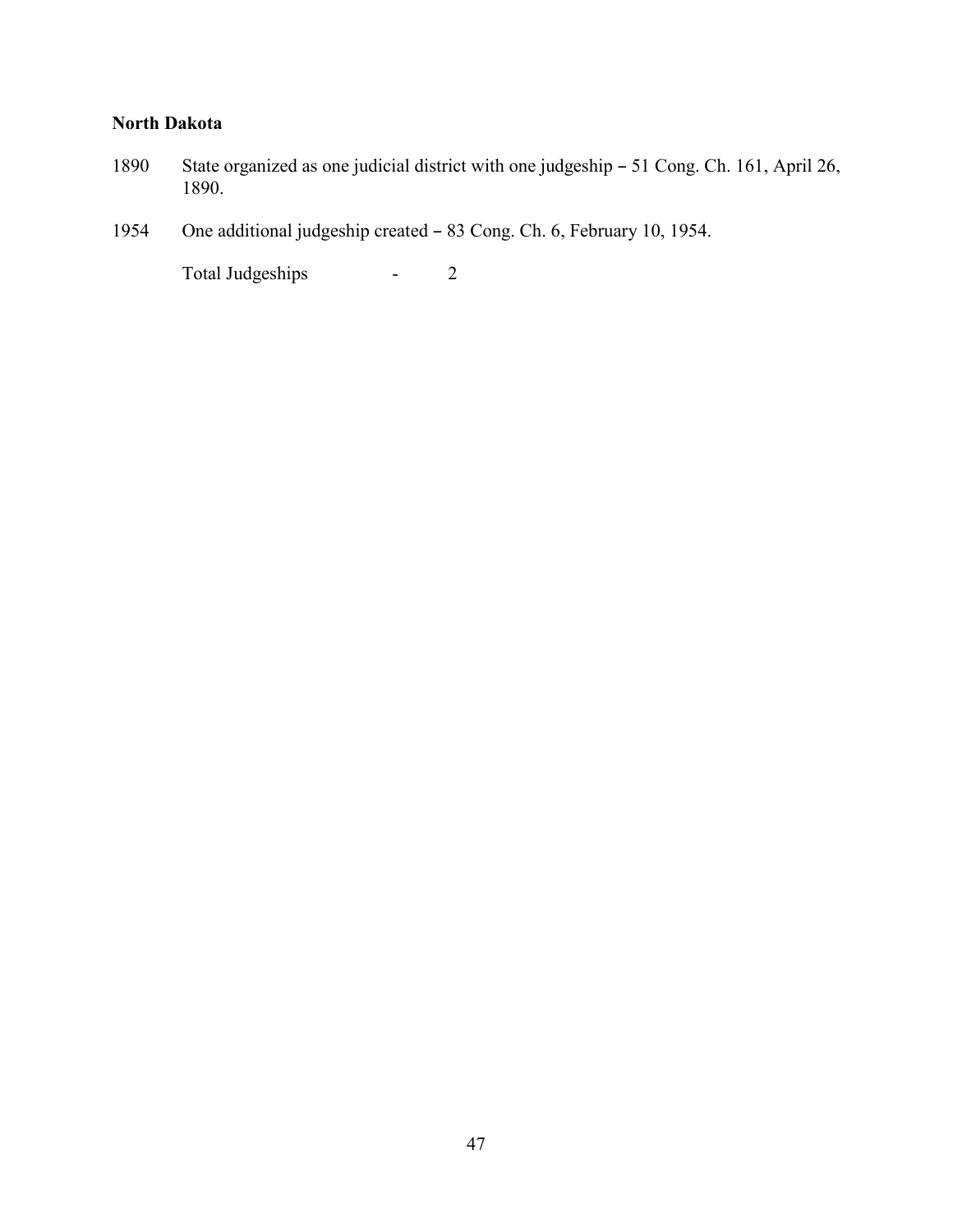### **Northern Mariana Islands**

1977 Established as one judicial district with one judgeship - Pub. L. No. 95-157, November 8, 1977.

Total Judgeships - 1 (Article I)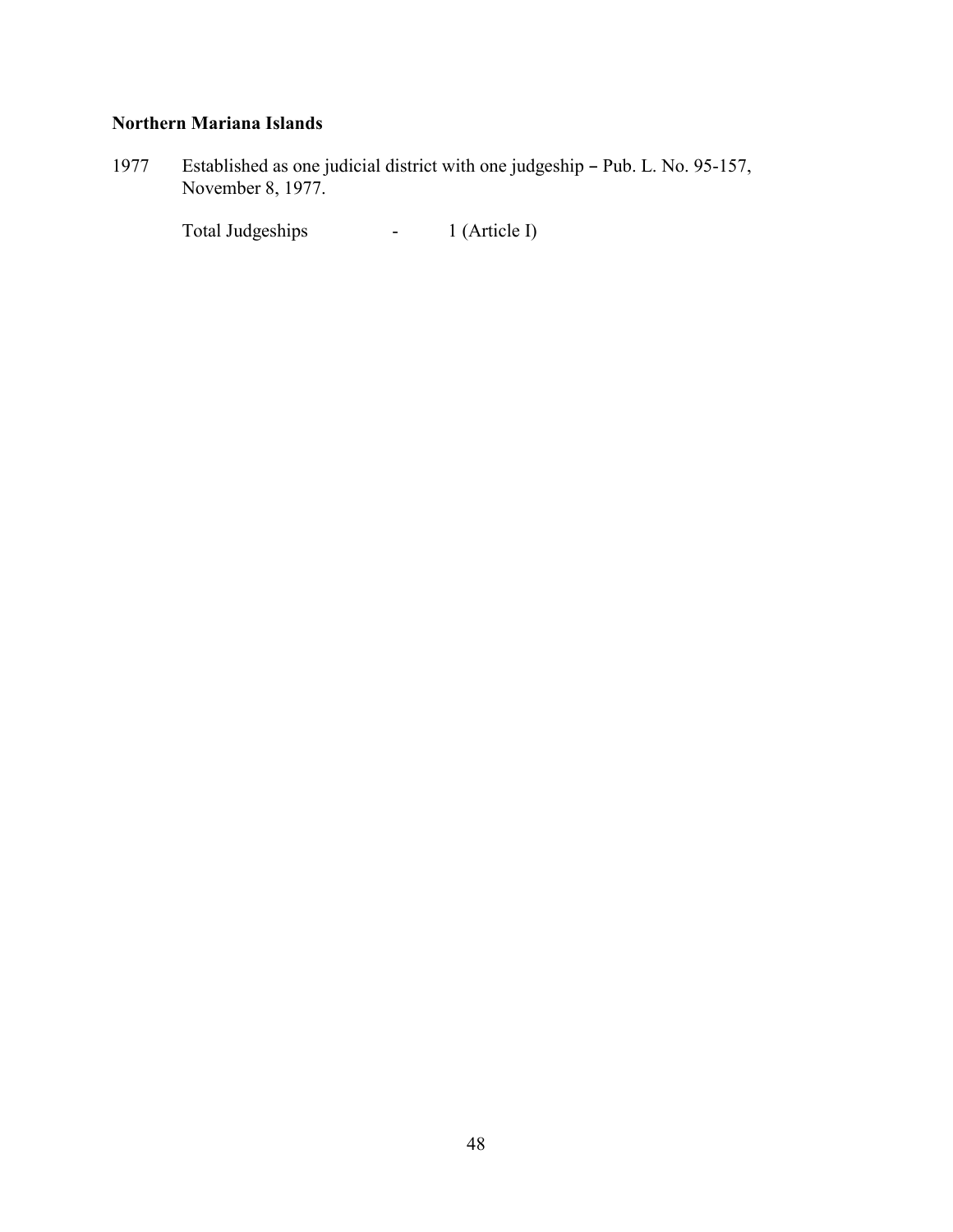| Ohio |                                                                                                                                                                                                                                            |
|------|--------------------------------------------------------------------------------------------------------------------------------------------------------------------------------------------------------------------------------------------|
| 1803 | State organized as one judicial district with one judgeship – 7 Cong. Ch. 7, February 19,<br>1803.                                                                                                                                         |
| 1855 | State divided into two districts, Northern and Southern, with a judgeship authorized for<br>each district - 33 Cong. Ch. 73, February 10, 1855.                                                                                            |
| 1900 | Temporary judgeship created for the Northern District – 56 Cong. Ch. 3, December 19,<br>1900. This position was never made permanent.                                                                                                      |
| 1907 | Temporary judgeship created for the Southern District – 59 Cong. Ch. 1189,<br>February 25, 1907. This position was never made permanent.                                                                                                   |
| 1910 | One additional judgeship created for each district – 61 Cong. Ch. 57, February 24, 1910.                                                                                                                                                   |
| 1922 | Temporary judgeship created for the Northern District – 67 Cong. Ch. 306,<br>September 14, 1922.                                                                                                                                           |
| 1935 | Temporary judgeship created in 1922 was made permanent – 74 Cong. Ch. 558,<br>August 19, 1935.                                                                                                                                             |
| 1937 | One additional judgeship created for the Southern District - 75 Cong. Ch. 771,<br>August 25, 1937.                                                                                                                                         |
| 1941 | Temporary judgeship created for the Northern District – 77 Cong. Ch. 83, May 1, 1941.                                                                                                                                                      |
| 1949 | Temporary judgeship created in 1941 was made permanent - 81 Cong. Ch. 387,<br>August 3, 1949.                                                                                                                                              |
| 1954 | One additional judgeship created for the Northern District – 83 Cong. Ch. 6, February 10,<br>1954.                                                                                                                                         |
| 1961 | One additional permanent and one temporary judgeship created for the Northern District<br>and one temporary created for the Southern District - Pub. L. No. 87-36, May 19, 1961.<br>(Neither temporary judgeship was ever made permanent.) |
| 1966 | One additional judgeship created for the Northern District and one for the Southern<br>District - Pub. L. No. 89-372, March 18, 1966.                                                                                                      |
| 1970 | One additional judgeship created for the Northern District and one for the Southern<br>District - Pub. L. No. 91-272, June 2, 1970.                                                                                                        |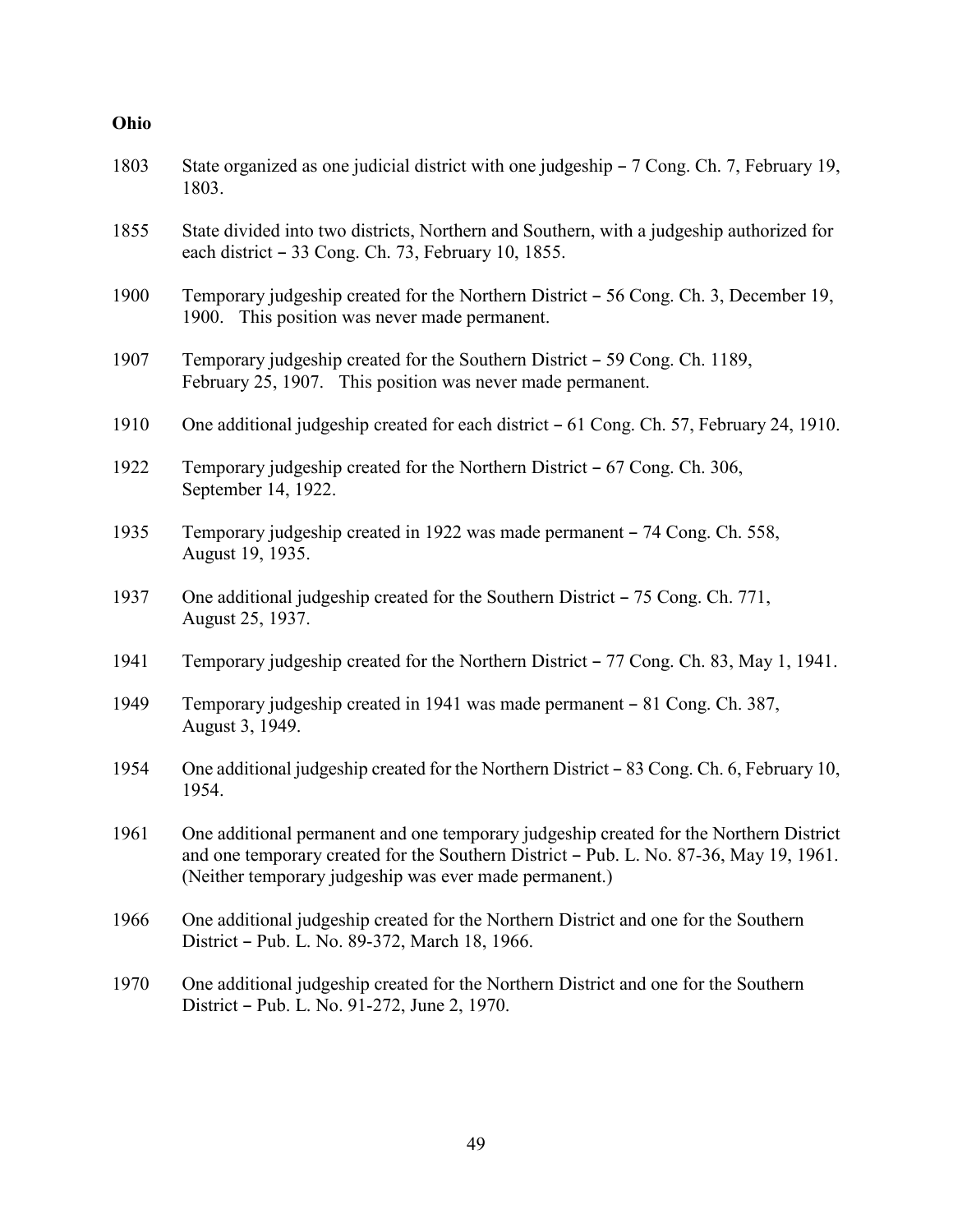#### **Ohio** (*continued*)

- 1978 One additional permanent and one temporary judgeship created for the Northern District and one additional judgeship created for the Southern District - Pub. L. No. 95-486, October 20, 1978.
- 1984 One additional temporary judgeship, one temporary judgeship created in 1978 made permanent for the Northern District and one additional permanent judgeship created for the Southern District  $-$  Pub. L. No. 98-353, July 10, 1984.
- 1990 One additional judgeship created in the Southern District, one temporary judgeship created in the Northern District and the temporary judgeship created for the Northern District in 1984 was made permanent - Pub. L. No. 101-650, December 1, 1990.
- 1997 The temporary judgeship in the Northern District was extended Pub. L. No. 105-53, October 6, 1997.
- $2002$  The temporary judgeship in the Northern District was extended  $-$  Pub. L. No. 107-273, November 2, 2002.
- 2007 The temporary judgeship in the Northern District was extended  $-$  Pub. L. No. 110-161, December 26, 2007.
- 2009 The temporary judgeship in the Northern District was extended Pub. L. No. 111-8, March 11, 2009.

The temporary judgeship in the Northern District was extended – Pub. L. No. 111-117, December 16, 2009. Temporary judgeship was never made permanent.

| Total Judgeships  | 19 |
|-------------------|----|
| Northern District | 11 |
| Southern District |    |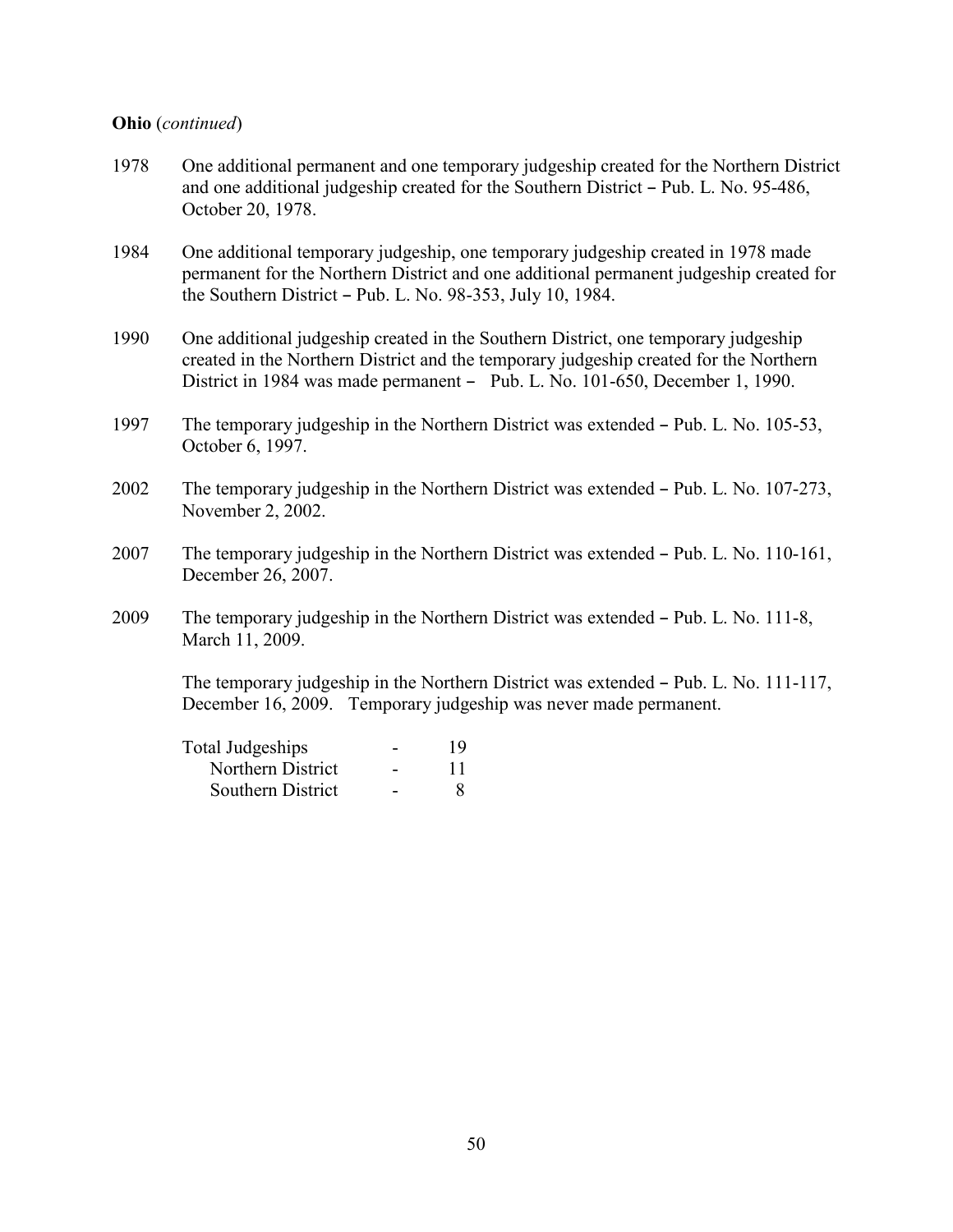### **Oklahoma**

| 1906 | State organized as two judicial districts, Eastern and Western, with one judgeship each -<br>59 Cong. Ch. 3335, June 16, 1906.                                                                                                                                                             |
|------|--------------------------------------------------------------------------------------------------------------------------------------------------------------------------------------------------------------------------------------------------------------------------------------------|
| 1922 | One temporary judgeship created for the Eastern District – 67 Cong. Ch. 306,<br>September 14, 1922.                                                                                                                                                                                        |
| 1925 | State reorganized into three judicial districts, Northern, Eastern and Western. The<br>temporary judgeship in the Eastern District was transferred to the new Northern District<br>and made permanent - 68 Cong. Ch. 233, February 16, 1925.                                               |
| 1936 | One judgeship created to serve all three districts - 74 Cong. Ch. 694, June 22, 1936.                                                                                                                                                                                                      |
| 1940 | One temporary judgeship created for the Western District – 76 Cong. Ch. 209, May 24,<br>1940.                                                                                                                                                                                              |
| 1949 | Temporary judgeship for Western District was made permanent – 81 Cong. Ch. 387,<br>August 3, 1949.                                                                                                                                                                                         |
| 1961 | One judgeship created to serve all three districts – Pub. L. No. 87-36, May 19, 1961.                                                                                                                                                                                                      |
| 1978 | One additional judgeship created for the Northern District and one for the Western<br>District - Pub. L. No. 95-486, October 20, 1978.                                                                                                                                                     |
| 1984 | One additional judgeship created for the Western District – Pub. L. No. 98-353, July 10,<br>1984.                                                                                                                                                                                          |
| 1990 | One additional judgeship created for the Northern District, one additional for the<br>Western District, and one of the two judgeships previously authorized to serve all three<br>districts was made a judgeship for the Western District only - Pub. L. No. 101-650,<br>December 1, 1990. |
|      | <b>Total Judgeships</b><br>11<br>Northern District<br>3<br>$\Delta \phi$<br><b>Eastern District</b><br>$\mathbf{1}$<br><b>Western District</b><br>6<br>Northern, Eastern, &                                                                                                                |

Western Districts - 1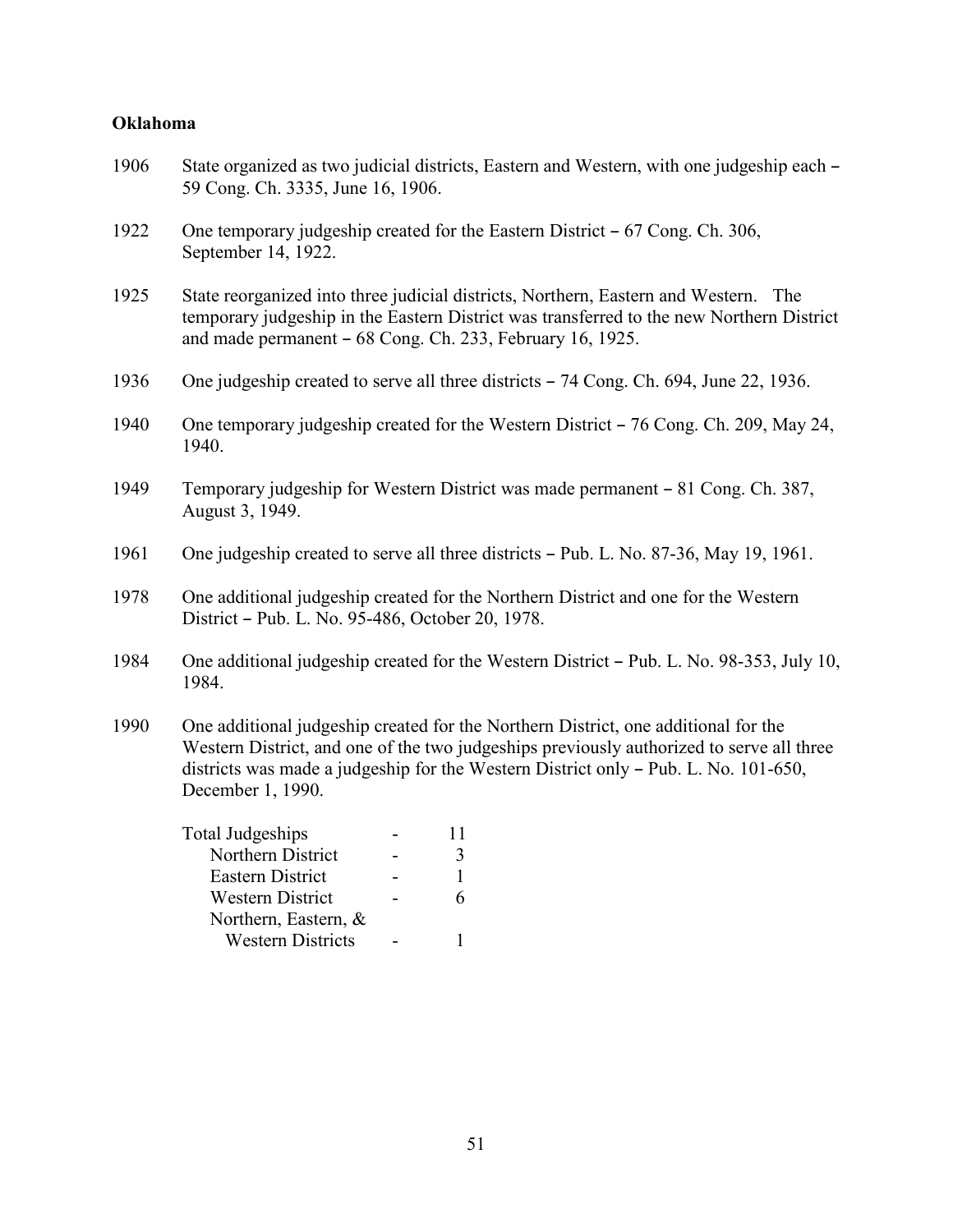### **Oregon**

- 1859 State organized as one judicial district with one judgeship 35 Cong. Ch. 85, March 3, 1859.
- 1909 One additional judgeship created 60 Cong. Ch. 243, March 2, 1909.
- 1949 One additional judgeship created 81 Cong. Ch. 387, August 3, 1949.
- 1978 Two additional judgeships created Pub. L. No. 95-486, October 20, 1978.
- 1990 One additional judgeship created Pub. L. No. 101-650, December 1, 1990.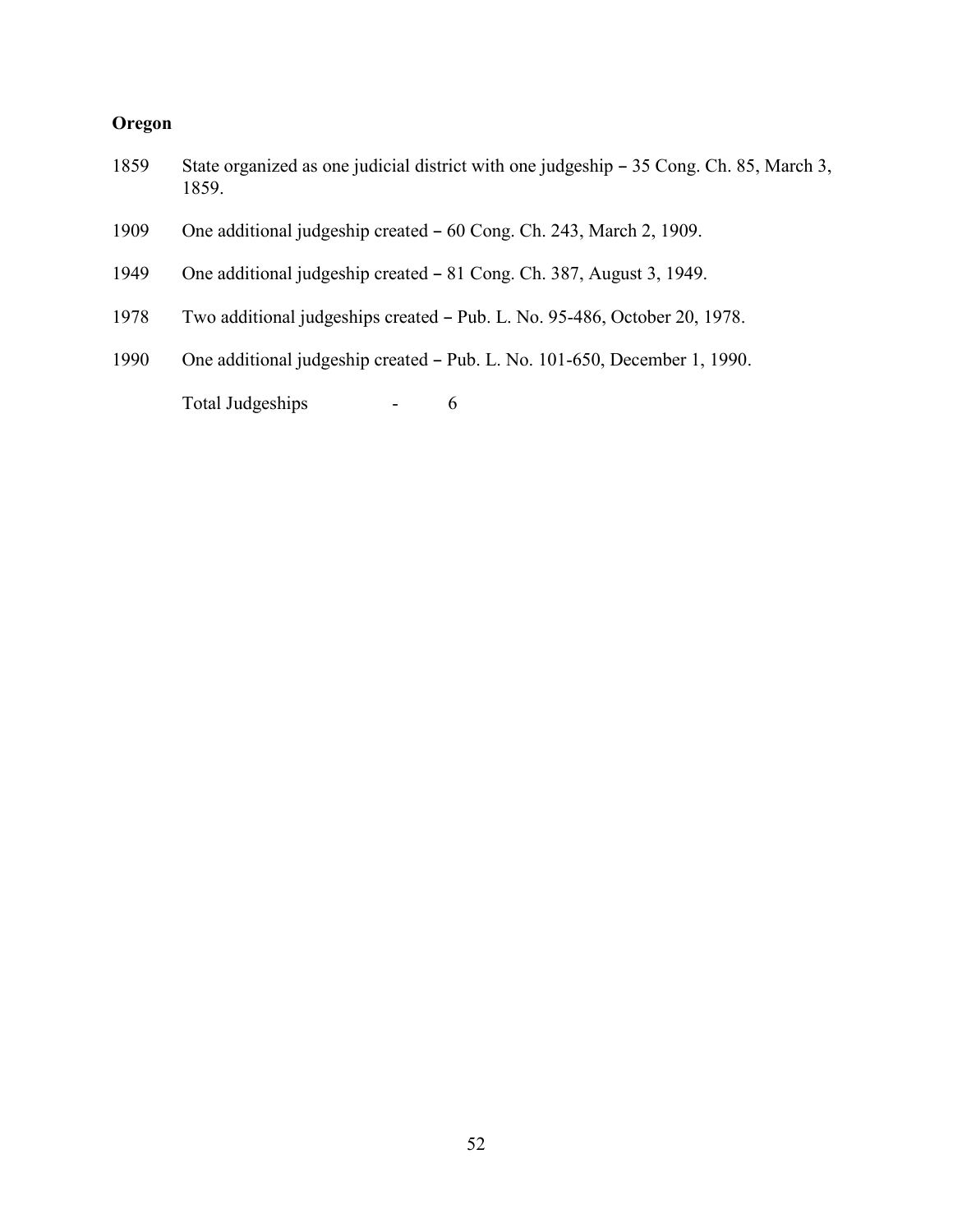#### **Pennsylvania**

- 1789 State organized into one judicial district with one judgeship 1 Cong. Ch. 20, September 24, 1789.
- 1815 State divided into two judicial districts, Eastern and Western, with one judgeship each -15 Cong. Ch. 108, April 20, 1818.
- 1901 Middle district created with one judgeship 56 Cong. Ch. 801, March 2, 1901.
- 1904 One additional judgeship created for the Eastern District  $-58$  Cong. Ch. 857, April 1, 1904.
- 1909 One additional judgeship created for the Western District  $-60$  Cong. Ch. 215, February 26, 1909.
- 1914 One temporary judgeship created for the Eastern District 63 Cong. Ch. 20, February 16, 1914. This position was never made permanent.
- 1922 One temporary judgeship created for the Eastern and one temporary for the Western District  $-67$  Cong. Ch. 306, September 14, 1922. The position for the Eastern District was never made permanent.
- 1927 One additional permanent judgeship created for the Eastern District  $-69$  Cong. Ch. 298, March 3, 1927.
- 1929 One additional judgeship created for the Middle District  $-70$  Cong. Ch. 358, February 28, 1929.
- 1935 Temporary judgeship created in 1922 for the Western District was made permanent 74 Cong. Ch. 558, August 19, 1935.
- 1936 One temporary judgeship created for the Eastern District 74 Cong. Ch. 585, June 16, 1936.
- 1938 Temporary judgeship created in 1936 for the Eastern District made permanent 75 Cong. Ch. 528, June 20, 1938.
- 1940 Temporary judgeship created for the Eastern District 76 Cong. Ch. 209, May 24, 1940.
- 1944 Temporary judgeship created in 1940 for the Eastern District made permanent 78 Cong. Ch. 521, December 7, 1944.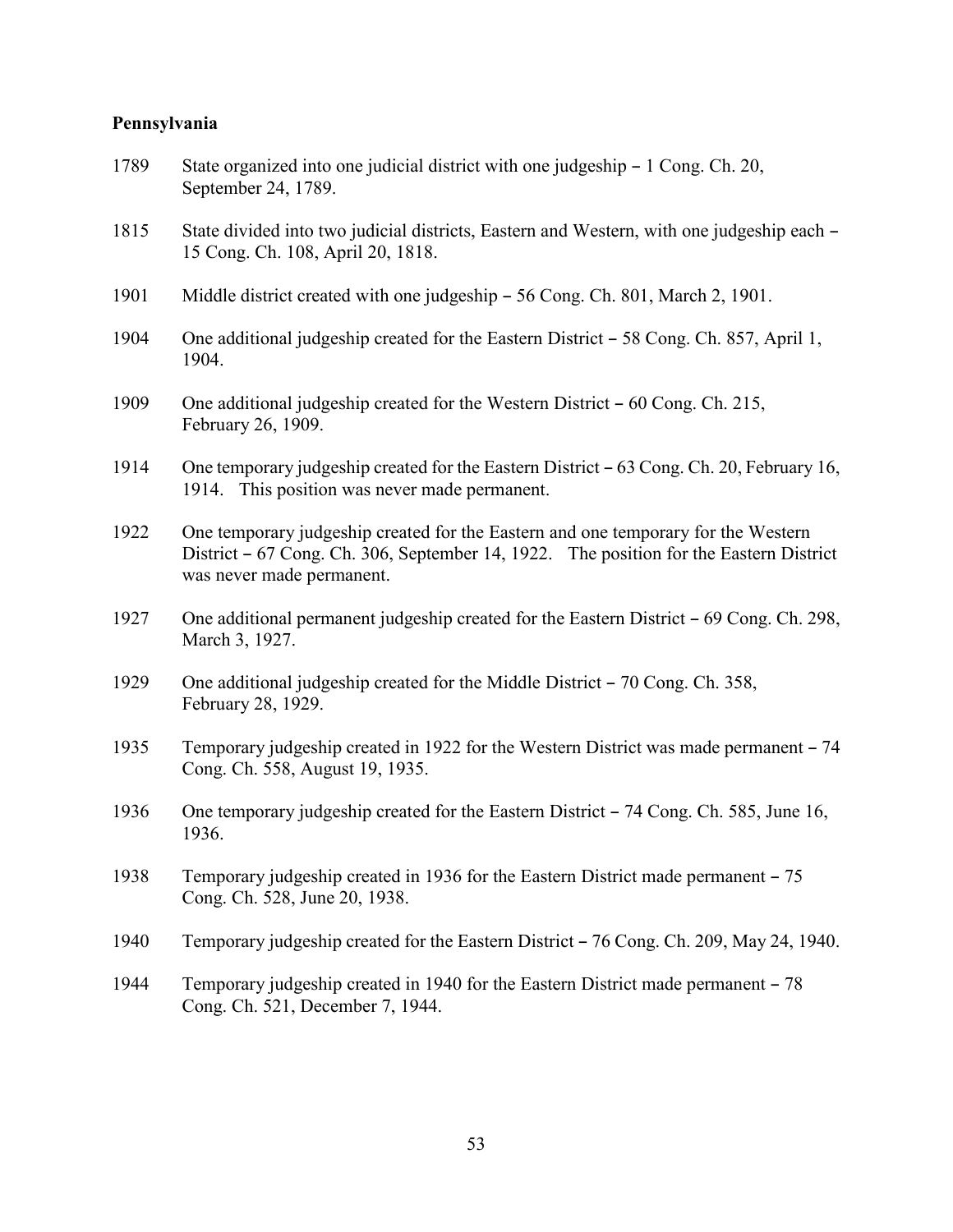#### **Pennsylvania** (*continued*)

- 1946 Temporary judgeship created to serve all three districts 79 Cong. Ch. 600, July 24, 1946. This position was never made permanent.
- 1949 Two additional judgeships created for the Eastern District and one temporary judgeship created for the Western District  $-81$  Cong. Ch. 387, August 3, 1949.
- 1950 Temporary judgeship created in 1949 for the Western District made permanent 81 Cong. Ch. 819, August 29, 1950.
- 1954 One additional judgeship created for the Eastern District and one additional permanent plus one temporary created for the Western District. The temporary judgeship created by 79 Cong. Ch. 602, to serve all three districts was amended to transfer the temporary judgeship to the Middle District if a vacancy occurred in the Middle District during the term of the temporary judgeship  $-83$  Cong. Ch. 6, February 10, 1954.
- 1961 Three additional judgeships created for the Eastern District, one additional for the Middle District, two additional for the Western District, and the temporary judgeship created in 1954 for the Western District was made permanent - Pub. L. No. 87-36, May 19, 1961.
- 1966 Three temporary judgeships created for the Eastern District Pub. L. No. 89-372, March 18, 1966. One of these positions was never made permanent.
- 1970 Six additional judgeships created plus two temporaries made permanent in the Eastern District, one temporary created for the Middle District, and two additional judgeships created for the Western District  $-$  Pub. L. No. 91-272, June 2, 1970. The temporary position created for the Middle District was never made permanent.
- 1978 Two additional judgeships created for the Middle District Pub. L. No. 95-486, October 20, 1978.
- 1990 Three additional judgeships created for the Eastern District, one for the Middle District and one temporary judgeship created for the Eastern District  $-$  Pub. L. No. 101-650, December 1, 1990. This judgeship was never made permanent.

| Total Judgeships        | 38 |
|-------------------------|----|
| Eastern District        | 22 |
| Middle District         | 6  |
| <b>Western District</b> | 10 |
|                         |    |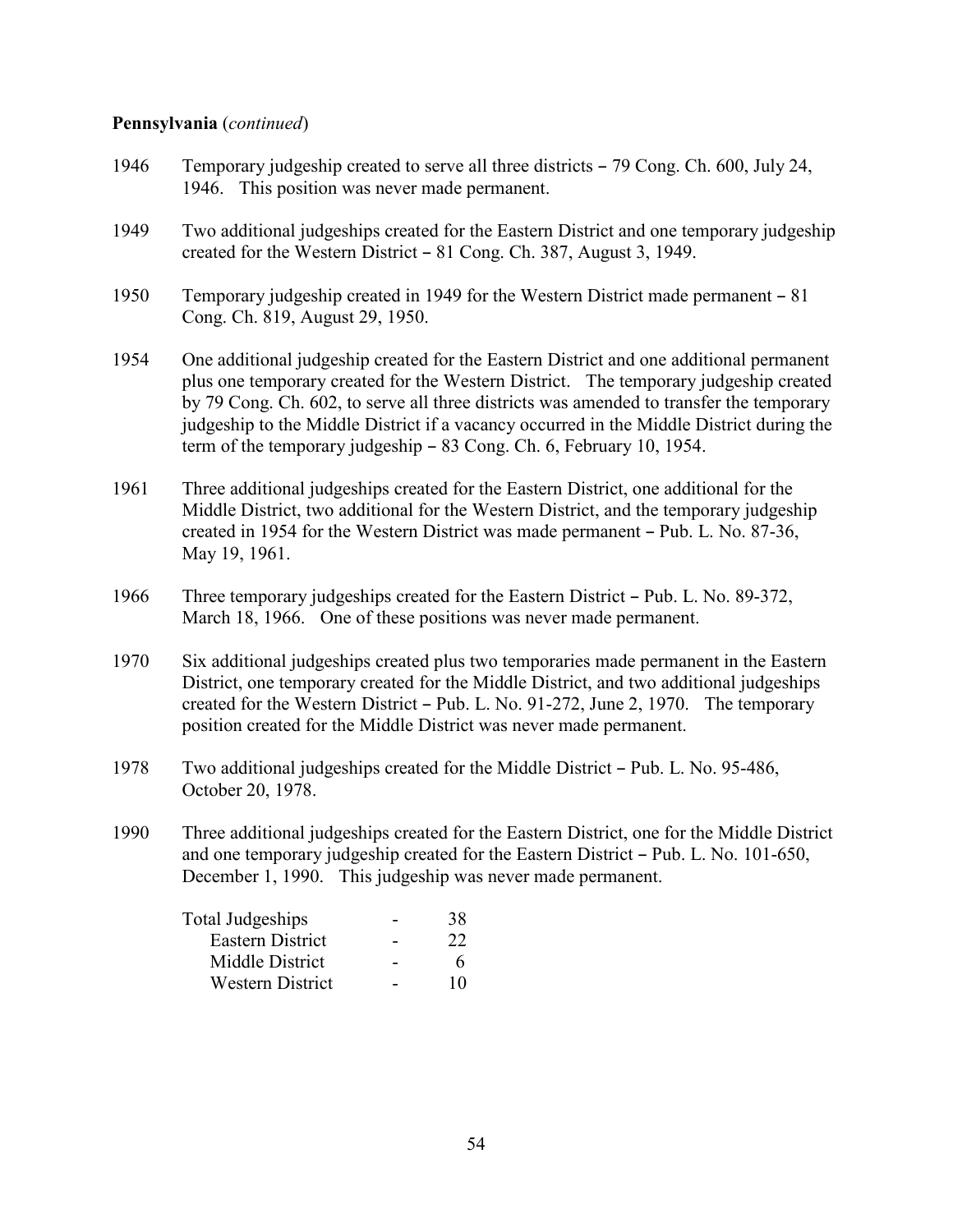### **Puerto Rico**

- 1917 Established as one judicial district with one judgeship 64 Cong. Ch. 145, March 2, 1917.
- 1961 One additional judgeship created Pub. L. No. 87-36, May 19, 1961.
- 1970 One additional judgeship created Pub. L. No. 91-272, June 2, 1970.
- 1978 Four additional judgeships created Pub. L. No. 95-486, October 20, 1978.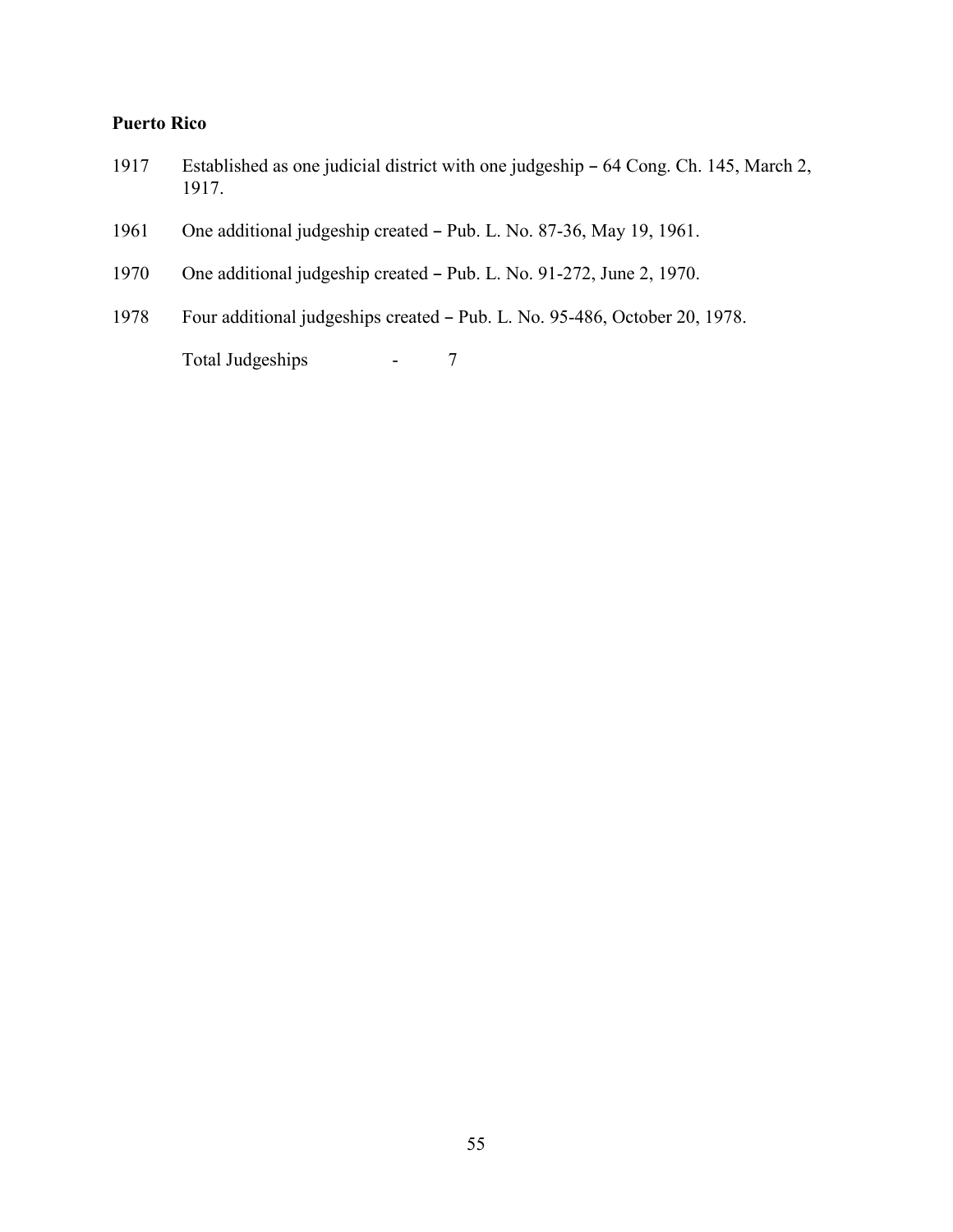### **Rhode Island**

- 1790 State organized as one judicial district with one judgeship 1 Cong. Ch. 21, June 23, 1790.
- 1966 One additional judgeship created Pub. L. No. 89-372, March 18, 1966.
- 1984 One additional judgeship created Pub. L. No. 98-353, July 10, 1984.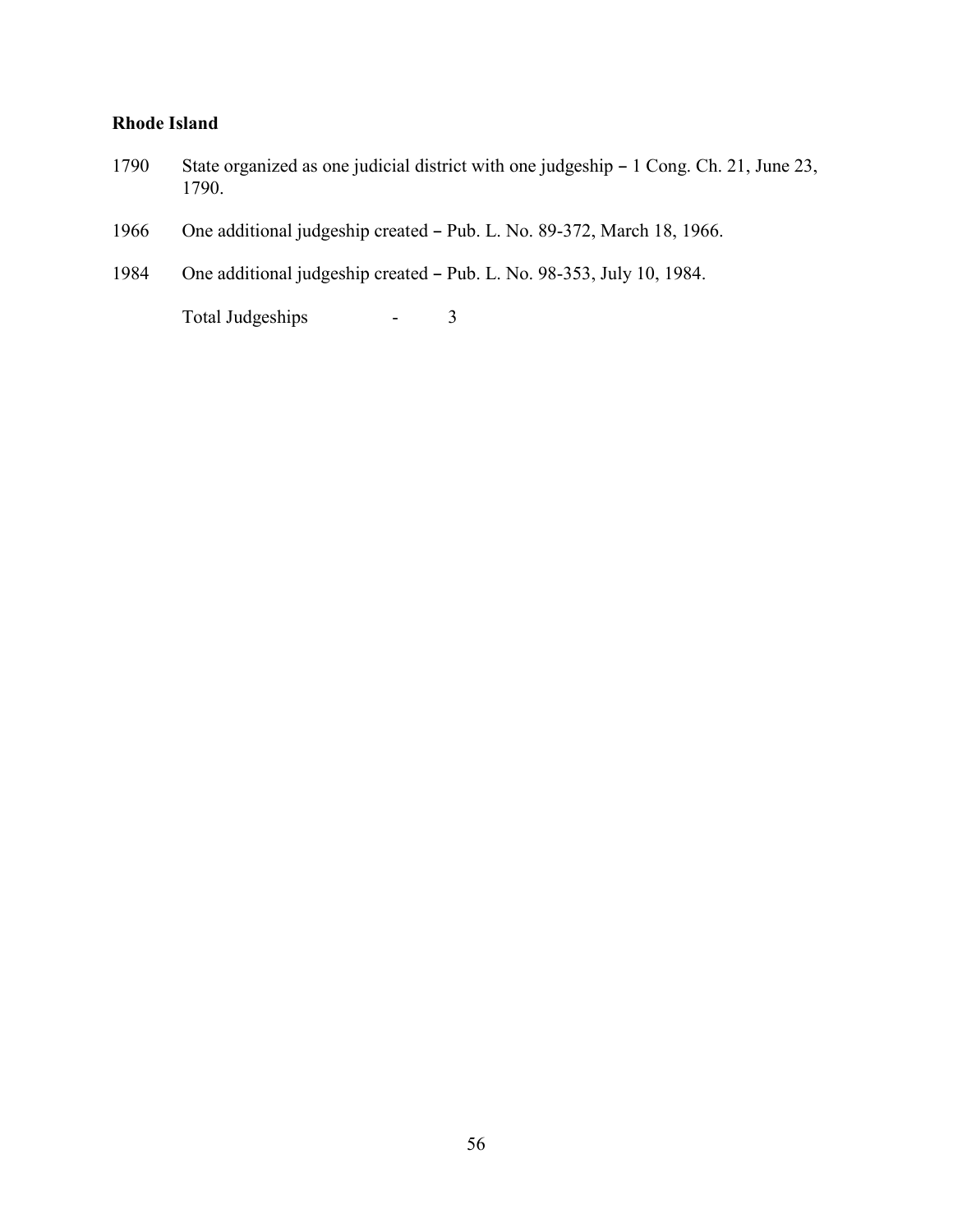#### **South Carolina**

- 1789 State organized as one judicial district with one judgeship 1 Cong. Ch. 20, September 24, 1789.
- 1823 State was divided into two judicial districts, Eastern and Western, with one judgeship serving both districts  $-17$  Cong. Ch. 11, February 21, 1823.

These districts were not districts in the same sense as those which were later established in the state. Bartlett v. U.S., 169 U.S. 218, held that South Carolina constituted but one judicial district.

- 1911 State divided into two judicial districts, Eastern and Western, with one judgeship serving both districts  $-61$  Cong. Ch. 231, March 3, 1911.
- 1915 One additional judgeship created to provide one judge in each district  $-63$  Cong. Ch. 100, March 3, 1915.
- 1929 One additional judgeship created to serve both districts 70 Cong. Ch. 337, February 26, 1929.
- 1961 One additional judgeship created to serve both districts  $-$  Pub. L. No. 87-36, May 19, 1961.
- 1965 State reorganized as one judicial district Pub. L. No. 89-242, October 7, 1965.
- 1970 One additional judgeship created Pub. L. No. 91-272, June 2, 1970.
- 1978 Three additional judgeships created Pub. L. No. 95-486, October 20, 1978.
- 1990 One additional judgeship created Pub. L. No. 101-650, December 1, 1990.
- 2000 One additional judgeship created Pub. L. No. 106-553, December 21, 2000.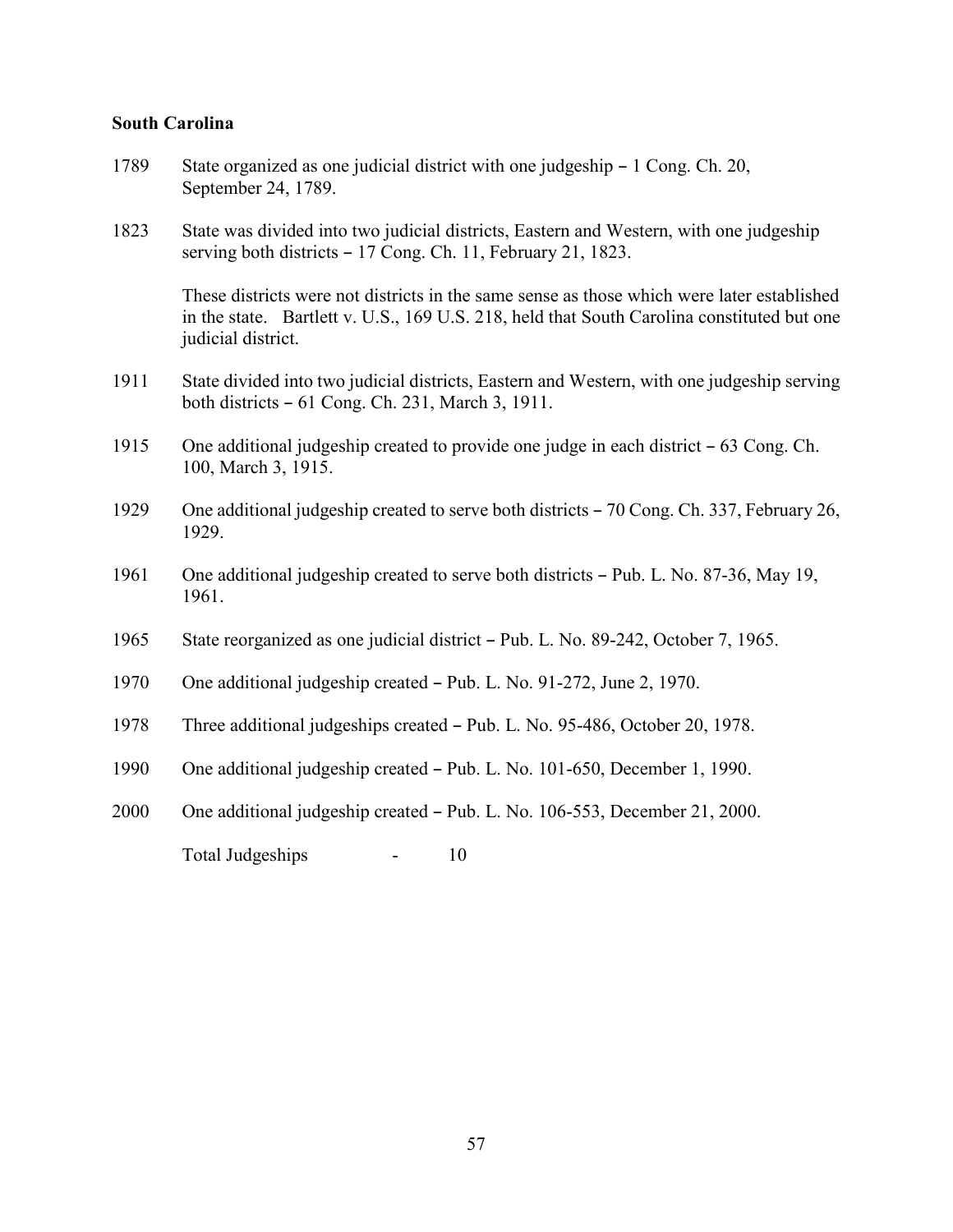#### **South Dakota**

- 1890 State organized as one judicial district with one judgeship 51 Cong. Ch. 21, February 27, 1890.
- 1929 One temporary judgeship was created 70 Cong. Ch. 333, February 26, 1929. This judgeship was never made permanent.
- 1954 One temporary judgeship was created 83 Cong. Ch. 6, February 10, 1954.
- 1957 Temporary judgeship created in 1954 was made permanent Pub. L. No. 85-310, September 7, 1957.
- 1978 One additional judgeship created Pub. L. No. 95-486, October 20, 1978.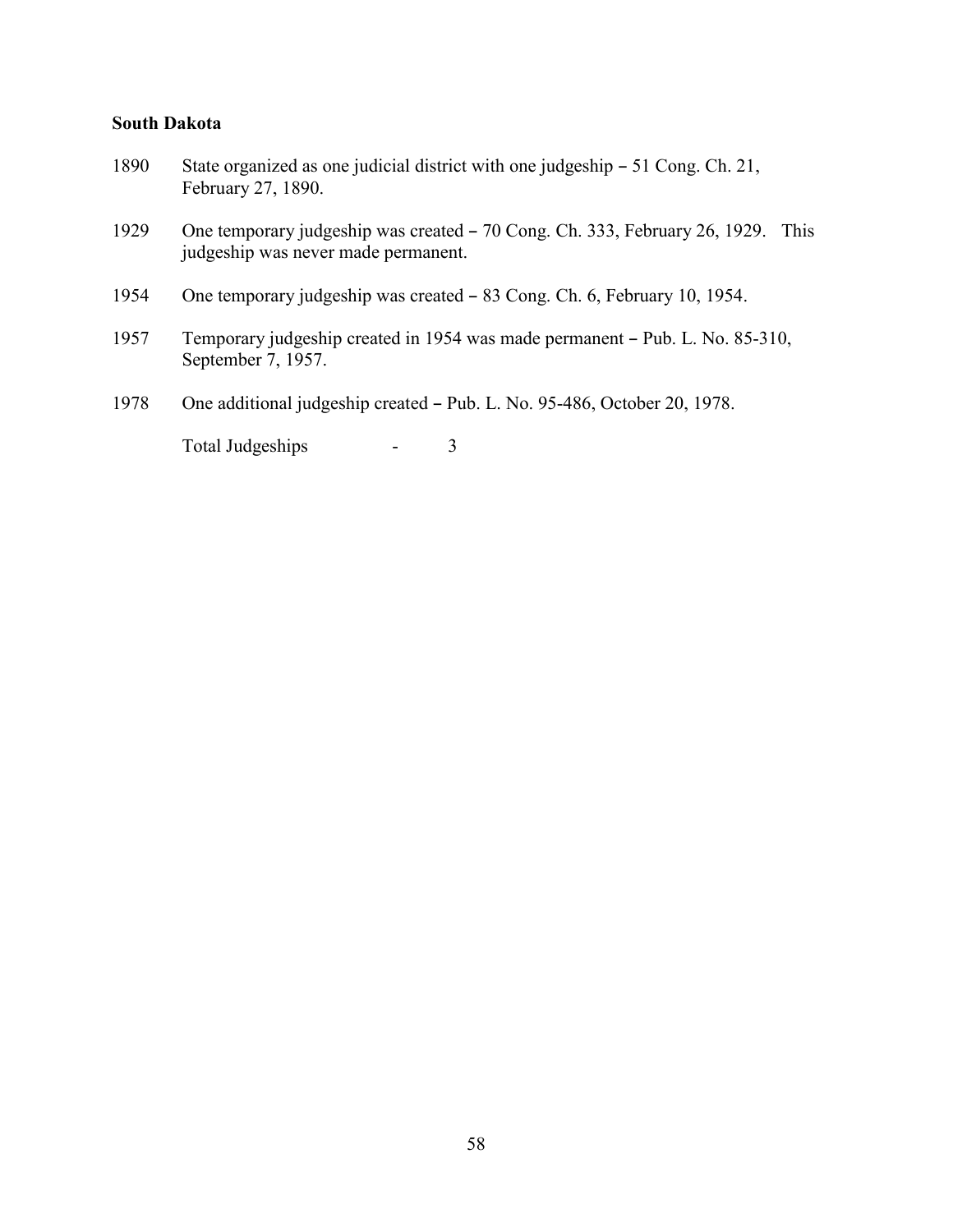#### **Tennessee**

- 1797 State organized as one judicial district with one judgeship  $-4$  Cong. Ch. 2, January 31, 1797.
- 1802 State divided into two districts, Eastern and Western, with one judgeship serving both districts - 7 Cong. Ch. 31, April 29, 1802.
- 1839 State divided into three judicial districts, Eastern, Middle and Western, with one judgeship serving all three districts  $-25$  Cong. Ch. 3, January 18, 1839.
- 1878 A separate judgeship was created for the Western District with the existing judgeship having jurisdiction over the Eastern and Middle Districts  $-45$  Cong. Ch. 196, June 14, 1878.
- 1922 A separate judgeship was created for the Middle District thus establishing one judgeship for each of the three districts  $-67$  Cong. Ch. 306, September 14, 1922.
- 1940 One additional judgeship created for the Eastern District  $-76$  Cong. Ch. 920, November 27, 1940.
- 1954 Temporary judgeship created for the Middle District  $-83$  Cong. Ch. 6, February 10, 1954. This position was never made permanent.
- 1961 One additional judgeship created for each district Pub. L. No. 87-36, May 19, 1961.
- 1970 One additional judgeship created for the Western District Pub. L. No. 91-272, June 2, 1970.
- 1978 One additional judgeship created for the Middle District Pub. L. No. 95-486, October 20, 1978.
- 1984 One additional judgeship was created for the Eastern District and one additional judgeship was created for the Western District – Pub. L. No. 98-353, July 10, 1984.
- 1990 One additional judgeship created for the Eastern District, one for the Middle District and one for the Western District – Pub. L. No. 101-650, December 1, 1990.

| 14 |
|----|
|    |
|    |
|    |
|    |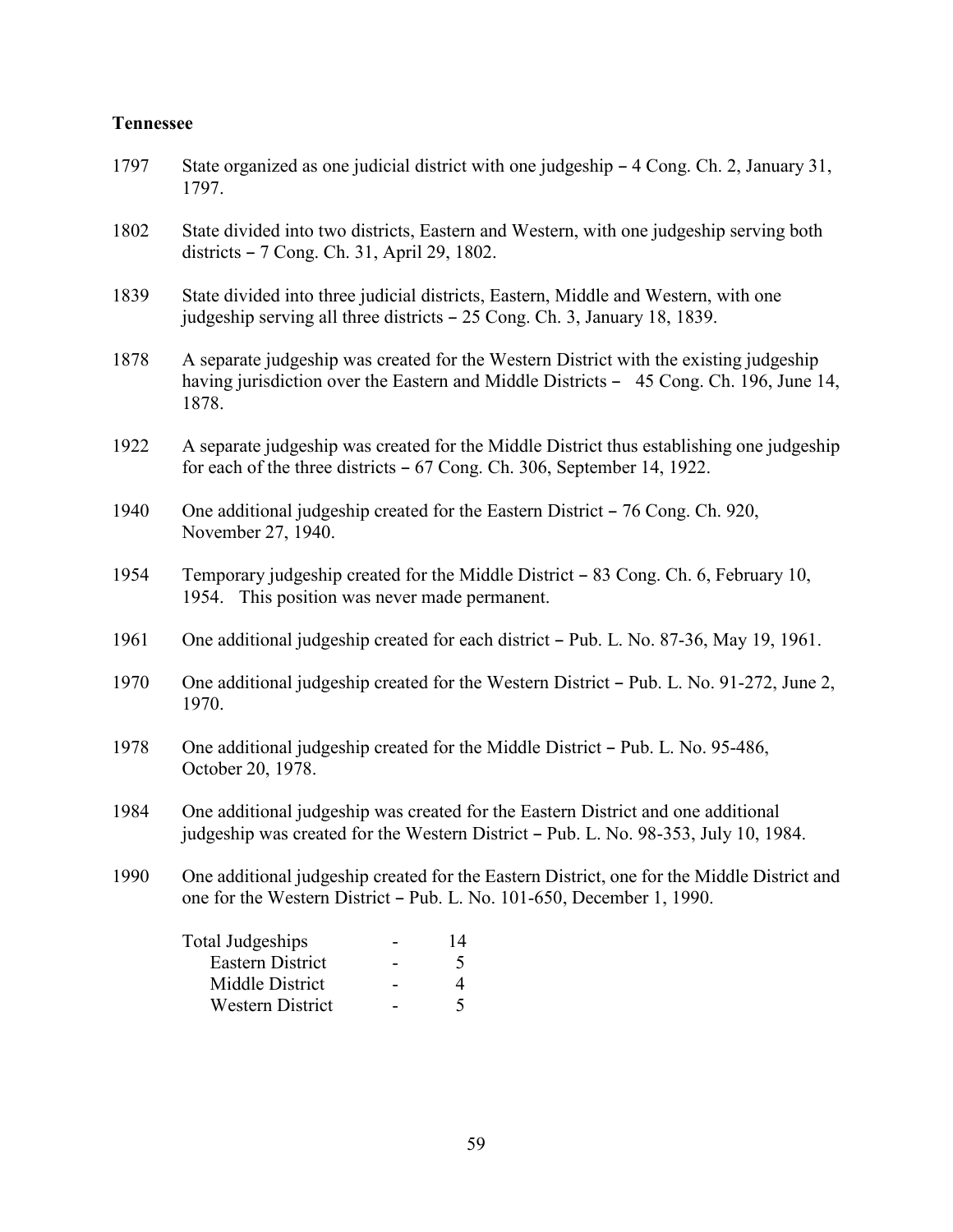#### **Texas**

- 1845 State organized as one judicial district with one judgeship 29 Cong. Ch. 1, December 29, 1845.
- 1857 State was divided into two judicial districts, Eastern and Western, with one judgeship for each district  $-34$  Cong. Ch. 57, February 21, 1857.
- 1879 Northern District was created with one judgeship 45 Cong. Ch. 97, February 24, 1879.
- 1898 Temporary judgeship created for the Northern District. This position was never made permanent  $-55$  Cong. Ch. 15, February 9, 1898.
- 1902 Southern District created with one judgeship 57 Cong. Ch. 183, March 11, 1902.
- 1917 One additional judgeship created for the Western District  $-64$  Cong. Ch. 120, February 26, 1917.
- 1919 One additional judgeship created for the Northern District  $-65$  Cong. Ch. 50, February 26, 1919.
- 1922 One temporary judgeship created for the Northern District  $-67$  Cong. Ch. 306, September 14, 1922.
- 1935 Temporary judgeship created in 1922 for the Northern District was made permanent 74 Cong. Ch. 558, August 19, 1935.
- 1938 One additional judgeship created for the Southern District  $-75$  Cong. Ch. 290, May 31, 1938.
- 1949 Temporary judgeship created for the Southern District 81 Cong. Ch. 387, August 3, 1949.
- 1954 One additional judgeship created for the Eastern District and one for the Southern District. Temporary judgeship created for the Southern District in 1949 was made permanent  $-83$  Cong. Ch. 6, February 10, 1954.
- 1961 Two additional judgeships created for the Northern District, one for the Southern District and one for the Western District  $-$  Pub. L. No. 87-36, May 19, 1961.
- 1966 Two additional judgeships created for the Southern District and one for the Western District - Pub. L. No. 89-372, March 18, 1966.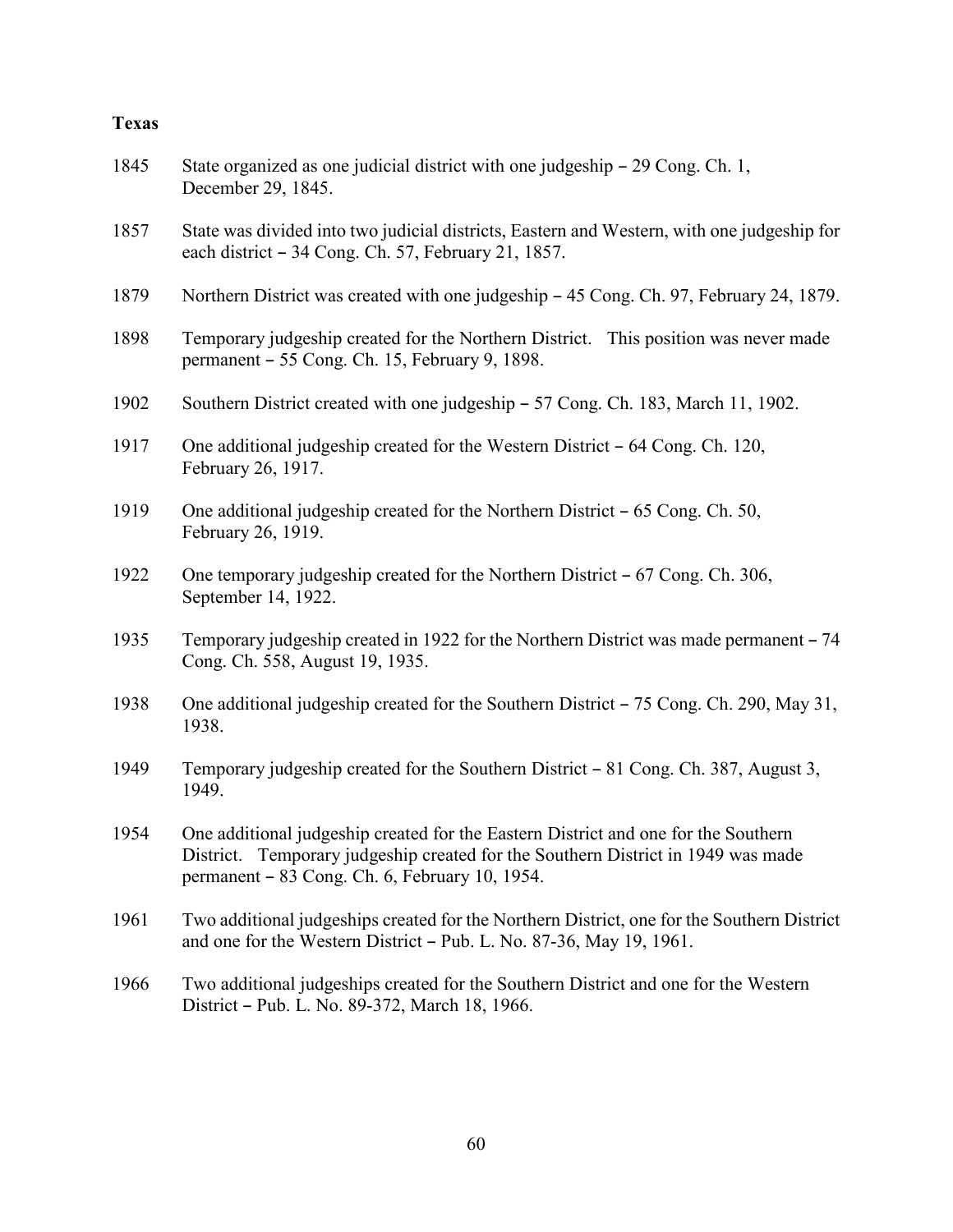#### **Texas** (*continued*)

- 1970 One additional judgeship created for each of the four districts  $-$  Pub. L. No. 91-272, June 2, 1970.
- 1978 Five additional judgeships created for the Southern District, three for the Northern District, one for the Eastern District and one for the Western District – Pub. L. No. 95-486, October 20, 1978.
- 1984 One additional judgeship was created for the Northern District, two for the Eastern District and one for the Western District – Pub. L. No. 98-353, July 10, 1984.
- 1990 Two additional judgeships were created for the Northern District, one for the Eastern District, five for the Southern District and three for the Western District – Pub. L. No. 101-650, December 1, 1990.
- 2000 One additional judgeship created for the Southern District and one for the Western District – Pub. L. No. 106-553, December 21, 2000.
- 2002 One temporary judgeship created for the Eastern District and 2 additional judgeships created for the Western District, effective July  $15$ ,  $2003$  – Pub. L. No. 107-273, November 2, 2002.
- 2013 The temporary judgeship in the Eastern District was extended Pub. L. No. 113-6, March 26, 2013.
- 2014 The temporary judgeship in the Eastern District was extended Pub. L. No. 113-76, January 17, 2014.

The temporary judgeship in the Eastern District was extended  $-$  Pub. L. No. 113-235, December 16, 2014.

- 2015 The temporary judgeship in the Eastern District was extended Pub. L. No. 114-113, December 18, 2015.
- 2017 The temporary judgeship in the Eastern District was extended  $-$  Pub. L. No. 115-31, May 5, 2017.
- 2018 The temporary judgeship in the Eastern District was extended Pub. L. No. 115-141, March 23, 2018.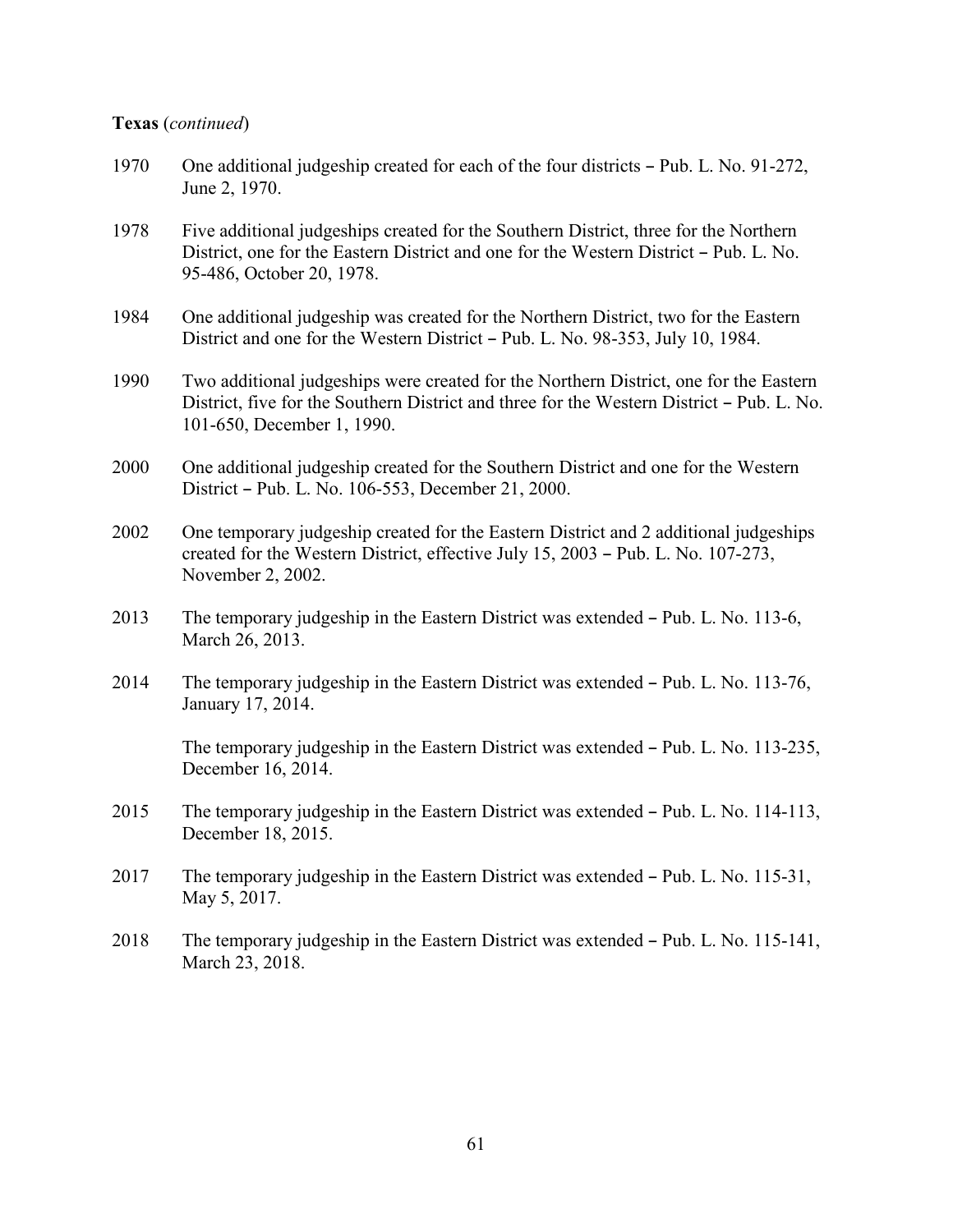# **Texas** (*continued*)

2019 The temporary judgeship in the Eastern District was extended – Pub. L. No. 116-6, February 15, 2019.

| Total Judgeships        | 51, 1 Temporary |
|-------------------------|-----------------|
| Northern District       | 12              |
| Eastern District        | 7, 1 Temporary  |
| Southern District       | 19              |
| <b>Western District</b> | 13              |
|                         |                 |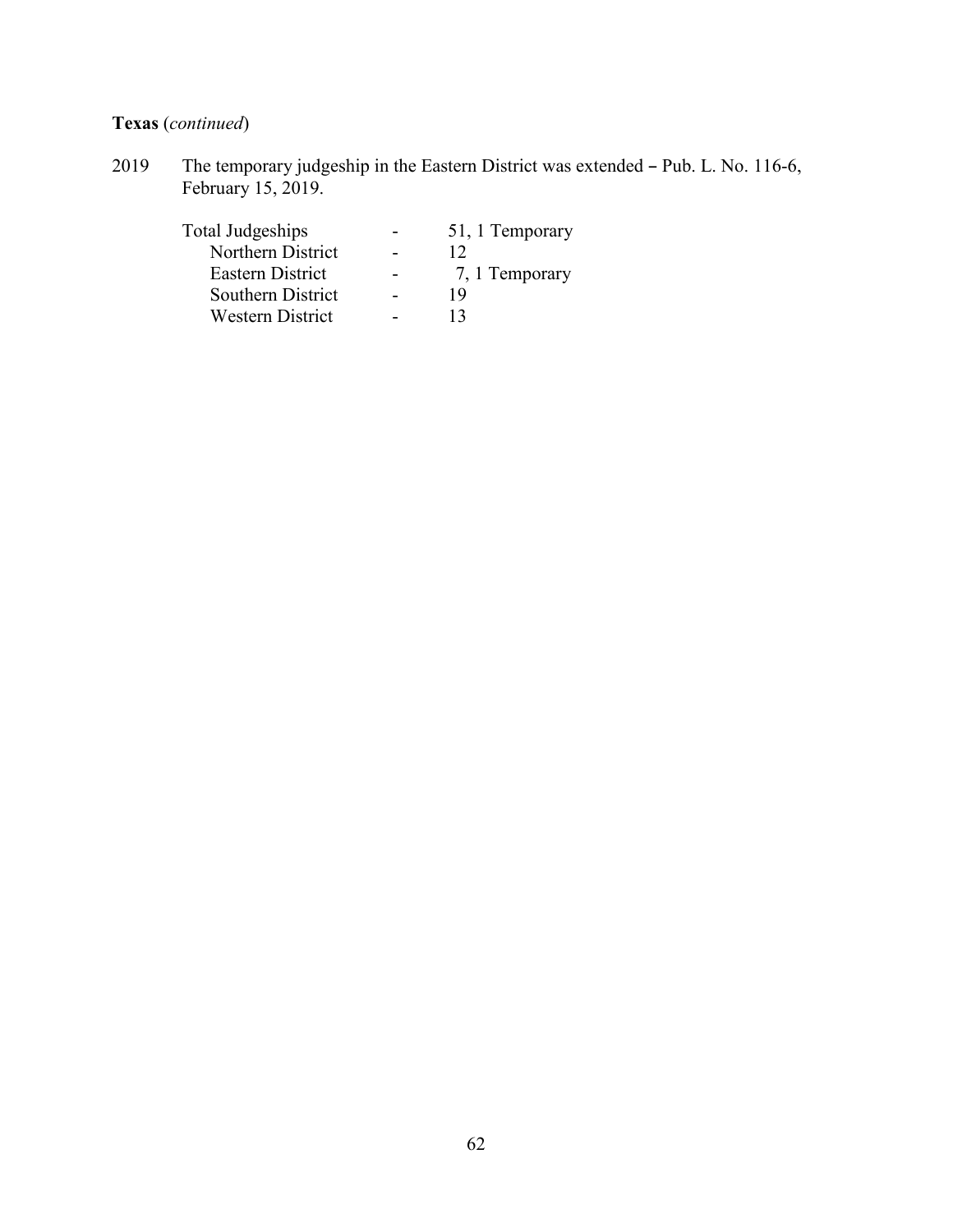### **Utah**

| 1894 | State organized as one judicial district with one judgeship – 53 Cong. Ch. 138, July 16,<br>1894. |
|------|---------------------------------------------------------------------------------------------------|
| 1954 | One temporary judgeship created – 83 Cong. Ch. 6, February 10, 1954.                              |
| 1961 | Temporary judgeship created in 1954 was made permanent – Pub. L. No. 87-36,<br>May 19, 1961.      |
| 1978 | One additional judgeship created – Pub. L. No. 95-486, October 20, 1978.                          |
| 1984 | One additional judgeship created – Pub. L. No. 98-353, July 10, 1984.                             |
| 1990 | One additional judgeship created – Pub. L. No. 101-650, December 1, 1990.                         |
|      | Total Judgeships<br>5                                                                             |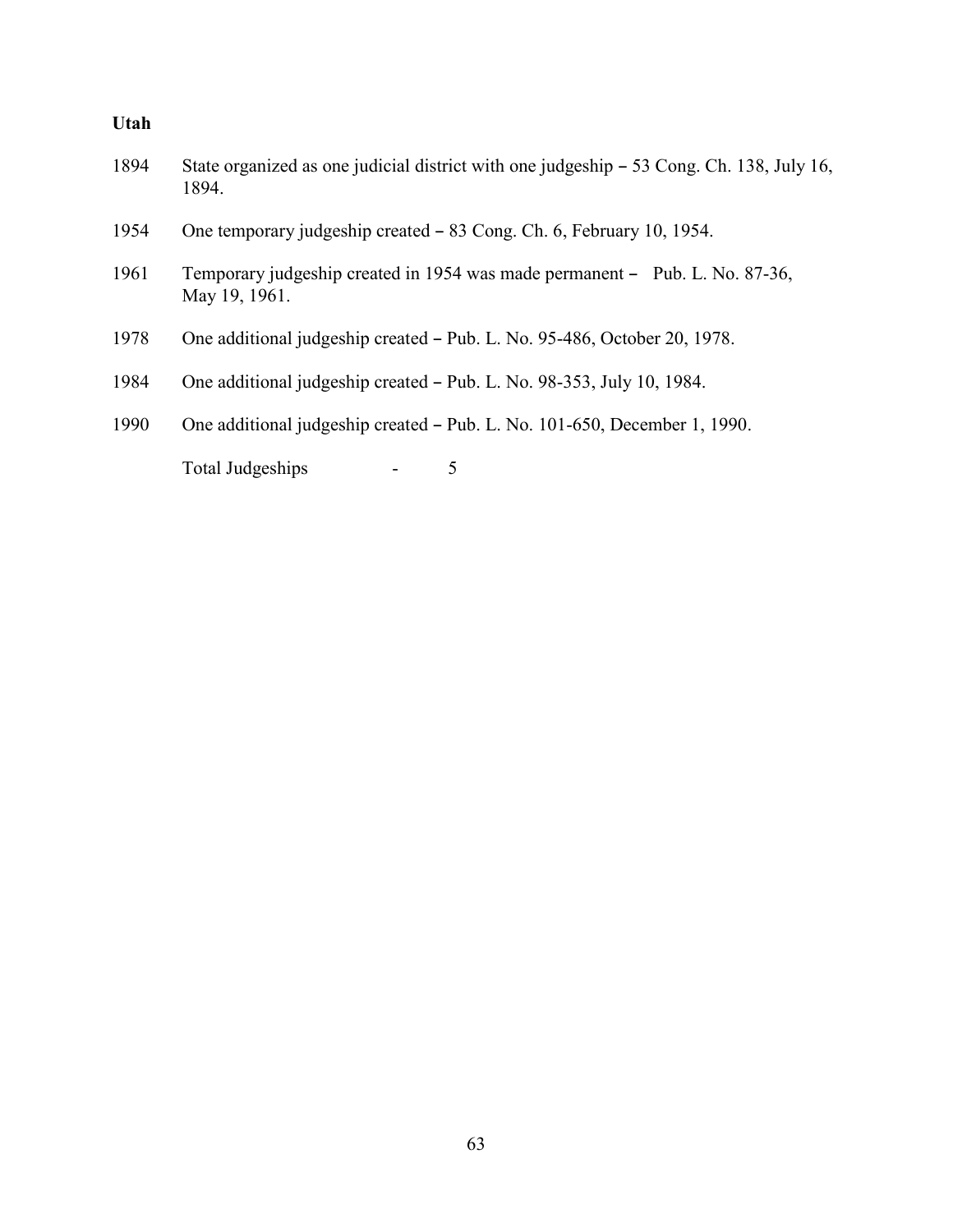### **Vermont**

- 1791 State organized as one judicial district with one judgeship 1 Cong. Ch. 12, March 2, 1791.
- 1966 One additional judgeship created Pub. L. No. 89-372, March 18, 1966.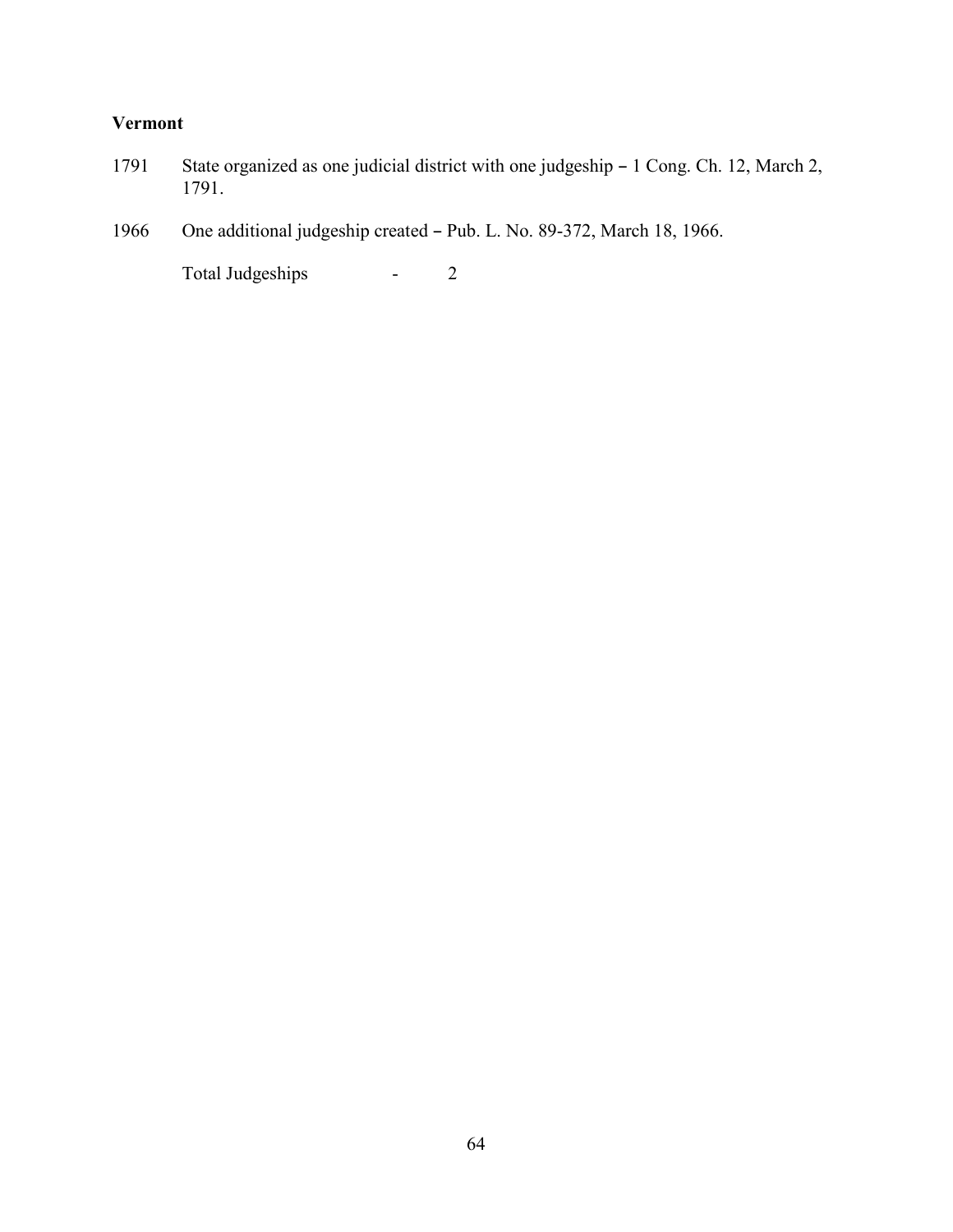### **Virgin Islands**

- 1936 Established as one judicial district with one judgeship 74 Cong. Ch. 699, June 22, 1936.
- 1970 One additional judgeship created Pub. L. No. 91-272, June 2, 1970.

Total Judgeships - 2 (Article I)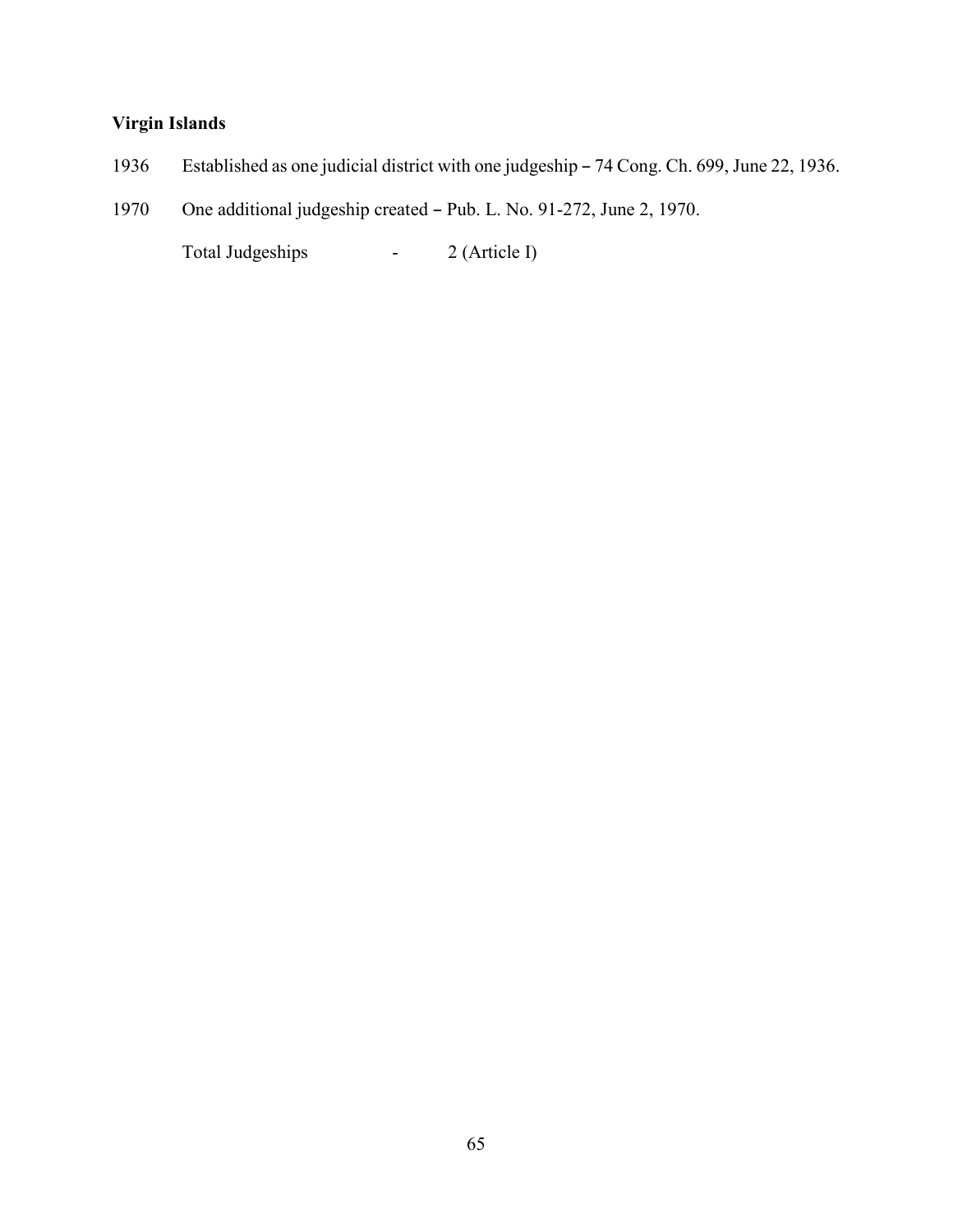### **Virginia**

| 1789 | State organized as one judicial district with one judgeship – 1 Cong. Ch. 20,<br>September 24, 1789.                                                     |
|------|----------------------------------------------------------------------------------------------------------------------------------------------------------|
| 1819 | Western District created with one judgeship – 15 Cong. Ch. 12, February 4, 1819.                                                                         |
| 1871 | State was again divided into two judicial districts, Eastern and Western, with one<br>judgeship each – 41 Cong. Ch. 35, February 3, 1871.                |
| 1935 | One additional judgeship created for the Eastern District – 74 Cong. Ch. 425, August 2,<br>1935.                                                         |
| 1938 | One additional judgeship created for the Western District – 75 Cong. Ch. 290, May 31,<br>1938.                                                           |
| 1954 | One additional judgeship created for the Eastern District – 83 Cong. Ch. 6, February 10,<br>1954.                                                        |
| 1966 | Two additional judgeships created for the Eastern District – Pub. L. No. 89-372,<br>March 18, 1966.                                                      |
| 1970 | One additional judgeship created for the Eastern District – Pub. L. No. 91-272, June 2,<br>1970.                                                         |
| 1978 | Two additional judgeships created for each district - Pub. L. No. 95-486, October 20,<br>1978.                                                           |
| 1984 | One additional judgeship created for the Eastern District – Pub. L. No. 98-353, July 10,<br>1984.                                                        |
| 1990 | One temporary judgeship created for the Eastern District – Pub. L. No. 101-650,<br>December 1, 1990.                                                     |
| 1997 | The temporary judgeship in the Eastern District was extended - Pub. L. No. 105-53,<br>October 6, 1997.                                                   |
| 2000 | One additional judgeship created for the Eastern District – Pub. L. No. 106-553,<br>December 21, 2000.                                                   |
| 2002 | The temporary judgeship created in 1990 for the Eastern District was made permanent,<br>effective July 15, 2003 – Pub. L. No. 107-273, November 2, 2002. |
|      | <b>Total Judgeships</b><br>15<br><b>Eastern District</b><br>11<br>Western District<br>$\overline{4}$                                                     |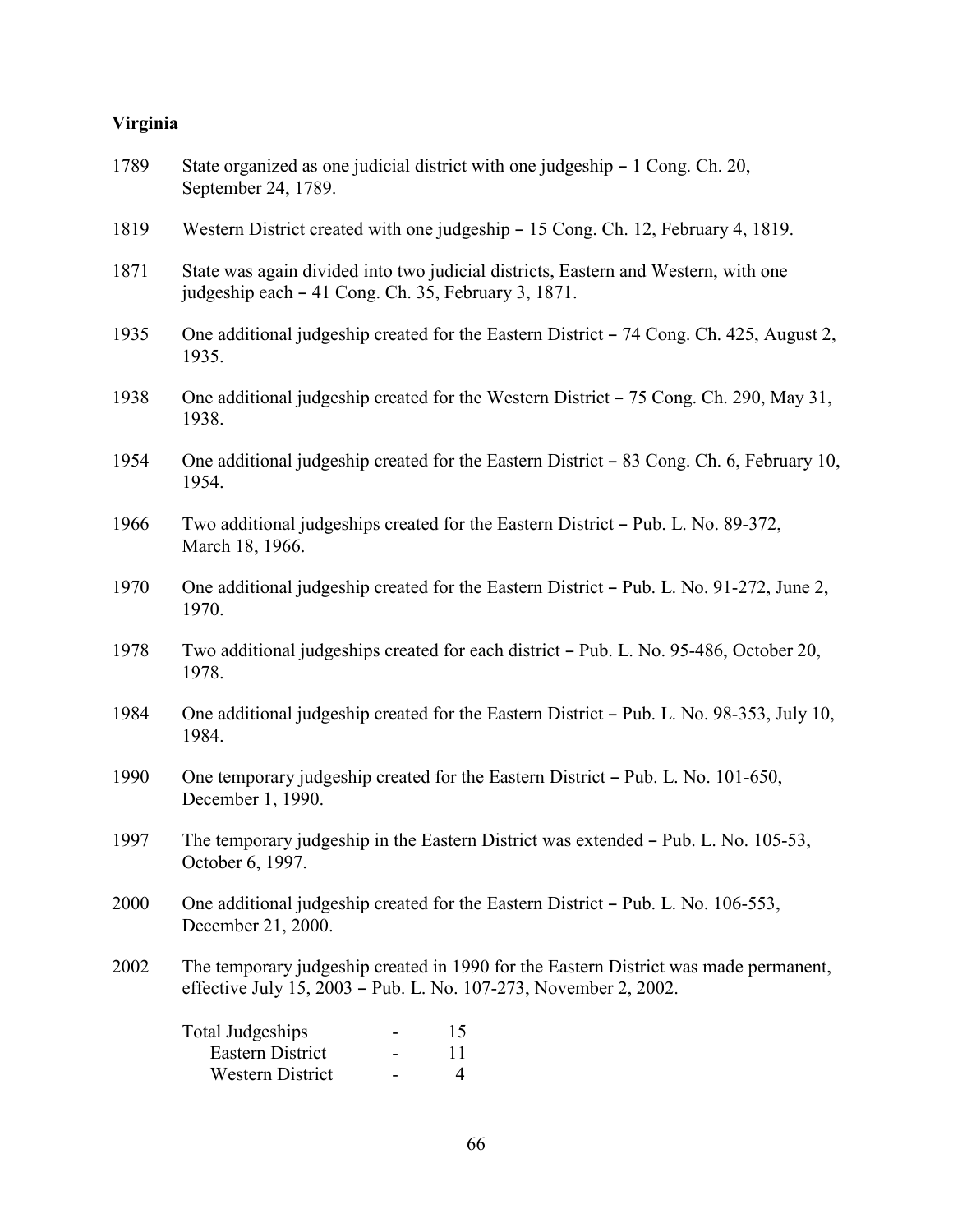### **Washington**

| 1890 | State organized as one judicial district with one judgeship – 51 Cong. Ch. 65, April 5,<br>1890.                                                                                                        |
|------|---------------------------------------------------------------------------------------------------------------------------------------------------------------------------------------------------------|
| 1905 | State was divided into two judicial districts, Eastern and Western, with a separate<br>judgeship for each district - 58 Cong. Ch. 1305, March 2, 1905.                                                  |
| 1909 | One additional judgeship created for the Western District – 60 Cong. Ch. 243, March 2,<br>1909.                                                                                                         |
| 1938 | One additional judgeship created for the Western District – 75 Cong. Ch. 290, May 31,<br>1938.                                                                                                          |
| 1940 | The judgeship created for the Western District in 1938 was made a judgeship for both the<br>Eastern and Western Districts - 76 Cong. Ch. 11, January 20, 1940.                                          |
| 1961 | The existing judgeship serving both districts was made permanent in the Western District<br>only and one additional judgeship was created to serve both districts - Pub. L. No. 87-36,<br>May 19, 1961. |
| 1978 | Existing judgeship serving both districts was made judgeship for the Western District<br>only. One additional judgeship was created for each district - Pub. L. No. 95-486,<br>October 20, 1978.        |
| 1984 | One additional permanent judgeship created for the Eastern District, one additional<br>permanent judgeship and one temporary judgeship for the Western District - Pub. L. No.<br>98-353, July 10, 1984. |
| 1990 | One additional judgeship created for the Eastern District and the temporary judgeship<br>created for the Western District in 1984 was made permanent - Pub. L. No. 101-650,<br>December 1, 1990.        |
|      | <b>Total Judgeships</b><br>11                                                                                                                                                                           |

| otal Judgesnips         |  |
|-------------------------|--|
| Eastern District        |  |
| <b>Western District</b> |  |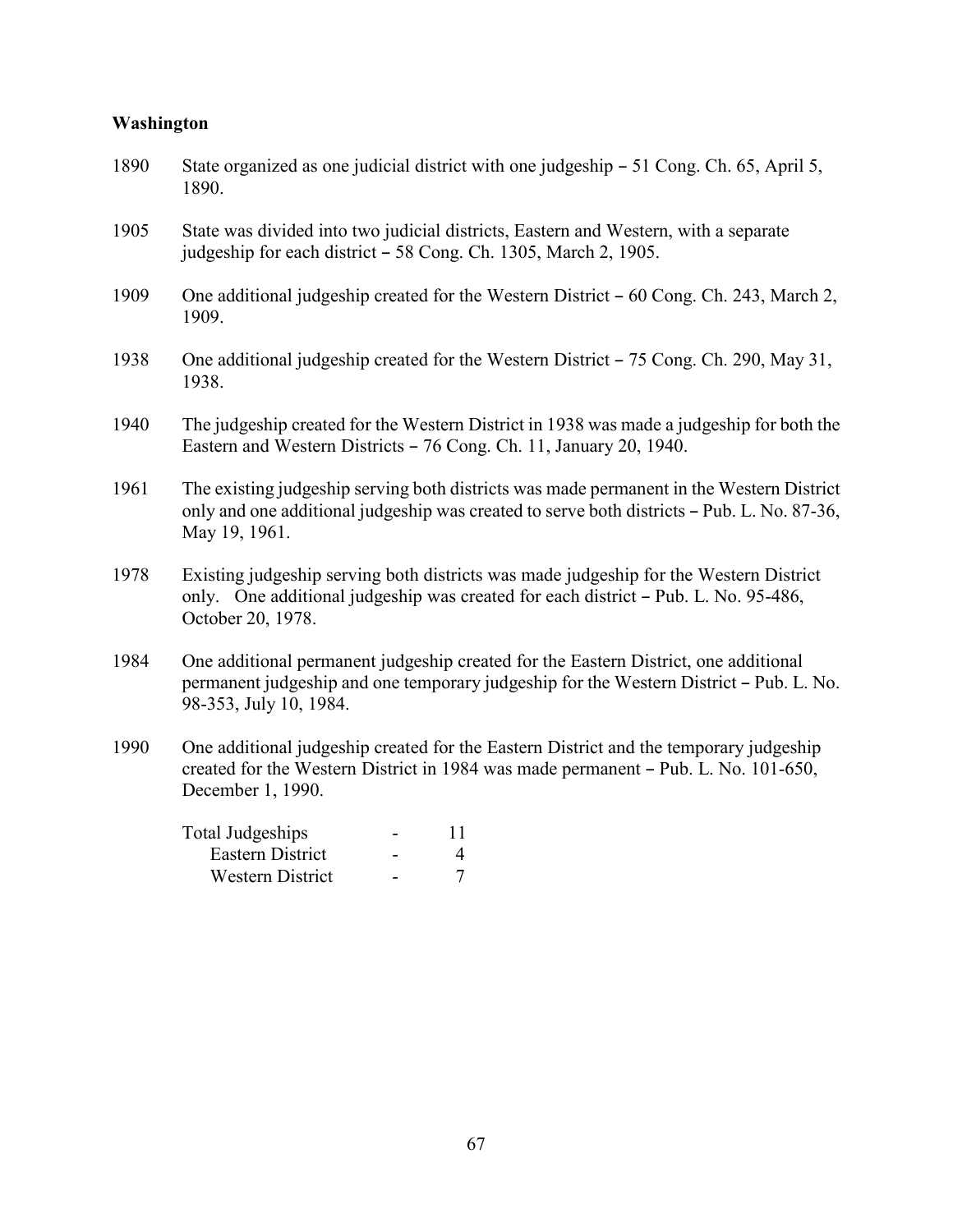#### **West Virginia**

- 1864 State was organized as one judicial district with one judgeship 38 Cong. Ch. 120, June 11, 1864.
- 1901 State was divided into two judicial districts with a separate judgeship authorized for each district - 56 Cong. Ch. 105, January 22, 1901.
- 1921 Temporary judgeship created for the Southern District. This position was never made permanent  $-67$  Cong. Ch. 30, June 25, 1921.
- 1936 Temporary judgeship created to serve both districts 74 Cong. Ch. 695, June 22, 1936.
- 1954 Temporary judgeship created in 1936 was made permanent 83 Cong. Ch. 6, February 10, 1954.
- 1970 One additional judgeship created for the Southern District Pub. L. No. 91-272, June 2, 1970.
- 1978 One additional permanent judgeship and one temporary judgeship created for the Southern District - Pub. L. No. 95-486, October 20, 1978.
- 1983 Existing judgeship serving both districts was made judgeship for the Southern District only; the 1978 temporary judgeship for the Southern District was made a permanent judgeship for the Northern District - Pub. L. No. 97-471, January 14, 1983.
- 1990 One additional judgeship created for the Northern District and one for the Southern District – Pub. L. No. 101-650, December 1, 1990.

| Total Judgeships  | 8 |
|-------------------|---|
| Northern District |   |
| Southern District | 5 |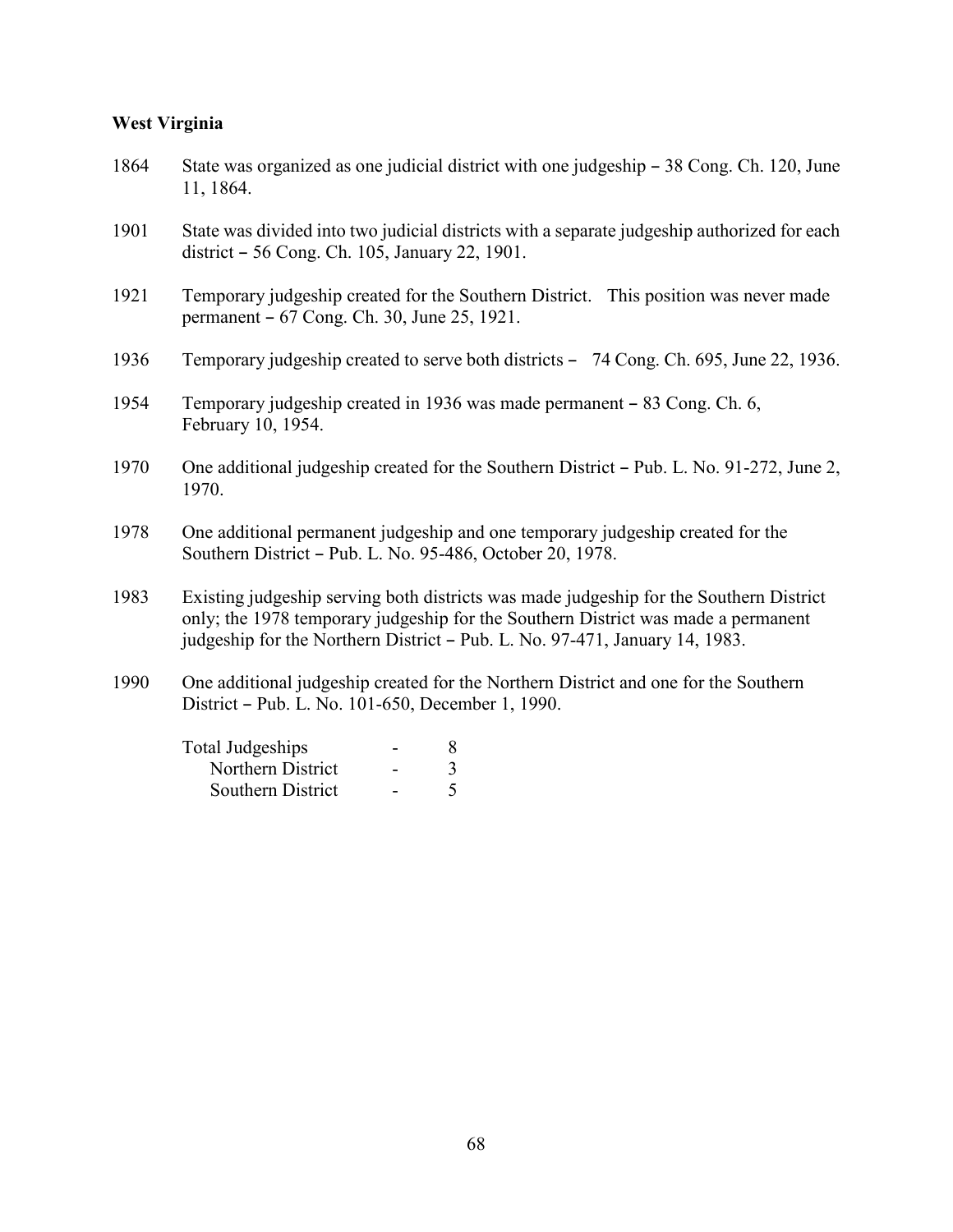### **Wisconsin**

| 1848 | State organized as one judicial district with one judgeship – 30 Cong. Ch. 50, May 29,<br>1848.                                                                  |
|------|------------------------------------------------------------------------------------------------------------------------------------------------------------------|
| 1870 | State was divided into two judicial districts, Eastern and Western, with a separate<br>judgeship authorized for each district – 41 Cong. Ch. 175, June 29, 1870. |
| 1954 | One additional judgeship created for the Eastern District – 83 Cong. Ch. 6, February 10,<br>1954.                                                                |
| 1966 | Temporary judgeship created for the Eastern District – Pub. L. No. 89-372, March 18,<br>1966.                                                                    |
| 1970 | Temporary judgeship created in 1966 was made permanent – Pub. L. No. 91-272, June 2,<br>1970.                                                                    |
| 1978 | One additional judgeship created for each district – Pub. L. No. 95-486, October 20,<br>1978.                                                                    |
| 2000 | One additional judgeship created for the Eastern District – Pub. L. No. 106-553,<br>December 21, 2000.                                                           |
|      | <b>Total Judgeships</b><br>$\sqrt{5}$<br>Eastern District<br>$\overline{2}$<br><b>Western District</b>                                                           |